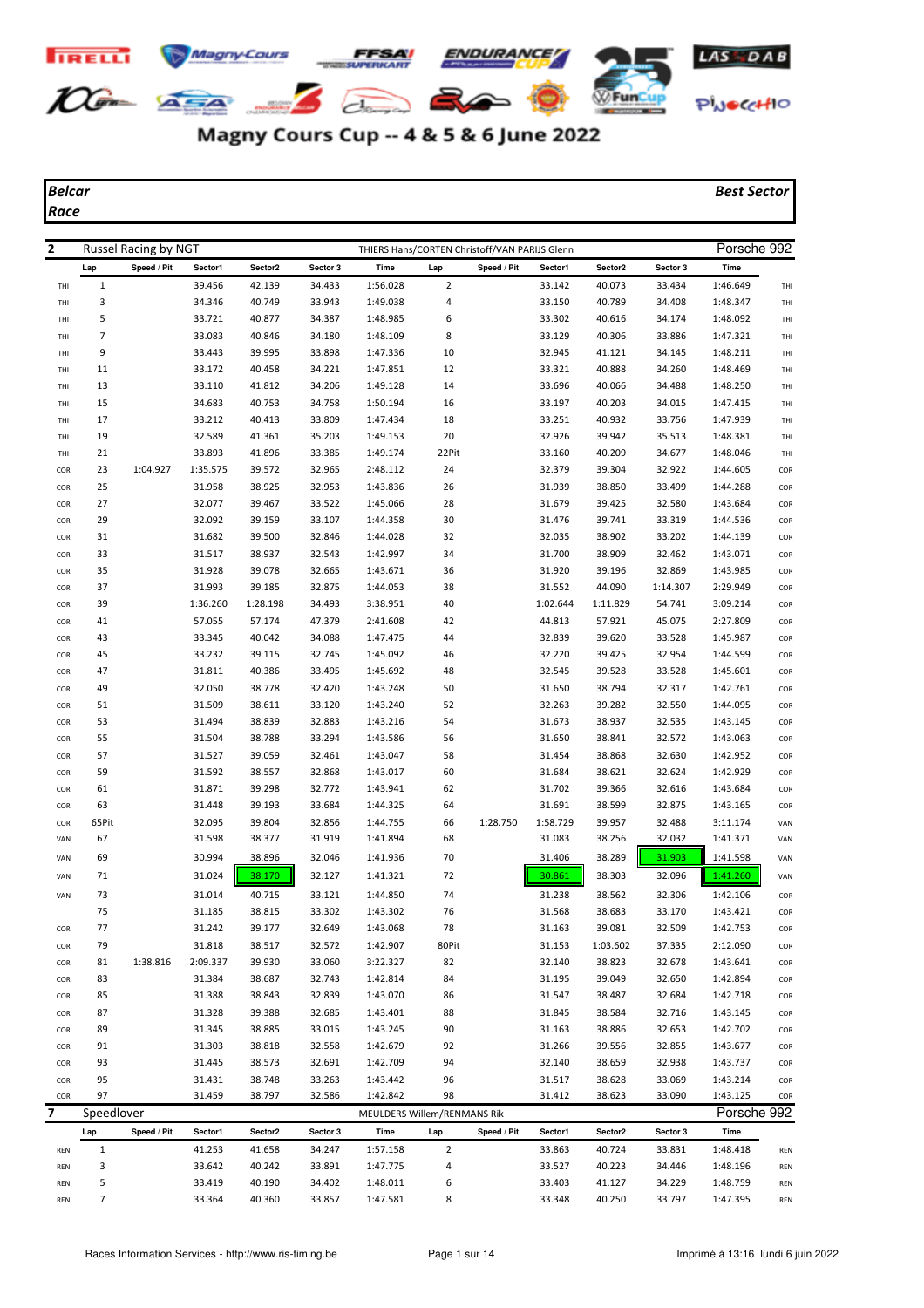| <b>REN</b> | 9           |             | 33.107               | 40.565               | 33.750           | 1:47.422                                          | 10             |             | 33.195           | 40.262             | 34.473             | 1:47.930             | REN        |
|------------|-------------|-------------|----------------------|----------------------|------------------|---------------------------------------------------|----------------|-------------|------------------|--------------------|--------------------|----------------------|------------|
| REN        | 11          |             | 33.625               | 40.424               | 34.086           | 1:48.135                                          | 12             |             | 33.146           | 40.476             | 34.688             | 1:48.310             | <b>REN</b> |
| REN        | 13          |             | 33.400               | 41.790               | 34.251           | 1:49.441                                          | 14             |             | 33.202           | 40.255             | 34.114             | 1:47.571             | <b>REN</b> |
|            | 15          |             |                      | 40.806               | 33.669           |                                                   |                |             |                  | 40.067             |                    |                      |            |
| REN        |             |             | 33.657               |                      |                  | 1:48.132                                          | 16             |             | 33.629           |                    | 34.832             | 1:48.528             | <b>REN</b> |
| REN        | 17          |             | 33.259               | 40.741               | 33.542           | 1:47.542                                          | 18             |             | 33.290           | 40.672             | 33.721             | 1:47.683             | REN        |
| REN        | 19          |             | 33.047               | 41.415               | 34.585           | 1:49.047                                          | 20             |             | 33.048           | 39.769             | 36.033             | 1:48.850             | <b>REN</b> |
| REN        | 21          |             | 33.565               | 39.911               | 33.348           | 1:46.824                                          | 22             |             | 32.988           | 40.337             | 34.568             | 1:47.893             | <b>REN</b> |
| REN        | 23          |             | 34.026               | 40.451               | 35.329           | 1:49.806                                          | 24             |             | 32.962           | 39.953             | 34.295             | 1:47.210             | <b>REN</b> |
| REN        | 25          |             | 33.262               | 40.099               | 34.221           | 1:47.582                                          | 26             |             | 33.111           | 40.201             | 34.885             | 1:48.197             | REN        |
| REN        | 27          |             | 34.910               | 40.672               | 34.015           | 1:49.597                                          | 28             |             | 33.111           | 39.843             | 33.855             | 1:46.809             | REN        |
| REN        | 29          |             | 33.229               | 40.274               | 33.931           | 1:47.434                                          | 30             |             | 33.147           | 41.244             | 34.369             | 1:48.760             | <b>REN</b> |
| REN        | 31          |             | 33.398               | 40.400               | 34.787           | 1:48.585                                          | 32             |             | 33.171           | 40.316             | 34.947             | 1:48.434             | <b>REN</b> |
| REN        | 33          |             | 33.949               | 40.359               | 33.685           | 1:47.993                                          | 34             |             | 33.655           | 41.499             | 36.013             | 1:51.167             |            |
|            |             |             |                      |                      |                  |                                                   |                |             |                  |                    |                    |                      | <b>REN</b> |
| REN        | 35          |             | 33.923               | 41.913               | 34.652           | 1:50.488                                          | 36             |             | 34.165           | 41.708             | 34.608             | 1:50.481             | <b>REN</b> |
| REN        | 37Pit       |             | 33.695               | 41.586               | 35.118           | 1:50.399                                          | 38             | 2:36.425    | 3:59.493         | 1:23.836           | 34.128             | 5:57.457             | MEU        |
| MEU        | 39          |             | 1:04.924             | 1:11.460             | 55.872           | 3:12.256                                          | 40             |             | 57.159           | 57.173             | 44.673             | 2:39.005             | MEU        |
| MEU        | 41          |             | 47.078               | 55.145               | 47.344           | 2:29.567                                          | 42             |             | 34.385           | 41.206             | 33.922             | 1:49.513             | MEU        |
| MEU        | 43          |             | 32.209               | 40.288               | 34.578           | 1:47.075                                          | 44             |             | 33.662           | 40.262             | 33.509             | 1:47.433             | MEU        |
| MEU        | 45          |             | 33.777               | 39.376               | 33.312           | 1:46.465                                          | 46             |             | 32.365           | 39.765             | 33.925             | 1:46.055             | MEU        |
| MEU        | 47          |             | 32.489               | 39.966               | 43.411           | 1:55.866                                          | 48             |             | 32.958           | 40.032             | 33.623             | 1:46.613             | MEU        |
| MEU        | 49          |             | 32.448               | 39.674               | 33.424           | 1:45.546                                          | 50             |             | 32.276           | 39.216             | 33.060             | 1:44.552             | MEU        |
| MEU        | 51          |             | 32.212               | 39.661               | 33.336           | 1:45.209                                          | 52             |             | 32.056           | 39.607             | 33.543             | 1:45.206             | MEU        |
| MEU        | 53          |             | 32.323               | 39.384               | 33.224           | 1:44.931                                          | 54             |             | 32.136           | 39.443             | 33.726             | 1:45.305             | MEU        |
|            |             |             |                      |                      |                  |                                                   |                |             | 32.285           | 39.745             |                    |                      |            |
| MEU        | 55          |             | 32.021               | 40.062               | 33.499           | 1:45.582                                          | 56             |             |                  |                    | 33.735             | 1:45.765             | MEU        |
| MEU        | 57          |             | 32.549               | 40.365               | 33.920           | 1:46.834                                          | 58             |             | 31.999           | 40.306             | 34.799             | 1:47.104             | MEU        |
| MEU        | 59          |             | 32.394               | 39.916               | 34.328           | 1:46.638                                          | 60             |             | 32.285           | 39.341             | 33.814             | 1:45.440             | MEU        |
| MEU        | 61          |             | 32.193               | 40.467               | 33.652           | 1:46.312                                          | 62             |             | 32.415           | 39.949             | 33.899             | 1:46.263             | MEU        |
| MEU        | 63          |             | 32.561               | 39.822               | 33.707           | 1:46.090                                          | 64             |             | 32.354           | 40.097             | 34.256             | 1:46.707             | MEU        |
| MEU        | 65          |             | 32.650               | 40.058               | 34.004           | 1:46.712                                          | 66             |             | 32.179           | 40.501             | 33.799             | 1:46.479             | MEU        |
| MEU        | 67          |             | 31.921               | 39.634               | 34.315           | 1:45.870                                          | 68             |             | 32.336           | 39.146             | 33.739             | 1:45.221             | MEU        |
| MEU        | 69          |             | 32.296               | 39.205               | 33.455           | 1:44.956                                          | 70             |             | 32.134           | 39.524             | 33.960             | 1:45.618             | MEU        |
| MEU        | 71          |             | 32.334               | 39.645               | 33.397           | 1:45.376                                          | 72             |             | 32.169           | 40.299             | 33.457             | 1:45.925             | MEU        |
| MEU        | 73          |             | 32.256               | 39.964               | 34.378           | 1:46.598                                          | 74             |             | 32.376           | 39.379             | 33.200             | 1:44.955             | MEU        |
|            |             |             |                      |                      |                  |                                                   |                |             |                  |                    |                    |                      |            |
| MEU        | 75          |             | 33.133               | 40.640               | 33.957           | 1:47.730                                          | 76             |             | 32.981<br>32.347 | 39.427             | 34.484             | 1:46.892             | MEU        |
| MEU        | 77          |             | 33.058               | 40.220               | 33.887           | 1:47.165                                          | 78Pit          |             |                  | 39.498             | 35.016             | 1:46.861             | MEU        |
|            |             |             |                      |                      |                  |                                                   |                |             |                  |                    |                    |                      |            |
| REN        | 79          | 1:53.774    | 2:28.795             | 42.263               | 35.318           | 3:46.376                                          | 80             |             | 34.259           | 43.205             | 34.497             | 1:51.961             | <b>REN</b> |
| REN        | 81          |             | 33.999               | 40.367               | 33.881           | 1:48.247                                          | 82             |             | 33.438           | 40.216             | 34.071             | 1:47.725             | <b>REN</b> |
| REN        | 83          |             | 33.338               | 40.244               | 33.559           | 1:47.141                                          | 84             |             | 33.383           | 40.142             | 34.268             | 1:47.793             | <b>REN</b> |
| REN        | 85          |             | 33.762               | 40.011               | 33.701           | 1:47.474                                          | 86             |             | 33.479           | 40.216             | 34.225             | 1:47.920             | <b>REN</b> |
| REN        | 87          |             | 33.696               | 39.877               | 33.887           | 1:47.460                                          | 88             |             | 33.147           | 40.183             | 33.770             | 1:47.100             | <b>REN</b> |
| REN        | 89          |             | 33.451               | 41.101               | 34.053           | 1:48.605                                          | 90             |             | 33.537           | 40.956             | 35.338             | 1:49.831             | REN        |
| <b>REN</b> | 91          |             | 33.687               | 40.020               | 34.098           | 1:47.805                                          | 92             |             | 33.375           | 40.054             | 33.879             | 1:47.308             | <b>REN</b> |
| <b>REN</b> |             |             |                      |                      |                  |                                                   |                |             |                  |                    |                    |                      |            |
| <b>REN</b> | 93          |             | 33.672               | 40.031               | 34.180           | 1:47.883                                          | 94             |             | 33.635           | 40.713             | 34.094             | 1:48.442             | REN        |
|            | 95          |             | 33.590               | 40.555               | 34.849           | 1:48.994                                          | 96             |             | 33.591           | 40.059             | 34.075             | 1:47.725             | <b>REN</b> |
| 11         | PK Carsport |             |                      |                      |                  | <b>GUELINCKX Peter/LONGIN Bert/LONGIN Stienes</b> |                |             |                  |                    |                    |                      | Audi GT2   |
|            | Lap         | Speed / Pit | Sector1              | Sector2              | Sector 3         | Time                                              | Lap            | Speed / Pit | Sector1          | Sector2            | Sector 3           | Time                 |            |
| LON        | 1           |             | 36.034               | 38.090               | 32.438           | 1:46.562                                          | $\overline{2}$ |             | 31.094           | 38.039             | 31.735             | 1:40.868             | LON        |
| LON        | 3           |             | 30.651               | 37.345               | 31.875           | 1:39.871                                          | 4              |             | 31.023           | 37.330             | 31.692             | 1:40.045             | LON        |
| LON        | 5           |             | 31.867               | 37.722               | 31.776           | 1:41.365                                          | 6              |             | 30.652           | 38.097             | 31.676             | 1:40.425             | LON        |
| LON        | 7           |             | 30.640               | 38.234               | 33.336           | 1:42.210                                          | 8              |             | 30.931           | 37.619             | 31.892             | 1:40.442             | LON        |
| LON        | 9           |             | 31.813               | 38.621               | 33.179           | 1:43.613                                          | 10             |             | 32.301           | 37.619             | 31.893             | 1:41.813             | LON        |
| LON        | 11          |             | 30.957               | 37.954               | 32.455           | 1:41.366                                          | 12             |             | 30.854           | 37.816             | 31.956             | 1:40.626             | LON        |
| LON        | 13          |             | 30.738               | 38.801               | 32.498           | 1:42.037                                          | 14             |             | 30.964           | 38.058             | 32.379             | 1:41.401             | LON        |
| LON        | 15          |             |                      |                      |                  |                                                   |                |             |                  |                    |                    |                      |            |
|            |             |             | 30.909               | 38.785               | 32.383           | 1:42.077                                          | 16             |             | 31.950           | 38.244             | 31.987             | 1:42.181             | LON        |
| LON        | 17          |             | 30.521               | 37.336               | 32.548           | 1:40.405                                          | 18             |             | 31.176           | 37.506             | 32.652             | 1:41.334             | LON        |
| LON        | 19          |             | 30.798               | 38.521               | 32.407           | 1:41.726                                          | 20             |             | 30.554           | 37.597             | 32.276             | 1:40.427             | LON        |
| LON        | 21          |             | 30.497               | 37.710               | 32.050           | 1:40.257                                          | 22             |             | 32.186           | 37.884             | 33.441             | 1:43.511             | LON        |
| LON        | 23          |             | 30.692               | 37.379               | 31.796           | 1:39.867                                          | 24             |             | 31.004           | 37.979             | 33.893             | 1:42.876             | LON        |
| LON        | 25          |             | 31.041               | 38.382               | 33.249           | 1:42.672                                          | 26             |             | 30.720           | 37.576             | 33.426             | 1:41.722             | LON        |
| LON        | 27          |             | 30.991               | 37.722               | 32.674           | 1:41.387                                          | 28             |             | 30.929           | 37.741             | 32.702             | 1:41.372             | LON        |
| LON        | 29          |             | 30.530               | 37.529               | 32.044           | 1:40.103                                          | 30             |             | 30.628           | 38.439             | 32.299             | 1:41.366             | LON        |
| LON        | 31          |             | 31.185               | 37.732               | 32.161           | 1:41.078                                          | 32             |             | 31.004           | 38.657             | 32.518             | 1:42.179             | LON        |
| LON        | 33          |             | 30.682               | 37.468               | 32.418           | 1:40.568                                          | 34Pit          |             | 31.408           | 38.371             | 33.496             | 1:43.275             | LON        |
| GUE        | 35          | 1:11.346    |                      | 39.401               | 32.897           |                                                   | 36             |             | 30.998           |                    |                    | 1:43.337             | GUE        |
|            |             |             | 1:41.301             |                      |                  | 2:53.599                                          |                |             |                  | 39.387             | 32.952             |                      |            |
| GUE        | 37          |             | 31.375               | 39.554               | 32.856           | 1:43.785                                          | 38             |             | 31.019           | 39.060             | 32.257             | 1:42.336             | GUE        |
| GUE        | 39          |             | 31.742               | 38.821               | 33.030           | 1:43.593                                          | 40             |             | 31.170           | 1:10.950           | 1:15.112           | 2:57.232             | GUE        |
| GUE<br>GUE | 41<br>43    |             | 1:33.985<br>1:44.526 | 1:04.369<br>1:37.545 | 34.430<br>56.866 | 3:12.784<br>4:18.937                              | 42<br>44       |             | 44.312<br>33.722 | 1:30.502<br>38.734 | 1:04.846<br>32.876 | 3:19.660<br>1:45.332 | GUE<br>GUE |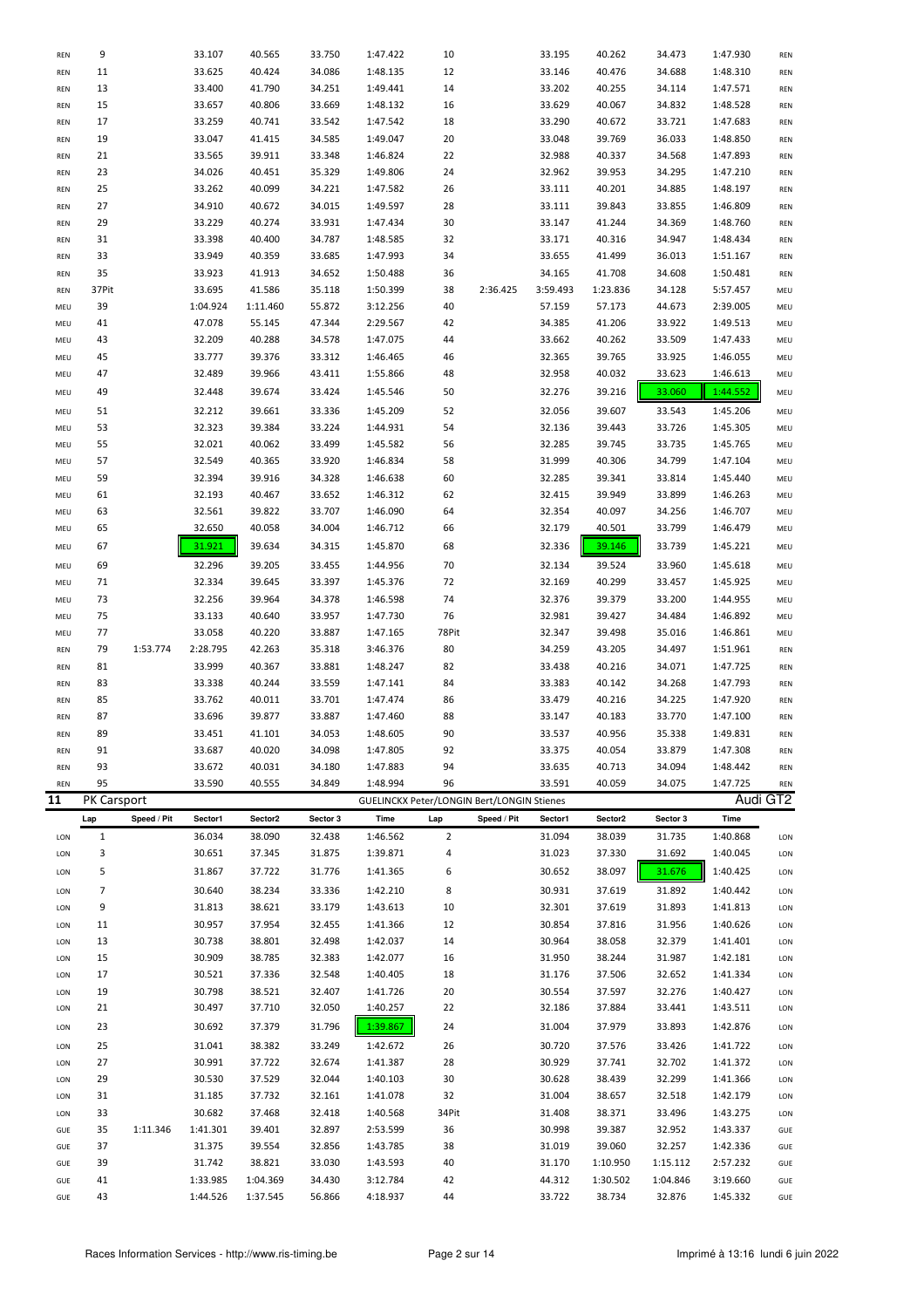| GUE        | 45    |                                       | 30.963   | 39.081  | 32.530   | 1:42.574                          | 46             |             | 31.567    | 38.575   | 32.767   | 1:42.909    | GUE        |
|------------|-------|---------------------------------------|----------|---------|----------|-----------------------------------|----------------|-------------|-----------|----------|----------|-------------|------------|
| GUE        | 47    |                                       | 31.149   | 38.893  | 32.409   | 1:42.451                          | 48             |             | 31.219    | 38.936   | 32.577   | 1:42.732    | GUE        |
| GUE        | 49    |                                       | 31.315   | 38.961  | 32.466   | 1:42.742                          | 50             |             | 31.178    | 38.846   | 32.368   | 1:42.392    | GUE        |
| GUE        | 51    |                                       | 31.453   | 38.578  | 33.385   | 1:43.416                          | 52             |             | 30.984    | 40.129   | 32.609   | 1:43.722    | GUE        |
| GUE        | 53    |                                       | 31.024   | 38.372  | 32.567   | 1:41.963                          | 54             |             | 32.675    | 38.462   | 32.791   | 1:43.928    | GUE        |
|            |       |                                       |          |         |          |                                   |                |             |           |          |          |             |            |
| GUE        | 55    |                                       | 31.024   | 38.718  | 33.029   | 1:42.771                          | 56             |             | 31.088    | 38.097   | 32.458   | 1:41.643    | GUE        |
| GUE        | 57    |                                       | 31.207   | 38.401  | 32.831   | 1:42.439                          | 58             |             | 31.069    | 38.518   | 33.090   | 1:42.677    | GUE        |
| GUE        | 59    |                                       | 30.926   | 38.411  | 32.720   | 1:42.057                          | 60             |             | 30.861    | 38.135   | 32.126   | 1:41.122    | GUE        |
| GUE        | 61    |                                       | 30.359   | 40.011  | 32.858   | 1:43.228                          | 62             |             | 31.665    | 38.570   | 32.703   | 1:42.938    | GUE        |
| GUE        | 63    |                                       | 31.077   | 38.193  | 32.743   | 1:42.013                          | 64             |             | 30.757    | 38.599   | 34.441   | 1:43.797    | GUE        |
| GUE        | 65Pit |                                       | 31.480   | 39.044  | 34.136   | 1:44.660                          | 66             | 1:17.755    | 1:47.507  | 39.143   | 32.367   | 2:59.017    | LON        |
|            |       |                                       |          |         |          |                                   |                |             |           |          |          |             |            |
| LON        | 67    |                                       | 31.855   | 37.903  | 32.151   | 1:41.909                          | 68             |             | 30.663    | 38.197   | 32.905   | 1:41.765    | LON        |
| LON        | 69    |                                       | 30.686   | 37.658  | 32.231   | 1:40.575                          | 70             |             | 30.938    | 37.984   | 33.432   | 1:42.354    | LON        |
| LON        | 71    |                                       | 30.926   | 38.638  | 32.971   | 1:42.535                          | 72             |             | 30.635    | 37.989   | 32.474   | 1:41.098    | LON        |
| LON        | 73    |                                       | 30.959   | 37.823  | 32.070   | 1:40.852                          | 74             |             | 30.701    | 38.428   | 32.044   | 1:41.173    | LON        |
| LON        | 75    |                                       | 30.902   | 38.390  | 32.314   | 1:41.606                          | 76             |             | 31.744    | 37.789   | 32.278   | 1:41.811    | LON        |
| LON        | 77    |                                       | 31.094   | 38.230  | 32.244   | 1:41.568                          | 78             |             | 31.152    | 38.261   | 32.213   | 1:41.626    | LON        |
| LON        | 79Pit |                                       | 31.055   | 38.521  | 33.726   | 1:43.302                          | 80             | 40.345      | 1:08.884  | 38.375   | 32.847   | 2:20.106    | LON        |
| LON        | 81    |                                       | 31.010   | 38.244  | 32.255   | 1:41.509                          | 82             |             | 30.618    | 38.021   | 32.784   | 1:41.423    | LON        |
|            |       |                                       |          |         |          |                                   |                |             |           |          |          |             |            |
| LON        | 83    |                                       | 30.745   | 38.141  | 32.412   | 1:41.298                          | 84             |             | 31.010    | 38.159   | 32.524   | 1:41.693    | LON        |
| LON        | 85    |                                       | 31.700   | 37.735  | 32.227   | 1:41.662                          | 86             |             | 30.611    | 38.168   | 32.365   | 1:41.144    | LON        |
| LON        | 87    |                                       | 31.093   | 38.224  | 32.397   | 1:41.714                          | 88             |             | 30.689    | 37.990   | 33.972   | 1:42.651    | LON        |
| LON        | 89    |                                       | 31.187   | 38.268  | 32.419   | 1:41.874                          | 90             |             | 30.860    | 38.581   | 32.473   | 1:41.914    | LON        |
| LON        | 91    |                                       | 30.720   | 38.124  | 32.550   | 1:41.394                          | 92             |             | 32.118    | 38.021   | 32.152   | 1:42.291    | LON        |
| LON        | 93    |                                       | 30.612   | 38.159  | 32.067   | 1:40.838                          | 94             |             | 30.710    | 39.078   | 32.263   | 1:42.051    | LON        |
| LON        | 95    |                                       | 30.744   | 38.383  | 32.325   | 1:41.452                          | 96             |             | 30.714    | 38.974   | 32.389   | 1:42.077    | LON        |
| LON        | 97    |                                       | 30.977   | 39.342  | 33.156   | 1:43.475                          | 98Pit          |             | 31.212    | 41.344   | 37.513   | 1:50.069    | LON        |
|            |       |                                       |          |         |          |                                   |                |             |           |          |          |             |            |
| LON        | 99    | 30.287                                | 1:00.143 | 38.530  | 32.025   | 2:10.698                          | 100            |             | 31.295    | 37.285   | 32.700   | 1:41.280    | <b>LON</b> |
| 14         |       | <b>Alnimax Racing</b>                 |          |         |          | BORGMANS Alexander/DE WITTE Maxim |                |             |           |          |          |             | BMW M2     |
|            | Lap   | Speed / Pit                           | Sector1  | Sector2 | Sector 3 | Time                              | Lap            | Speed / Pit | Sector1   | Sector2  | Sector 3 | Time        |            |
| <b>BOR</b> | 1     |                                       | 47.735   | 45.916  | 37.254   | 2:10.905                          | $\overline{2}$ |             | 36.489    | 44.607   | 36.521   | 1:57.617    | <b>BOR</b> |
| <b>BOR</b> | 3     |                                       | 35.904   | 44.662  | 36.712   | 1:57.278                          | 4              |             | 35.895    | 44.303   | 36.109   | 1:56.307    | <b>BOR</b> |
| <b>BOR</b> | 5     |                                       | 35.642   | 44.227  | 36.560   | 1:56.429                          | 6              |             | 35.838    | 44.372   | 37.034   | 1:57.244    | <b>BOR</b> |
|            | 7     |                                       | 36.267   |         |          |                                   | 8              |             |           |          |          |             |            |
| <b>BOR</b> |       |                                       |          | 44.060  | 37.511   | 1:57.838                          |                |             | 35.808    | 44.637   | 36.289   | 1:56.734    | <b>BOR</b> |
| <b>BOR</b> | 9     |                                       | 35.881   | 43.822  | 36.476   | 1:56.179                          | 10             |             | 35.899    | 44.167   | 36.219   | 1:56.285    | <b>BOR</b> |
| <b>BOR</b> | 11    |                                       | 36.126   | 43.973  | 36.211   | 1:56.310                          | 12             |             | 36.038    | 44.060   | 37.391   | 1:57.489    | <b>BOR</b> |
| <b>BOR</b> | 13    |                                       | 35.723   | 45.163  | 36.198   | 1:57.084                          | 14             |             | 35.869    | 43.950   | 36.009   | 1:55.828    | <b>BOR</b> |
|            | 15    |                                       |          |         | 37.606   |                                   |                |             |           |          | 36.694   | 1:57.743    |            |
| <b>BOR</b> |       |                                       | 35.965   | 44.110  |          | 1:57.681                          | 16             |             | 35.939    | 45.110   |          |             | <b>BOR</b> |
| <b>BOR</b> | 17    |                                       | 35.863   | 44.109  | 36.470   | 1:56.442                          | 18             |             | 35.804    | 43.853   | 36.378   | 1:56.035    | <b>BOR</b> |
| <b>BOR</b> | 19    |                                       | 35.894   | 43.955  | 36.606   | 1:56.455                          | 20             |             | 35.786    | 44.624   | 36.556   | 1:56.966    | <b>BOR</b> |
| <b>BOR</b> | 21    |                                       | 35.759   | 44.102  | 37.330   | 1:57.191                          | 22             |             | 35.644    |          |          |             | <b>BOR</b> |
| <b>BOR</b> | 23    |                                       | 35.788   | 44.770  | 36.574   |                                   |                |             |           | 44.171   | 36.534   | 1:56.349    |            |
| <b>BOR</b> | 25    |                                       |          |         |          | 1:57.132                          | 24             |             | 36.425    | 43.859   | 36.628   | 1:56.912    | <b>BOR</b> |
| <b>BOR</b> | 27    |                                       | 35.700   | 44.807  | 37.985   | 1:58.492                          | 26             |             | 36.367    | 44.226   | 36.609   | 1:57.202    | <b>BOR</b> |
|            |       |                                       |          |         |          |                                   |                |             |           |          |          |             |            |
| <b>BOR</b> |       |                                       | 35.719   | 43.926  | 36.818   | 1:56.463                          | 28             |             | 35.915    | 44.579   | 36.690   | 1:57.184    | <b>BOR</b> |
| <b>BOR</b> | 29    |                                       | 35.624   | 44.885  | 36.663   | 1:57.172                          | 30             |             | 36.370    | 44.240   | 37.152   | 1:57.762    | <b>BOR</b> |
|            | 31    |                                       | 36.153   | 45.417  | 37.110   | 1:58.680                          | 32             | 81:16.949   | $>10$ min | 1:05.800 | 46.825   | 23:18.122   | DE         |
| DE         | 33Pit |                                       | 37.451   | 45.771  | 39.024   | 2:02.246                          |                |             |           |          |          |             |            |
| 17         |       | <b>RUSH Competition by Speedlover</b> |          |         |          | HUNGENAERT Toon/OOMS Pieter       |                |             |           |          |          | Porsche 991 |            |
|            | Lap   | Speed / Pit                           | Sector1  | Sector2 | Sector 3 | Time                              | Lap            | Speed / Pit | Sector1   | Sector2  | Sector 3 | Time        |            |
|            |       |                                       |          |         |          |                                   |                |             |           |          |          |             |            |
| <b>OOM</b> | 1     |                                       | 38.227   | 41.705  | 33.782   | 1:53.714                          | $\overline{2}$ |             | 32.913    | 40.065   | 33.231   | 1:46.209    | <b>OOM</b> |
| OOM        | 3     |                                       | 32.245   | 39.531  | 33.257   | 1:45.033                          | 4              |             | 32.122    | 39.481   | 32.808   | 1:44.411    | <b>OOM</b> |
| OOM        | 5     |                                       | 31.819   | 38.938  | 33.666   | 1:44.423                          | 6              |             | 31.993    | 38.992   | 32.602   | 1:43.587    | <b>OOM</b> |
| OOM        | 7     |                                       | 31.881   | 38.660  | 32.592   | 1:43.133                          | 8              |             | 31.911    | 38.932   | 32.523   | 1:43.366    | <b>OOM</b> |
| OOM        | 9     |                                       | 31.996   | 39.134  | 34.113   | 1:45.243                          | 10             |             | 31.929    | 38.740   | 32.767   | 1:43.436    | <b>OOM</b> |
|            |       |                                       |          |         |          |                                   |                |             |           |          |          |             |            |
| OOM        | 11    |                                       | 31.850   | 38.999  | 32.620   | 1:43.469                          | 12             |             | 31.564    | 39.571   | 33.008   | 1:44.143    | <b>OOM</b> |
| OOM        | 13    |                                       | 31.919   | 39.298  | 32.775   | 1:43.992                          | 14             |             | 31.642    | 38.903   | 32.855   | 1:43.400    | <b>OOM</b> |
| OOM        | 15    |                                       | 31.626   | 38.857  | 33.025   | 1:43.508                          | 16             |             | 31.643    | 38.914   | 32.857   | 1:43.414    | <b>OOM</b> |
| <b>OOM</b> | 17    |                                       | 31.768   | 38.650  | 32.843   | 1:43.261                          | 18             |             | 31.760    | 39.617   | 33.412   | 1:44.789    | <b>OOM</b> |
| <b>OOM</b> | 19    |                                       | 31.762   | 39.390  | 32.844   | 1:43.996                          | 20             |             | 31.672    | 38.790   | 33.139   | 1:43.601    | <b>OOM</b> |
| OOM        | 21    |                                       | 31.897   | 39.648  | 33.140   | 1:44.685                          | 22             |             | 31.920    | 39.154   | 33.051   | 1:44.125    | <b>OOM</b> |
|            |       |                                       |          |         |          |                                   |                |             |           |          |          |             |            |
| OOM        | 23    |                                       | 31.893   | 39.146  | 33.034   | 1:44.073                          | 24             |             | 31.948    | 39.728   | 33.274   | 1:44.950    | <b>OOM</b> |
| OOM        | 25    |                                       | 31.880   | 39.232  | 33.126   | 1:44.238                          | 26             |             | 31.921    | 38.971   | 33.406   | 1:44.298    | <b>OOM</b> |
| OOM        | 27    |                                       | 31.766   | 39.322  | 33.178   | 1:44.266                          | 28             |             | 32.775    | 39.139   | 33.307   | 1:45.221    | <b>OOM</b> |
| OOM        | 29    |                                       | 31.574   | 39.074  | 32.680   | 1:43.328                          | 30             |             | 31.699    | 39.081   | 33.197   | 1:43.977    | <b>OOM</b> |
| OOM        | 31    |                                       | 32.938   | 39.422  | 33.092   | 1:45.452                          | 32             |             | 31.877    | 39.261   | 33.309   | 1:44.447    | <b>OOM</b> |
| OOM        | 33    |                                       | 32.024   | 39.458  | 32.903   | 1:44.385                          | 34             |             | 32.443    | 39.404   | 33.090   | 1:44.937    | <b>OOM</b> |
| OOM        | 35    |                                       | 32.723   | 39.100  | 33.350   | 1:45.173                          | 36             |             | 32.717    | 39.439   | 33.186   | 1:45.342    | <b>OOM</b> |
| OOM        | 37    |                                       | 32.303   | 39.408  | 33.520   | 1:45.231                          | 38             |             | 33.139    | 40.035   | 33.955   | 1:47.129    | <b>OOM</b> |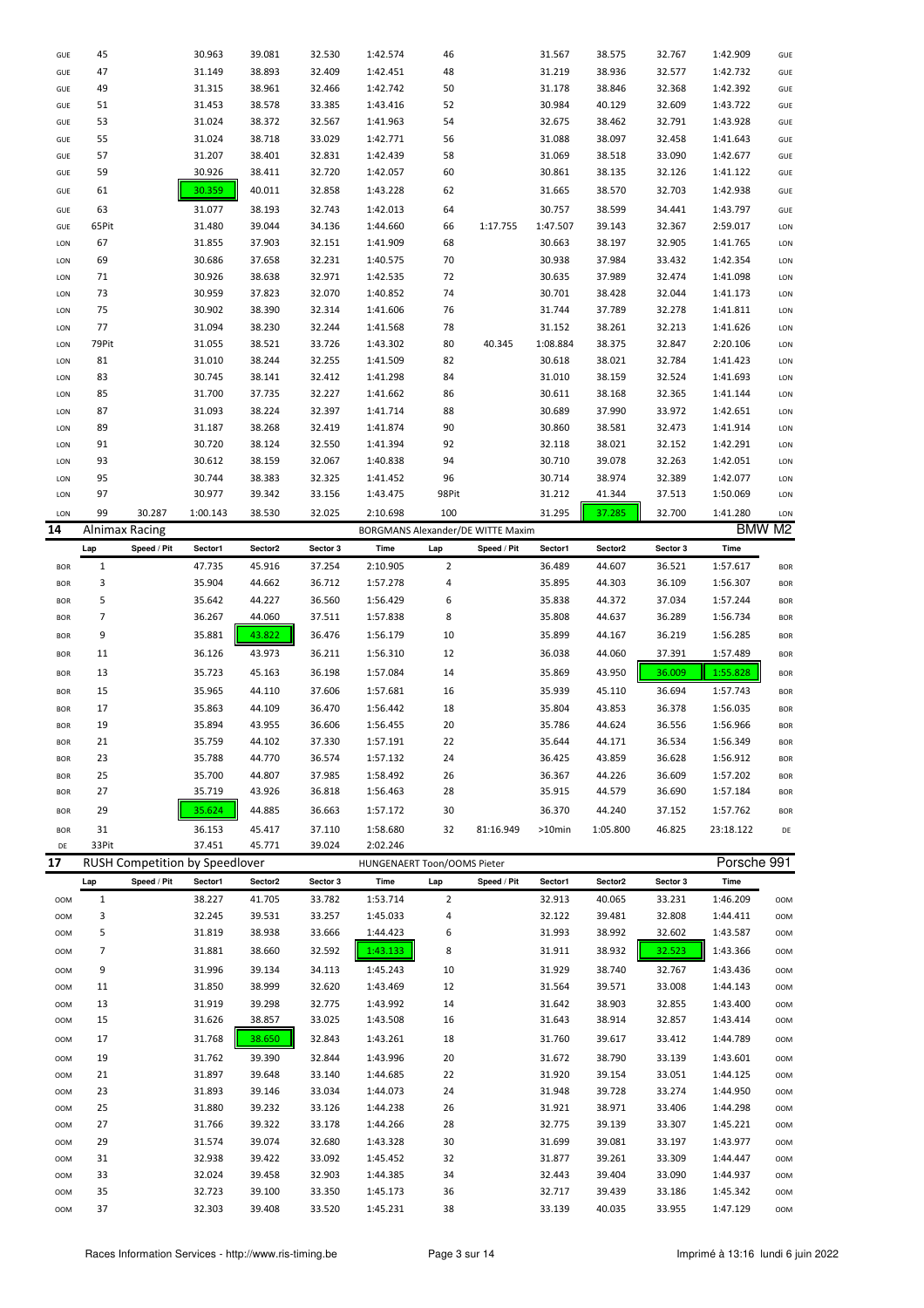| 3:40.692<br>37.038<br>42<br>41<br>2:58.907<br>46.842<br>5:04.572<br>1:19.293<br>HUN<br>34.958<br>42.003<br>1:51.152<br>33.219<br>43<br>34.191<br>44<br>HUN<br>45<br>35.246<br>40.914<br>34.286<br>1:50.446<br>33.196<br>46<br>HUN<br>33.511<br>1:49.328<br>47<br>41.228<br>34.589<br>48<br>33.360<br>HUN<br>33.152<br>32.906<br>49<br>40.654<br>33.990<br>1:47.796<br><b>HUN</b><br>50<br>33.068<br>35.070<br>32.949<br>40.681<br>1:48.819<br>52<br><b>HUN</b><br>51<br>33.110<br>41.501<br>34.779<br>53<br>1:49.390<br>54<br>33.169<br>HUN<br>55<br>32.859<br>40.197<br>34.647<br>1:47.703<br>33.310<br>56<br>HUN<br>57<br>33.567<br>41.451<br>35.393<br>1:50.411<br>58<br>33.846<br>HUN<br>59<br>33.526<br>40.661<br>34.954<br>1:49.141<br>60<br>33.214<br><b>HUN</b><br>32.833<br>41.650<br>61<br>34.630<br>1:49.113<br>62<br>33.277<br><b>HUN</b><br>33.276<br>40.931<br>32.780<br>63<br>35.442<br>1:49.649<br>64<br>HUN<br>65<br>33.050<br>41.094<br>1:48.697<br>34.102<br>34.553<br>66<br>HUN<br>34.514<br>67<br>41.497<br>35.532<br>1:51.543<br>68<br>33.671<br><b>HUN</b><br>34.723<br>35.544<br>70<br>32.781<br>69<br>41.003<br>1:51.270<br><b>HUN</b><br>33.056<br>71<br>40.698<br>35.001<br>1:48.755<br>72Pit<br>33.834<br><b>HUN</b><br>2:14.441<br>2:45.076<br>33.263<br>3:58.796<br>74<br>32.154<br>73<br>40.457<br>OOM<br>75<br>32.397<br>39.302<br>32.811<br>1:44.510<br>76<br>31.771<br>OOM<br>77<br>32.273<br>39.149<br>33.735<br>78<br>32.127<br>1:45.157<br><b>OOM</b><br>79<br>32.047<br>38.890<br>32.742<br>31.960<br>1:43.679<br>80<br><b>OOM</b><br>38.997<br>81<br>32.627<br>32.855<br>1:44.479<br>82<br>31.643<br><b>OOM</b><br>38.735<br>32.800<br>83<br>31.643<br>1:43.178<br>84<br>31.465<br><b>OOM</b><br>31.848<br>39.638<br>85<br>33.343<br>1:44.829<br>86<br>31.827<br><b>OOM</b><br>32.093<br>32.201<br>87<br>40.048<br>33.257<br>1:45.398<br>88<br>OOM<br>89<br>31.987<br>1:46.073<br>90<br>32.134<br>39.442<br>34.644<br>OOM<br>31.902<br>91<br>39.422<br>34.688<br>1:46.012<br>92<br>31.955<br>00M<br>32.354<br>93<br>39.665<br>33.534<br>1:45.553<br>94<br>32.140<br><b>OOM</b><br>32.303<br>95<br>39.357<br>33.546<br>1:45.206<br>96<br>31.979<br><b>OOM</b><br>97<br>32.240<br>39.364<br>34.133<br>1:45.737<br><b>OOM</b><br>18<br>Hamofa Motorsport<br>VERHOEVEN Rob/VERHOEVEN Kris/VERHOEVEN Mark<br>Sector2<br>Sector 3<br>Speed / Pit<br>Sector1<br>Time<br>Speed / Pit<br>Lap<br>Lap<br>Sector1<br>$\overline{2}$<br>42.785<br>$\mathbf{1}$<br>44.843<br>36.667<br>2:04.295<br>36.975<br>VER<br>3<br>36.434<br>37.270<br>44.447<br>37.963<br>1:58.844<br>4<br>VER<br>5<br>36.380<br>37.041<br>36.085<br>43.917<br>1:57.338<br>6<br>VER<br>$\overline{7}$<br>36.743<br>37.801<br>8<br>43.224<br>1:57.768<br>36.459<br>VER<br>9<br>35.691<br>43.150<br>37.112<br>1:55.953<br>10<br>35.913<br>VER<br>11<br>35.570<br>43.377<br>36.786<br>1:55.733<br>12<br>35.496<br>VER<br>35.981<br>13<br>44.779<br>36.549<br>1:57.309<br>14<br>35.580<br>VER<br>15<br>36.022<br>37.346<br>45.727<br>1:59.095<br>35.582<br>16<br>VER<br>35.273<br>42.817<br>17<br>36.616<br>1:54.706<br>18<br>35.588<br>VER<br>VER<br>19<br>35.820<br>43.523<br>37.913<br>1:57.256<br>20<br>35.353<br>36.110<br>22<br>34.987<br>21<br>43.862<br>36.949<br>1:56.921<br>VER<br>23<br>35.903<br>44.285<br>37.448<br>1:57.636<br>24Pit<br>35.721<br>VER<br>25<br>1:47.530<br>2:21.863<br>43.845<br>37.409<br>3:43.117<br>26<br>35.334<br>VER<br>27<br>34.897<br>43.399<br>36.250<br>1:54.546<br>28<br>34.906<br>VER<br>29<br>34.860<br>35.837<br>1:53.932<br>30<br>35.251<br>43.235<br>VER<br>35.033<br>32<br>35.270<br>31<br>43.352<br>36.312<br>1:54.697<br>VER<br>33<br>34.985<br>43.076<br>35.926<br>1:53.987<br>34<br>35.092<br>VER<br>35<br>1:23.508<br>1:39.414<br>1:16.677<br>4:19.599<br>36<br>1:40.455<br>VER<br>37<br>56.510<br>57.384<br>45.059<br>2:38.953<br>38<br>46.846<br>VER<br>39<br>35.961<br>1:57.959<br>40<br>44.859<br>37.139<br>34.628<br>VER<br>34.258<br>35.605<br>34.526<br>41<br>42.804<br>1:52.667<br>42<br>VER<br>34.451<br>42.547<br>1:52.271<br>34.211<br>43<br>35.273<br>44<br>VER<br>34.700<br>35.313<br>1:53.541<br>34.224<br>45<br>43.528<br>46<br>VER<br>47<br>34.285<br>42.313<br>35.848<br>1:52.446<br>35.140<br>48<br>VER<br>49<br>34.339<br>42.824<br>35.496<br>1:52.659<br>50<br>34.407<br>VER<br>34.301<br>43.265<br>35.554<br>1:53.120<br>52<br>34.135<br>51<br>VER<br>53<br>35.043<br>43.000<br>35.833<br>1:53.876<br>54Pit<br>34.465<br>VER<br>55<br>4:25.112<br>5:01.704<br>45.401<br>38.187<br>6:25.292<br>56<br>37.717<br>VER<br>57<br>35.861<br>43.024<br>58<br>35.524<br>35.766<br>1:54.651<br>VER<br>59<br>35.518<br>43.490<br>35.883<br>1:54.891<br>60<br>35.206<br>VER<br>35.135<br>42.424<br>36.098<br>1:53.657<br>62<br>35.224<br>61<br>VER<br>63<br>34.888<br>42.437<br>36.777<br>1:54.102<br>34.796<br>64<br>VER<br>34.947<br>42.928<br>35.742<br>1:53.617<br>35.714<br>65<br>66<br>VER<br>34.531<br>42.660<br>34.873<br>1:52.064<br>68<br>35.947<br>67<br>VER<br>69<br>34.832<br>42.637<br>35.285<br>1:52.754<br>70<br>36.419<br>VER | <b>OOM</b> | 39 | 32.515 | 39.704 | 33.972 | 1:46.191 | 40Pit | 1:21.507 | 1:39.444 | 1:14.827 | 4:15.778                | <b>OOM</b>      |
|---------------------------------------------------------------------------------------------------------------------------------------------------------------------------------------------------------------------------------------------------------------------------------------------------------------------------------------------------------------------------------------------------------------------------------------------------------------------------------------------------------------------------------------------------------------------------------------------------------------------------------------------------------------------------------------------------------------------------------------------------------------------------------------------------------------------------------------------------------------------------------------------------------------------------------------------------------------------------------------------------------------------------------------------------------------------------------------------------------------------------------------------------------------------------------------------------------------------------------------------------------------------------------------------------------------------------------------------------------------------------------------------------------------------------------------------------------------------------------------------------------------------------------------------------------------------------------------------------------------------------------------------------------------------------------------------------------------------------------------------------------------------------------------------------------------------------------------------------------------------------------------------------------------------------------------------------------------------------------------------------------------------------------------------------------------------------------------------------------------------------------------------------------------------------------------------------------------------------------------------------------------------------------------------------------------------------------------------------------------------------------------------------------------------------------------------------------------------------------------------------------------------------------------------------------------------------------------------------------------------------------------------------------------------------------------------------------------------------------------------------------------------------------------------------------------------------------------------------------------------------------------------------------------------------------------------------------------------------------------------------------------------------------------------------------------------------------------------------------------------------------------------------------------------------------------------------------------------------------------------------------------------------------------------------------------------------------------------------------------------------------------------------------------------------------------------------------------------------------------------------------------------------------------------------------------------------------------------------------------------------------------------------------------------------------------------------------------------------------------------------------------------------------------------------------------------------------------------------------------------------------------------------------------------------------------------------------------------------------------------------------------------------------------------------------------------------------------------------------------------------------------------------------------------------------------------------------------------------------------------------------------------------------------------------------------------------------------------------------------------------------------------------------------------------------------------------------------------------------------------------------------------------------------------------------------------------------------------------------------------------------------------------------------------------------------------------------------------------------------------------------------------------------------------------------------------------------------------------------------------------------------------------------------------------------------------------------------------------------------------------------------------------------------------------------------------------------------------------------|------------|----|--------|--------|--------|----------|-------|----------|----------|----------|-------------------------|-----------------|
|                                                                                                                                                                                                                                                                                                                                                                                                                                                                                                                                                                                                                                                                                                                                                                                                                                                                                                                                                                                                                                                                                                                                                                                                                                                                                                                                                                                                                                                                                                                                                                                                                                                                                                                                                                                                                                                                                                                                                                                                                                                                                                                                                                                                                                                                                                                                                                                                                                                                                                                                                                                                                                                                                                                                                                                                                                                                                                                                                                                                                                                                                                                                                                                                                                                                                                                                                                                                                                                                                                                                                                                                                                                                                                                                                                                                                                                                                                                                                                                                                                                                                                                                                                                                                                                                                                                                                                                                                                                                                                                                                                                                                                                                                                                                                                                                                                                                                                                                                                                                                                                                                                         |            |    |        |        |        |          |       |          | 1:37.198 | 55.497   | 3:51.988                | HUN             |
|                                                                                                                                                                                                                                                                                                                                                                                                                                                                                                                                                                                                                                                                                                                                                                                                                                                                                                                                                                                                                                                                                                                                                                                                                                                                                                                                                                                                                                                                                                                                                                                                                                                                                                                                                                                                                                                                                                                                                                                                                                                                                                                                                                                                                                                                                                                                                                                                                                                                                                                                                                                                                                                                                                                                                                                                                                                                                                                                                                                                                                                                                                                                                                                                                                                                                                                                                                                                                                                                                                                                                                                                                                                                                                                                                                                                                                                                                                                                                                                                                                                                                                                                                                                                                                                                                                                                                                                                                                                                                                                                                                                                                                                                                                                                                                                                                                                                                                                                                                                                                                                                                                         |            |    |        |        |        |          |       |          | 40.979   | 34.754   | 1:48.952                | HUN             |
|                                                                                                                                                                                                                                                                                                                                                                                                                                                                                                                                                                                                                                                                                                                                                                                                                                                                                                                                                                                                                                                                                                                                                                                                                                                                                                                                                                                                                                                                                                                                                                                                                                                                                                                                                                                                                                                                                                                                                                                                                                                                                                                                                                                                                                                                                                                                                                                                                                                                                                                                                                                                                                                                                                                                                                                                                                                                                                                                                                                                                                                                                                                                                                                                                                                                                                                                                                                                                                                                                                                                                                                                                                                                                                                                                                                                                                                                                                                                                                                                                                                                                                                                                                                                                                                                                                                                                                                                                                                                                                                                                                                                                                                                                                                                                                                                                                                                                                                                                                                                                                                                                                         |            |    |        |        |        |          |       |          | 41.790   | 34.636   | 1:49.622                | HUN             |
|                                                                                                                                                                                                                                                                                                                                                                                                                                                                                                                                                                                                                                                                                                                                                                                                                                                                                                                                                                                                                                                                                                                                                                                                                                                                                                                                                                                                                                                                                                                                                                                                                                                                                                                                                                                                                                                                                                                                                                                                                                                                                                                                                                                                                                                                                                                                                                                                                                                                                                                                                                                                                                                                                                                                                                                                                                                                                                                                                                                                                                                                                                                                                                                                                                                                                                                                                                                                                                                                                                                                                                                                                                                                                                                                                                                                                                                                                                                                                                                                                                                                                                                                                                                                                                                                                                                                                                                                                                                                                                                                                                                                                                                                                                                                                                                                                                                                                                                                                                                                                                                                                                         |            |    |        |        |        |          |       |          | 41.218   | 34.789   | 1:49.367                |                 |
|                                                                                                                                                                                                                                                                                                                                                                                                                                                                                                                                                                                                                                                                                                                                                                                                                                                                                                                                                                                                                                                                                                                                                                                                                                                                                                                                                                                                                                                                                                                                                                                                                                                                                                                                                                                                                                                                                                                                                                                                                                                                                                                                                                                                                                                                                                                                                                                                                                                                                                                                                                                                                                                                                                                                                                                                                                                                                                                                                                                                                                                                                                                                                                                                                                                                                                                                                                                                                                                                                                                                                                                                                                                                                                                                                                                                                                                                                                                                                                                                                                                                                                                                                                                                                                                                                                                                                                                                                                                                                                                                                                                                                                                                                                                                                                                                                                                                                                                                                                                                                                                                                                         |            |    |        |        |        |          |       |          |          |          |                         | HUN             |
|                                                                                                                                                                                                                                                                                                                                                                                                                                                                                                                                                                                                                                                                                                                                                                                                                                                                                                                                                                                                                                                                                                                                                                                                                                                                                                                                                                                                                                                                                                                                                                                                                                                                                                                                                                                                                                                                                                                                                                                                                                                                                                                                                                                                                                                                                                                                                                                                                                                                                                                                                                                                                                                                                                                                                                                                                                                                                                                                                                                                                                                                                                                                                                                                                                                                                                                                                                                                                                                                                                                                                                                                                                                                                                                                                                                                                                                                                                                                                                                                                                                                                                                                                                                                                                                                                                                                                                                                                                                                                                                                                                                                                                                                                                                                                                                                                                                                                                                                                                                                                                                                                                         |            |    |        |        |        |          |       |          | 40.653   | 34.262   | 1:47.821                | HUN             |
|                                                                                                                                                                                                                                                                                                                                                                                                                                                                                                                                                                                                                                                                                                                                                                                                                                                                                                                                                                                                                                                                                                                                                                                                                                                                                                                                                                                                                                                                                                                                                                                                                                                                                                                                                                                                                                                                                                                                                                                                                                                                                                                                                                                                                                                                                                                                                                                                                                                                                                                                                                                                                                                                                                                                                                                                                                                                                                                                                                                                                                                                                                                                                                                                                                                                                                                                                                                                                                                                                                                                                                                                                                                                                                                                                                                                                                                                                                                                                                                                                                                                                                                                                                                                                                                                                                                                                                                                                                                                                                                                                                                                                                                                                                                                                                                                                                                                                                                                                                                                                                                                                                         |            |    |        |        |        |          |       |          | 41.083   | 35.208   | 1:49.240                | HUN             |
|                                                                                                                                                                                                                                                                                                                                                                                                                                                                                                                                                                                                                                                                                                                                                                                                                                                                                                                                                                                                                                                                                                                                                                                                                                                                                                                                                                                                                                                                                                                                                                                                                                                                                                                                                                                                                                                                                                                                                                                                                                                                                                                                                                                                                                                                                                                                                                                                                                                                                                                                                                                                                                                                                                                                                                                                                                                                                                                                                                                                                                                                                                                                                                                                                                                                                                                                                                                                                                                                                                                                                                                                                                                                                                                                                                                                                                                                                                                                                                                                                                                                                                                                                                                                                                                                                                                                                                                                                                                                                                                                                                                                                                                                                                                                                                                                                                                                                                                                                                                                                                                                                                         |            |    |        |        |        |          |       |          | 40.924   | 34.909   | 1:49.002                | HUN             |
|                                                                                                                                                                                                                                                                                                                                                                                                                                                                                                                                                                                                                                                                                                                                                                                                                                                                                                                                                                                                                                                                                                                                                                                                                                                                                                                                                                                                                                                                                                                                                                                                                                                                                                                                                                                                                                                                                                                                                                                                                                                                                                                                                                                                                                                                                                                                                                                                                                                                                                                                                                                                                                                                                                                                                                                                                                                                                                                                                                                                                                                                                                                                                                                                                                                                                                                                                                                                                                                                                                                                                                                                                                                                                                                                                                                                                                                                                                                                                                                                                                                                                                                                                                                                                                                                                                                                                                                                                                                                                                                                                                                                                                                                                                                                                                                                                                                                                                                                                                                                                                                                                                         |            |    |        |        |        |          |       |          | 40.927   | 34.255   | 1:48.492                | HUN             |
|                                                                                                                                                                                                                                                                                                                                                                                                                                                                                                                                                                                                                                                                                                                                                                                                                                                                                                                                                                                                                                                                                                                                                                                                                                                                                                                                                                                                                                                                                                                                                                                                                                                                                                                                                                                                                                                                                                                                                                                                                                                                                                                                                                                                                                                                                                                                                                                                                                                                                                                                                                                                                                                                                                                                                                                                                                                                                                                                                                                                                                                                                                                                                                                                                                                                                                                                                                                                                                                                                                                                                                                                                                                                                                                                                                                                                                                                                                                                                                                                                                                                                                                                                                                                                                                                                                                                                                                                                                                                                                                                                                                                                                                                                                                                                                                                                                                                                                                                                                                                                                                                                                         |            |    |        |        |        |          |       |          | 40.860   | 34.595   | 1:49.301                | HUN             |
|                                                                                                                                                                                                                                                                                                                                                                                                                                                                                                                                                                                                                                                                                                                                                                                                                                                                                                                                                                                                                                                                                                                                                                                                                                                                                                                                                                                                                                                                                                                                                                                                                                                                                                                                                                                                                                                                                                                                                                                                                                                                                                                                                                                                                                                                                                                                                                                                                                                                                                                                                                                                                                                                                                                                                                                                                                                                                                                                                                                                                                                                                                                                                                                                                                                                                                                                                                                                                                                                                                                                                                                                                                                                                                                                                                                                                                                                                                                                                                                                                                                                                                                                                                                                                                                                                                                                                                                                                                                                                                                                                                                                                                                                                                                                                                                                                                                                                                                                                                                                                                                                                                         |            |    |        |        |        |          |       |          | 40.875   | 35.665   | 1:49.754                | HUN             |
|                                                                                                                                                                                                                                                                                                                                                                                                                                                                                                                                                                                                                                                                                                                                                                                                                                                                                                                                                                                                                                                                                                                                                                                                                                                                                                                                                                                                                                                                                                                                                                                                                                                                                                                                                                                                                                                                                                                                                                                                                                                                                                                                                                                                                                                                                                                                                                                                                                                                                                                                                                                                                                                                                                                                                                                                                                                                                                                                                                                                                                                                                                                                                                                                                                                                                                                                                                                                                                                                                                                                                                                                                                                                                                                                                                                                                                                                                                                                                                                                                                                                                                                                                                                                                                                                                                                                                                                                                                                                                                                                                                                                                                                                                                                                                                                                                                                                                                                                                                                                                                                                                                         |            |    |        |        |        |          |       |          | 42.085   | 35.106   | 1:50.468                | HUN             |
|                                                                                                                                                                                                                                                                                                                                                                                                                                                                                                                                                                                                                                                                                                                                                                                                                                                                                                                                                                                                                                                                                                                                                                                                                                                                                                                                                                                                                                                                                                                                                                                                                                                                                                                                                                                                                                                                                                                                                                                                                                                                                                                                                                                                                                                                                                                                                                                                                                                                                                                                                                                                                                                                                                                                                                                                                                                                                                                                                                                                                                                                                                                                                                                                                                                                                                                                                                                                                                                                                                                                                                                                                                                                                                                                                                                                                                                                                                                                                                                                                                                                                                                                                                                                                                                                                                                                                                                                                                                                                                                                                                                                                                                                                                                                                                                                                                                                                                                                                                                                                                                                                                         |            |    |        |        |        |          |       |          | 41.477   | 34.591   | 1:48.848                | HUN             |
|                                                                                                                                                                                                                                                                                                                                                                                                                                                                                                                                                                                                                                                                                                                                                                                                                                                                                                                                                                                                                                                                                                                                                                                                                                                                                                                                                                                                                                                                                                                                                                                                                                                                                                                                                                                                                                                                                                                                                                                                                                                                                                                                                                                                                                                                                                                                                                                                                                                                                                                                                                                                                                                                                                                                                                                                                                                                                                                                                                                                                                                                                                                                                                                                                                                                                                                                                                                                                                                                                                                                                                                                                                                                                                                                                                                                                                                                                                                                                                                                                                                                                                                                                                                                                                                                                                                                                                                                                                                                                                                                                                                                                                                                                                                                                                                                                                                                                                                                                                                                                                                                                                         |            |    |        |        |        |          |       |          | 40.766   |          |                         |                 |
|                                                                                                                                                                                                                                                                                                                                                                                                                                                                                                                                                                                                                                                                                                                                                                                                                                                                                                                                                                                                                                                                                                                                                                                                                                                                                                                                                                                                                                                                                                                                                                                                                                                                                                                                                                                                                                                                                                                                                                                                                                                                                                                                                                                                                                                                                                                                                                                                                                                                                                                                                                                                                                                                                                                                                                                                                                                                                                                                                                                                                                                                                                                                                                                                                                                                                                                                                                                                                                                                                                                                                                                                                                                                                                                                                                                                                                                                                                                                                                                                                                                                                                                                                                                                                                                                                                                                                                                                                                                                                                                                                                                                                                                                                                                                                                                                                                                                                                                                                                                                                                                                                                         |            |    |        |        |        |          |       |          |          | 35.343   | 1:50.211                | HUN             |
|                                                                                                                                                                                                                                                                                                                                                                                                                                                                                                                                                                                                                                                                                                                                                                                                                                                                                                                                                                                                                                                                                                                                                                                                                                                                                                                                                                                                                                                                                                                                                                                                                                                                                                                                                                                                                                                                                                                                                                                                                                                                                                                                                                                                                                                                                                                                                                                                                                                                                                                                                                                                                                                                                                                                                                                                                                                                                                                                                                                                                                                                                                                                                                                                                                                                                                                                                                                                                                                                                                                                                                                                                                                                                                                                                                                                                                                                                                                                                                                                                                                                                                                                                                                                                                                                                                                                                                                                                                                                                                                                                                                                                                                                                                                                                                                                                                                                                                                                                                                                                                                                                                         |            |    |        |        |        |          |       |          | 41.344   | 36.414   | 1:51.429                | HUN             |
|                                                                                                                                                                                                                                                                                                                                                                                                                                                                                                                                                                                                                                                                                                                                                                                                                                                                                                                                                                                                                                                                                                                                                                                                                                                                                                                                                                                                                                                                                                                                                                                                                                                                                                                                                                                                                                                                                                                                                                                                                                                                                                                                                                                                                                                                                                                                                                                                                                                                                                                                                                                                                                                                                                                                                                                                                                                                                                                                                                                                                                                                                                                                                                                                                                                                                                                                                                                                                                                                                                                                                                                                                                                                                                                                                                                                                                                                                                                                                                                                                                                                                                                                                                                                                                                                                                                                                                                                                                                                                                                                                                                                                                                                                                                                                                                                                                                                                                                                                                                                                                                                                                         |            |    |        |        |        |          |       |          | 41.290   | 34.703   | 1:48.774                | HUN             |
|                                                                                                                                                                                                                                                                                                                                                                                                                                                                                                                                                                                                                                                                                                                                                                                                                                                                                                                                                                                                                                                                                                                                                                                                                                                                                                                                                                                                                                                                                                                                                                                                                                                                                                                                                                                                                                                                                                                                                                                                                                                                                                                                                                                                                                                                                                                                                                                                                                                                                                                                                                                                                                                                                                                                                                                                                                                                                                                                                                                                                                                                                                                                                                                                                                                                                                                                                                                                                                                                                                                                                                                                                                                                                                                                                                                                                                                                                                                                                                                                                                                                                                                                                                                                                                                                                                                                                                                                                                                                                                                                                                                                                                                                                                                                                                                                                                                                                                                                                                                                                                                                                                         |            |    |        |        |        |          |       |          | 40.643   | 33.039   | 1:47.516                | HUN             |
|                                                                                                                                                                                                                                                                                                                                                                                                                                                                                                                                                                                                                                                                                                                                                                                                                                                                                                                                                                                                                                                                                                                                                                                                                                                                                                                                                                                                                                                                                                                                                                                                                                                                                                                                                                                                                                                                                                                                                                                                                                                                                                                                                                                                                                                                                                                                                                                                                                                                                                                                                                                                                                                                                                                                                                                                                                                                                                                                                                                                                                                                                                                                                                                                                                                                                                                                                                                                                                                                                                                                                                                                                                                                                                                                                                                                                                                                                                                                                                                                                                                                                                                                                                                                                                                                                                                                                                                                                                                                                                                                                                                                                                                                                                                                                                                                                                                                                                                                                                                                                                                                                                         |            |    |        |        |        |          |       |          | 39.833   | 34.844   | 1:46.831                | 00 <sub>M</sub> |
|                                                                                                                                                                                                                                                                                                                                                                                                                                                                                                                                                                                                                                                                                                                                                                                                                                                                                                                                                                                                                                                                                                                                                                                                                                                                                                                                                                                                                                                                                                                                                                                                                                                                                                                                                                                                                                                                                                                                                                                                                                                                                                                                                                                                                                                                                                                                                                                                                                                                                                                                                                                                                                                                                                                                                                                                                                                                                                                                                                                                                                                                                                                                                                                                                                                                                                                                                                                                                                                                                                                                                                                                                                                                                                                                                                                                                                                                                                                                                                                                                                                                                                                                                                                                                                                                                                                                                                                                                                                                                                                                                                                                                                                                                                                                                                                                                                                                                                                                                                                                                                                                                                         |            |    |        |        |        |          |       |          | 39.443   | 33.172   | 1:44.386                | 00 <sub>M</sub> |
|                                                                                                                                                                                                                                                                                                                                                                                                                                                                                                                                                                                                                                                                                                                                                                                                                                                                                                                                                                                                                                                                                                                                                                                                                                                                                                                                                                                                                                                                                                                                                                                                                                                                                                                                                                                                                                                                                                                                                                                                                                                                                                                                                                                                                                                                                                                                                                                                                                                                                                                                                                                                                                                                                                                                                                                                                                                                                                                                                                                                                                                                                                                                                                                                                                                                                                                                                                                                                                                                                                                                                                                                                                                                                                                                                                                                                                                                                                                                                                                                                                                                                                                                                                                                                                                                                                                                                                                                                                                                                                                                                                                                                                                                                                                                                                                                                                                                                                                                                                                                                                                                                                         |            |    |        |        |        |          |       |          | 39.750   | 33.561   | 1:45.438                | <b>OOM</b>      |
|                                                                                                                                                                                                                                                                                                                                                                                                                                                                                                                                                                                                                                                                                                                                                                                                                                                                                                                                                                                                                                                                                                                                                                                                                                                                                                                                                                                                                                                                                                                                                                                                                                                                                                                                                                                                                                                                                                                                                                                                                                                                                                                                                                                                                                                                                                                                                                                                                                                                                                                                                                                                                                                                                                                                                                                                                                                                                                                                                                                                                                                                                                                                                                                                                                                                                                                                                                                                                                                                                                                                                                                                                                                                                                                                                                                                                                                                                                                                                                                                                                                                                                                                                                                                                                                                                                                                                                                                                                                                                                                                                                                                                                                                                                                                                                                                                                                                                                                                                                                                                                                                                                         |            |    |        |        |        |          |       |          | 38.995   | 33.833   | 1:44.788                | <b>OOM</b>      |
|                                                                                                                                                                                                                                                                                                                                                                                                                                                                                                                                                                                                                                                                                                                                                                                                                                                                                                                                                                                                                                                                                                                                                                                                                                                                                                                                                                                                                                                                                                                                                                                                                                                                                                                                                                                                                                                                                                                                                                                                                                                                                                                                                                                                                                                                                                                                                                                                                                                                                                                                                                                                                                                                                                                                                                                                                                                                                                                                                                                                                                                                                                                                                                                                                                                                                                                                                                                                                                                                                                                                                                                                                                                                                                                                                                                                                                                                                                                                                                                                                                                                                                                                                                                                                                                                                                                                                                                                                                                                                                                                                                                                                                                                                                                                                                                                                                                                                                                                                                                                                                                                                                         |            |    |        |        |        |          |       |          | 38.817   | 32.717   | 1:43.177                | <b>OOM</b>      |
|                                                                                                                                                                                                                                                                                                                                                                                                                                                                                                                                                                                                                                                                                                                                                                                                                                                                                                                                                                                                                                                                                                                                                                                                                                                                                                                                                                                                                                                                                                                                                                                                                                                                                                                                                                                                                                                                                                                                                                                                                                                                                                                                                                                                                                                                                                                                                                                                                                                                                                                                                                                                                                                                                                                                                                                                                                                                                                                                                                                                                                                                                                                                                                                                                                                                                                                                                                                                                                                                                                                                                                                                                                                                                                                                                                                                                                                                                                                                                                                                                                                                                                                                                                                                                                                                                                                                                                                                                                                                                                                                                                                                                                                                                                                                                                                                                                                                                                                                                                                                                                                                                                         |            |    |        |        |        |          |       |          |          |          |                         |                 |
|                                                                                                                                                                                                                                                                                                                                                                                                                                                                                                                                                                                                                                                                                                                                                                                                                                                                                                                                                                                                                                                                                                                                                                                                                                                                                                                                                                                                                                                                                                                                                                                                                                                                                                                                                                                                                                                                                                                                                                                                                                                                                                                                                                                                                                                                                                                                                                                                                                                                                                                                                                                                                                                                                                                                                                                                                                                                                                                                                                                                                                                                                                                                                                                                                                                                                                                                                                                                                                                                                                                                                                                                                                                                                                                                                                                                                                                                                                                                                                                                                                                                                                                                                                                                                                                                                                                                                                                                                                                                                                                                                                                                                                                                                                                                                                                                                                                                                                                                                                                                                                                                                                         |            |    |        |        |        |          |       |          | 38.856   | 32.842   | 1:43.163                | <b>OOM</b>      |
|                                                                                                                                                                                                                                                                                                                                                                                                                                                                                                                                                                                                                                                                                                                                                                                                                                                                                                                                                                                                                                                                                                                                                                                                                                                                                                                                                                                                                                                                                                                                                                                                                                                                                                                                                                                                                                                                                                                                                                                                                                                                                                                                                                                                                                                                                                                                                                                                                                                                                                                                                                                                                                                                                                                                                                                                                                                                                                                                                                                                                                                                                                                                                                                                                                                                                                                                                                                                                                                                                                                                                                                                                                                                                                                                                                                                                                                                                                                                                                                                                                                                                                                                                                                                                                                                                                                                                                                                                                                                                                                                                                                                                                                                                                                                                                                                                                                                                                                                                                                                                                                                                                         |            |    |        |        |        |          |       |          | 39.470   | 33.134   | 1:44.431                | <b>OOM</b>      |
|                                                                                                                                                                                                                                                                                                                                                                                                                                                                                                                                                                                                                                                                                                                                                                                                                                                                                                                                                                                                                                                                                                                                                                                                                                                                                                                                                                                                                                                                                                                                                                                                                                                                                                                                                                                                                                                                                                                                                                                                                                                                                                                                                                                                                                                                                                                                                                                                                                                                                                                                                                                                                                                                                                                                                                                                                                                                                                                                                                                                                                                                                                                                                                                                                                                                                                                                                                                                                                                                                                                                                                                                                                                                                                                                                                                                                                                                                                                                                                                                                                                                                                                                                                                                                                                                                                                                                                                                                                                                                                                                                                                                                                                                                                                                                                                                                                                                                                                                                                                                                                                                                                         |            |    |        |        |        |          |       |          | 39.431   | 33.224   | 1:44.856                | 00 <sub>M</sub> |
|                                                                                                                                                                                                                                                                                                                                                                                                                                                                                                                                                                                                                                                                                                                                                                                                                                                                                                                                                                                                                                                                                                                                                                                                                                                                                                                                                                                                                                                                                                                                                                                                                                                                                                                                                                                                                                                                                                                                                                                                                                                                                                                                                                                                                                                                                                                                                                                                                                                                                                                                                                                                                                                                                                                                                                                                                                                                                                                                                                                                                                                                                                                                                                                                                                                                                                                                                                                                                                                                                                                                                                                                                                                                                                                                                                                                                                                                                                                                                                                                                                                                                                                                                                                                                                                                                                                                                                                                                                                                                                                                                                                                                                                                                                                                                                                                                                                                                                                                                                                                                                                                                                         |            |    |        |        |        |          |       |          | 39.322   | 33.147   | 1:44.603                | OOM             |
|                                                                                                                                                                                                                                                                                                                                                                                                                                                                                                                                                                                                                                                                                                                                                                                                                                                                                                                                                                                                                                                                                                                                                                                                                                                                                                                                                                                                                                                                                                                                                                                                                                                                                                                                                                                                                                                                                                                                                                                                                                                                                                                                                                                                                                                                                                                                                                                                                                                                                                                                                                                                                                                                                                                                                                                                                                                                                                                                                                                                                                                                                                                                                                                                                                                                                                                                                                                                                                                                                                                                                                                                                                                                                                                                                                                                                                                                                                                                                                                                                                                                                                                                                                                                                                                                                                                                                                                                                                                                                                                                                                                                                                                                                                                                                                                                                                                                                                                                                                                                                                                                                                         |            |    |        |        |        |          |       |          | 39.592   | 34.057   | 1:45.604                | <b>OOM</b>      |
|                                                                                                                                                                                                                                                                                                                                                                                                                                                                                                                                                                                                                                                                                                                                                                                                                                                                                                                                                                                                                                                                                                                                                                                                                                                                                                                                                                                                                                                                                                                                                                                                                                                                                                                                                                                                                                                                                                                                                                                                                                                                                                                                                                                                                                                                                                                                                                                                                                                                                                                                                                                                                                                                                                                                                                                                                                                                                                                                                                                                                                                                                                                                                                                                                                                                                                                                                                                                                                                                                                                                                                                                                                                                                                                                                                                                                                                                                                                                                                                                                                                                                                                                                                                                                                                                                                                                                                                                                                                                                                                                                                                                                                                                                                                                                                                                                                                                                                                                                                                                                                                                                                         |            |    |        |        |        |          |       |          | 39.864   | 33.302   | 1:45.306                | <b>OOM</b>      |
|                                                                                                                                                                                                                                                                                                                                                                                                                                                                                                                                                                                                                                                                                                                                                                                                                                                                                                                                                                                                                                                                                                                                                                                                                                                                                                                                                                                                                                                                                                                                                                                                                                                                                                                                                                                                                                                                                                                                                                                                                                                                                                                                                                                                                                                                                                                                                                                                                                                                                                                                                                                                                                                                                                                                                                                                                                                                                                                                                                                                                                                                                                                                                                                                                                                                                                                                                                                                                                                                                                                                                                                                                                                                                                                                                                                                                                                                                                                                                                                                                                                                                                                                                                                                                                                                                                                                                                                                                                                                                                                                                                                                                                                                                                                                                                                                                                                                                                                                                                                                                                                                                                         |            |    |        |        |        |          |       |          | 39.838   | 33.753   | 1:45.570                | <b>OOM</b>      |
|                                                                                                                                                                                                                                                                                                                                                                                                                                                                                                                                                                                                                                                                                                                                                                                                                                                                                                                                                                                                                                                                                                                                                                                                                                                                                                                                                                                                                                                                                                                                                                                                                                                                                                                                                                                                                                                                                                                                                                                                                                                                                                                                                                                                                                                                                                                                                                                                                                                                                                                                                                                                                                                                                                                                                                                                                                                                                                                                                                                                                                                                                                                                                                                                                                                                                                                                                                                                                                                                                                                                                                                                                                                                                                                                                                                                                                                                                                                                                                                                                                                                                                                                                                                                                                                                                                                                                                                                                                                                                                                                                                                                                                                                                                                                                                                                                                                                                                                                                                                                                                                                                                         |            |    |        |        |        |          |       |          |          |          |                         |                 |
|                                                                                                                                                                                                                                                                                                                                                                                                                                                                                                                                                                                                                                                                                                                                                                                                                                                                                                                                                                                                                                                                                                                                                                                                                                                                                                                                                                                                                                                                                                                                                                                                                                                                                                                                                                                                                                                                                                                                                                                                                                                                                                                                                                                                                                                                                                                                                                                                                                                                                                                                                                                                                                                                                                                                                                                                                                                                                                                                                                                                                                                                                                                                                                                                                                                                                                                                                                                                                                                                                                                                                                                                                                                                                                                                                                                                                                                                                                                                                                                                                                                                                                                                                                                                                                                                                                                                                                                                                                                                                                                                                                                                                                                                                                                                                                                                                                                                                                                                                                                                                                                                                                         |            |    |        |        |        |          |       |          |          |          | <b>BMW M2 CS Racing</b> |                 |
|                                                                                                                                                                                                                                                                                                                                                                                                                                                                                                                                                                                                                                                                                                                                                                                                                                                                                                                                                                                                                                                                                                                                                                                                                                                                                                                                                                                                                                                                                                                                                                                                                                                                                                                                                                                                                                                                                                                                                                                                                                                                                                                                                                                                                                                                                                                                                                                                                                                                                                                                                                                                                                                                                                                                                                                                                                                                                                                                                                                                                                                                                                                                                                                                                                                                                                                                                                                                                                                                                                                                                                                                                                                                                                                                                                                                                                                                                                                                                                                                                                                                                                                                                                                                                                                                                                                                                                                                                                                                                                                                                                                                                                                                                                                                                                                                                                                                                                                                                                                                                                                                                                         |            |    |        |        |        |          |       |          |          |          |                         |                 |
|                                                                                                                                                                                                                                                                                                                                                                                                                                                                                                                                                                                                                                                                                                                                                                                                                                                                                                                                                                                                                                                                                                                                                                                                                                                                                                                                                                                                                                                                                                                                                                                                                                                                                                                                                                                                                                                                                                                                                                                                                                                                                                                                                                                                                                                                                                                                                                                                                                                                                                                                                                                                                                                                                                                                                                                                                                                                                                                                                                                                                                                                                                                                                                                                                                                                                                                                                                                                                                                                                                                                                                                                                                                                                                                                                                                                                                                                                                                                                                                                                                                                                                                                                                                                                                                                                                                                                                                                                                                                                                                                                                                                                                                                                                                                                                                                                                                                                                                                                                                                                                                                                                         |            |    |        |        |        |          |       |          | Sector2  | Sector 3 | Time                    |                 |
|                                                                                                                                                                                                                                                                                                                                                                                                                                                                                                                                                                                                                                                                                                                                                                                                                                                                                                                                                                                                                                                                                                                                                                                                                                                                                                                                                                                                                                                                                                                                                                                                                                                                                                                                                                                                                                                                                                                                                                                                                                                                                                                                                                                                                                                                                                                                                                                                                                                                                                                                                                                                                                                                                                                                                                                                                                                                                                                                                                                                                                                                                                                                                                                                                                                                                                                                                                                                                                                                                                                                                                                                                                                                                                                                                                                                                                                                                                                                                                                                                                                                                                                                                                                                                                                                                                                                                                                                                                                                                                                                                                                                                                                                                                                                                                                                                                                                                                                                                                                                                                                                                                         |            |    |        |        |        |          |       |          | 43.175   | 37.147   | 1:57.297                | VER             |
|                                                                                                                                                                                                                                                                                                                                                                                                                                                                                                                                                                                                                                                                                                                                                                                                                                                                                                                                                                                                                                                                                                                                                                                                                                                                                                                                                                                                                                                                                                                                                                                                                                                                                                                                                                                                                                                                                                                                                                                                                                                                                                                                                                                                                                                                                                                                                                                                                                                                                                                                                                                                                                                                                                                                                                                                                                                                                                                                                                                                                                                                                                                                                                                                                                                                                                                                                                                                                                                                                                                                                                                                                                                                                                                                                                                                                                                                                                                                                                                                                                                                                                                                                                                                                                                                                                                                                                                                                                                                                                                                                                                                                                                                                                                                                                                                                                                                                                                                                                                                                                                                                                         |            |    |        |        |        |          |       |          | 44.122   | 37.936   | 1:59.328                | VER             |
|                                                                                                                                                                                                                                                                                                                                                                                                                                                                                                                                                                                                                                                                                                                                                                                                                                                                                                                                                                                                                                                                                                                                                                                                                                                                                                                                                                                                                                                                                                                                                                                                                                                                                                                                                                                                                                                                                                                                                                                                                                                                                                                                                                                                                                                                                                                                                                                                                                                                                                                                                                                                                                                                                                                                                                                                                                                                                                                                                                                                                                                                                                                                                                                                                                                                                                                                                                                                                                                                                                                                                                                                                                                                                                                                                                                                                                                                                                                                                                                                                                                                                                                                                                                                                                                                                                                                                                                                                                                                                                                                                                                                                                                                                                                                                                                                                                                                                                                                                                                                                                                                                                         |            |    |        |        |        |          |       |          | 43.942   | 38.018   | 1:58.045                | VER             |
|                                                                                                                                                                                                                                                                                                                                                                                                                                                                                                                                                                                                                                                                                                                                                                                                                                                                                                                                                                                                                                                                                                                                                                                                                                                                                                                                                                                                                                                                                                                                                                                                                                                                                                                                                                                                                                                                                                                                                                                                                                                                                                                                                                                                                                                                                                                                                                                                                                                                                                                                                                                                                                                                                                                                                                                                                                                                                                                                                                                                                                                                                                                                                                                                                                                                                                                                                                                                                                                                                                                                                                                                                                                                                                                                                                                                                                                                                                                                                                                                                                                                                                                                                                                                                                                                                                                                                                                                                                                                                                                                                                                                                                                                                                                                                                                                                                                                                                                                                                                                                                                                                                         |            |    |        |        |        |          |       |          | 45.002   | 38.142   | 1:59.603                | VER             |
|                                                                                                                                                                                                                                                                                                                                                                                                                                                                                                                                                                                                                                                                                                                                                                                                                                                                                                                                                                                                                                                                                                                                                                                                                                                                                                                                                                                                                                                                                                                                                                                                                                                                                                                                                                                                                                                                                                                                                                                                                                                                                                                                                                                                                                                                                                                                                                                                                                                                                                                                                                                                                                                                                                                                                                                                                                                                                                                                                                                                                                                                                                                                                                                                                                                                                                                                                                                                                                                                                                                                                                                                                                                                                                                                                                                                                                                                                                                                                                                                                                                                                                                                                                                                                                                                                                                                                                                                                                                                                                                                                                                                                                                                                                                                                                                                                                                                                                                                                                                                                                                                                                         |            |    |        |        |        |          |       |          | 43.298   | 36.809   | 1:56.020                | VER             |
|                                                                                                                                                                                                                                                                                                                                                                                                                                                                                                                                                                                                                                                                                                                                                                                                                                                                                                                                                                                                                                                                                                                                                                                                                                                                                                                                                                                                                                                                                                                                                                                                                                                                                                                                                                                                                                                                                                                                                                                                                                                                                                                                                                                                                                                                                                                                                                                                                                                                                                                                                                                                                                                                                                                                                                                                                                                                                                                                                                                                                                                                                                                                                                                                                                                                                                                                                                                                                                                                                                                                                                                                                                                                                                                                                                                                                                                                                                                                                                                                                                                                                                                                                                                                                                                                                                                                                                                                                                                                                                                                                                                                                                                                                                                                                                                                                                                                                                                                                                                                                                                                                                         |            |    |        |        |        |          |       |          | 45.906   | 37.043   | 1:58.445                | VER             |
|                                                                                                                                                                                                                                                                                                                                                                                                                                                                                                                                                                                                                                                                                                                                                                                                                                                                                                                                                                                                                                                                                                                                                                                                                                                                                                                                                                                                                                                                                                                                                                                                                                                                                                                                                                                                                                                                                                                                                                                                                                                                                                                                                                                                                                                                                                                                                                                                                                                                                                                                                                                                                                                                                                                                                                                                                                                                                                                                                                                                                                                                                                                                                                                                                                                                                                                                                                                                                                                                                                                                                                                                                                                                                                                                                                                                                                                                                                                                                                                                                                                                                                                                                                                                                                                                                                                                                                                                                                                                                                                                                                                                                                                                                                                                                                                                                                                                                                                                                                                                                                                                                                         |            |    |        |        |        |          |       |          | 43.989   |          |                         |                 |
|                                                                                                                                                                                                                                                                                                                                                                                                                                                                                                                                                                                                                                                                                                                                                                                                                                                                                                                                                                                                                                                                                                                                                                                                                                                                                                                                                                                                                                                                                                                                                                                                                                                                                                                                                                                                                                                                                                                                                                                                                                                                                                                                                                                                                                                                                                                                                                                                                                                                                                                                                                                                                                                                                                                                                                                                                                                                                                                                                                                                                                                                                                                                                                                                                                                                                                                                                                                                                                                                                                                                                                                                                                                                                                                                                                                                                                                                                                                                                                                                                                                                                                                                                                                                                                                                                                                                                                                                                                                                                                                                                                                                                                                                                                                                                                                                                                                                                                                                                                                                                                                                                                         |            |    |        |        |        |          |       |          |          | 37.565   | 1:57.134                | VER             |
|                                                                                                                                                                                                                                                                                                                                                                                                                                                                                                                                                                                                                                                                                                                                                                                                                                                                                                                                                                                                                                                                                                                                                                                                                                                                                                                                                                                                                                                                                                                                                                                                                                                                                                                                                                                                                                                                                                                                                                                                                                                                                                                                                                                                                                                                                                                                                                                                                                                                                                                                                                                                                                                                                                                                                                                                                                                                                                                                                                                                                                                                                                                                                                                                                                                                                                                                                                                                                                                                                                                                                                                                                                                                                                                                                                                                                                                                                                                                                                                                                                                                                                                                                                                                                                                                                                                                                                                                                                                                                                                                                                                                                                                                                                                                                                                                                                                                                                                                                                                                                                                                                                         |            |    |        |        |        |          |       |          | 45.506   | 36.530   | 1:57.618                | <b>VER</b>      |
|                                                                                                                                                                                                                                                                                                                                                                                                                                                                                                                                                                                                                                                                                                                                                                                                                                                                                                                                                                                                                                                                                                                                                                                                                                                                                                                                                                                                                                                                                                                                                                                                                                                                                                                                                                                                                                                                                                                                                                                                                                                                                                                                                                                                                                                                                                                                                                                                                                                                                                                                                                                                                                                                                                                                                                                                                                                                                                                                                                                                                                                                                                                                                                                                                                                                                                                                                                                                                                                                                                                                                                                                                                                                                                                                                                                                                                                                                                                                                                                                                                                                                                                                                                                                                                                                                                                                                                                                                                                                                                                                                                                                                                                                                                                                                                                                                                                                                                                                                                                                                                                                                                         |            |    |        |        |        |          |       |          | 43.742   | 37.097   | 1:56.427                | VER             |
|                                                                                                                                                                                                                                                                                                                                                                                                                                                                                                                                                                                                                                                                                                                                                                                                                                                                                                                                                                                                                                                                                                                                                                                                                                                                                                                                                                                                                                                                                                                                                                                                                                                                                                                                                                                                                                                                                                                                                                                                                                                                                                                                                                                                                                                                                                                                                                                                                                                                                                                                                                                                                                                                                                                                                                                                                                                                                                                                                                                                                                                                                                                                                                                                                                                                                                                                                                                                                                                                                                                                                                                                                                                                                                                                                                                                                                                                                                                                                                                                                                                                                                                                                                                                                                                                                                                                                                                                                                                                                                                                                                                                                                                                                                                                                                                                                                                                                                                                                                                                                                                                                                         |            |    |        |        |        |          |       |          | 43.116   | 36.542   | 1:55.011                | VER             |
|                                                                                                                                                                                                                                                                                                                                                                                                                                                                                                                                                                                                                                                                                                                                                                                                                                                                                                                                                                                                                                                                                                                                                                                                                                                                                                                                                                                                                                                                                                                                                                                                                                                                                                                                                                                                                                                                                                                                                                                                                                                                                                                                                                                                                                                                                                                                                                                                                                                                                                                                                                                                                                                                                                                                                                                                                                                                                                                                                                                                                                                                                                                                                                                                                                                                                                                                                                                                                                                                                                                                                                                                                                                                                                                                                                                                                                                                                                                                                                                                                                                                                                                                                                                                                                                                                                                                                                                                                                                                                                                                                                                                                                                                                                                                                                                                                                                                                                                                                                                                                                                                                                         |            |    |        |        |        |          |       |          | 44.473   | 37.088   | 1:56.548                | VER             |
|                                                                                                                                                                                                                                                                                                                                                                                                                                                                                                                                                                                                                                                                                                                                                                                                                                                                                                                                                                                                                                                                                                                                                                                                                                                                                                                                                                                                                                                                                                                                                                                                                                                                                                                                                                                                                                                                                                                                                                                                                                                                                                                                                                                                                                                                                                                                                                                                                                                                                                                                                                                                                                                                                                                                                                                                                                                                                                                                                                                                                                                                                                                                                                                                                                                                                                                                                                                                                                                                                                                                                                                                                                                                                                                                                                                                                                                                                                                                                                                                                                                                                                                                                                                                                                                                                                                                                                                                                                                                                                                                                                                                                                                                                                                                                                                                                                                                                                                                                                                                                                                                                                         |            |    |        |        |        |          |       |          | 43.042   | 38.997   | 1:57.760                | VER             |
|                                                                                                                                                                                                                                                                                                                                                                                                                                                                                                                                                                                                                                                                                                                                                                                                                                                                                                                                                                                                                                                                                                                                                                                                                                                                                                                                                                                                                                                                                                                                                                                                                                                                                                                                                                                                                                                                                                                                                                                                                                                                                                                                                                                                                                                                                                                                                                                                                                                                                                                                                                                                                                                                                                                                                                                                                                                                                                                                                                                                                                                                                                                                                                                                                                                                                                                                                                                                                                                                                                                                                                                                                                                                                                                                                                                                                                                                                                                                                                                                                                                                                                                                                                                                                                                                                                                                                                                                                                                                                                                                                                                                                                                                                                                                                                                                                                                                                                                                                                                                                                                                                                         |            |    |        |        |        |          |       |          | 44.383   | 36.939   | 1:56.656                | VER             |
|                                                                                                                                                                                                                                                                                                                                                                                                                                                                                                                                                                                                                                                                                                                                                                                                                                                                                                                                                                                                                                                                                                                                                                                                                                                                                                                                                                                                                                                                                                                                                                                                                                                                                                                                                                                                                                                                                                                                                                                                                                                                                                                                                                                                                                                                                                                                                                                                                                                                                                                                                                                                                                                                                                                                                                                                                                                                                                                                                                                                                                                                                                                                                                                                                                                                                                                                                                                                                                                                                                                                                                                                                                                                                                                                                                                                                                                                                                                                                                                                                                                                                                                                                                                                                                                                                                                                                                                                                                                                                                                                                                                                                                                                                                                                                                                                                                                                                                                                                                                                                                                                                                         |            |    |        |        |        |          |       |          | 43.370   | 36.090   | 1:54.366                | VER             |
|                                                                                                                                                                                                                                                                                                                                                                                                                                                                                                                                                                                                                                                                                                                                                                                                                                                                                                                                                                                                                                                                                                                                                                                                                                                                                                                                                                                                                                                                                                                                                                                                                                                                                                                                                                                                                                                                                                                                                                                                                                                                                                                                                                                                                                                                                                                                                                                                                                                                                                                                                                                                                                                                                                                                                                                                                                                                                                                                                                                                                                                                                                                                                                                                                                                                                                                                                                                                                                                                                                                                                                                                                                                                                                                                                                                                                                                                                                                                                                                                                                                                                                                                                                                                                                                                                                                                                                                                                                                                                                                                                                                                                                                                                                                                                                                                                                                                                                                                                                                                                                                                                                         |            |    |        |        |        |          |       |          | 43.074   | 35.698   | 1:54.023                | VER             |
|                                                                                                                                                                                                                                                                                                                                                                                                                                                                                                                                                                                                                                                                                                                                                                                                                                                                                                                                                                                                                                                                                                                                                                                                                                                                                                                                                                                                                                                                                                                                                                                                                                                                                                                                                                                                                                                                                                                                                                                                                                                                                                                                                                                                                                                                                                                                                                                                                                                                                                                                                                                                                                                                                                                                                                                                                                                                                                                                                                                                                                                                                                                                                                                                                                                                                                                                                                                                                                                                                                                                                                                                                                                                                                                                                                                                                                                                                                                                                                                                                                                                                                                                                                                                                                                                                                                                                                                                                                                                                                                                                                                                                                                                                                                                                                                                                                                                                                                                                                                                                                                                                                         |            |    |        |        |        |          |       |          |          | 36.349   |                         | VER             |
|                                                                                                                                                                                                                                                                                                                                                                                                                                                                                                                                                                                                                                                                                                                                                                                                                                                                                                                                                                                                                                                                                                                                                                                                                                                                                                                                                                                                                                                                                                                                                                                                                                                                                                                                                                                                                                                                                                                                                                                                                                                                                                                                                                                                                                                                                                                                                                                                                                                                                                                                                                                                                                                                                                                                                                                                                                                                                                                                                                                                                                                                                                                                                                                                                                                                                                                                                                                                                                                                                                                                                                                                                                                                                                                                                                                                                                                                                                                                                                                                                                                                                                                                                                                                                                                                                                                                                                                                                                                                                                                                                                                                                                                                                                                                                                                                                                                                                                                                                                                                                                                                                                         |            |    |        |        |        |          |       |          |          |          |                         |                 |
|                                                                                                                                                                                                                                                                                                                                                                                                                                                                                                                                                                                                                                                                                                                                                                                                                                                                                                                                                                                                                                                                                                                                                                                                                                                                                                                                                                                                                                                                                                                                                                                                                                                                                                                                                                                                                                                                                                                                                                                                                                                                                                                                                                                                                                                                                                                                                                                                                                                                                                                                                                                                                                                                                                                                                                                                                                                                                                                                                                                                                                                                                                                                                                                                                                                                                                                                                                                                                                                                                                                                                                                                                                                                                                                                                                                                                                                                                                                                                                                                                                                                                                                                                                                                                                                                                                                                                                                                                                                                                                                                                                                                                                                                                                                                                                                                                                                                                                                                                                                                                                                                                                         |            |    |        |        |        |          |       |          | 44.186   |          | 1:55.805                |                 |
|                                                                                                                                                                                                                                                                                                                                                                                                                                                                                                                                                                                                                                                                                                                                                                                                                                                                                                                                                                                                                                                                                                                                                                                                                                                                                                                                                                                                                                                                                                                                                                                                                                                                                                                                                                                                                                                                                                                                                                                                                                                                                                                                                                                                                                                                                                                                                                                                                                                                                                                                                                                                                                                                                                                                                                                                                                                                                                                                                                                                                                                                                                                                                                                                                                                                                                                                                                                                                                                                                                                                                                                                                                                                                                                                                                                                                                                                                                                                                                                                                                                                                                                                                                                                                                                                                                                                                                                                                                                                                                                                                                                                                                                                                                                                                                                                                                                                                                                                                                                                                                                                                                         |            |    |        |        |        |          |       |          | 43.980   | 36.555   | 1:55.627                | VER             |
|                                                                                                                                                                                                                                                                                                                                                                                                                                                                                                                                                                                                                                                                                                                                                                                                                                                                                                                                                                                                                                                                                                                                                                                                                                                                                                                                                                                                                                                                                                                                                                                                                                                                                                                                                                                                                                                                                                                                                                                                                                                                                                                                                                                                                                                                                                                                                                                                                                                                                                                                                                                                                                                                                                                                                                                                                                                                                                                                                                                                                                                                                                                                                                                                                                                                                                                                                                                                                                                                                                                                                                                                                                                                                                                                                                                                                                                                                                                                                                                                                                                                                                                                                                                                                                                                                                                                                                                                                                                                                                                                                                                                                                                                                                                                                                                                                                                                                                                                                                                                                                                                                                         |            |    |        |        |        |          |       |          | 1:12.828 | 56.423   | 3:49.706                | VER             |
|                                                                                                                                                                                                                                                                                                                                                                                                                                                                                                                                                                                                                                                                                                                                                                                                                                                                                                                                                                                                                                                                                                                                                                                                                                                                                                                                                                                                                                                                                                                                                                                                                                                                                                                                                                                                                                                                                                                                                                                                                                                                                                                                                                                                                                                                                                                                                                                                                                                                                                                                                                                                                                                                                                                                                                                                                                                                                                                                                                                                                                                                                                                                                                                                                                                                                                                                                                                                                                                                                                                                                                                                                                                                                                                                                                                                                                                                                                                                                                                                                                                                                                                                                                                                                                                                                                                                                                                                                                                                                                                                                                                                                                                                                                                                                                                                                                                                                                                                                                                                                                                                                                         |            |    |        |        |        |          |       |          | 54.673   | 48.311   | 2:29.830                | VER             |
|                                                                                                                                                                                                                                                                                                                                                                                                                                                                                                                                                                                                                                                                                                                                                                                                                                                                                                                                                                                                                                                                                                                                                                                                                                                                                                                                                                                                                                                                                                                                                                                                                                                                                                                                                                                                                                                                                                                                                                                                                                                                                                                                                                                                                                                                                                                                                                                                                                                                                                                                                                                                                                                                                                                                                                                                                                                                                                                                                                                                                                                                                                                                                                                                                                                                                                                                                                                                                                                                                                                                                                                                                                                                                                                                                                                                                                                                                                                                                                                                                                                                                                                                                                                                                                                                                                                                                                                                                                                                                                                                                                                                                                                                                                                                                                                                                                                                                                                                                                                                                                                                                                         |            |    |        |        |        |          |       |          | 43.093   | 35.805   | 1:53.526                | VER             |
|                                                                                                                                                                                                                                                                                                                                                                                                                                                                                                                                                                                                                                                                                                                                                                                                                                                                                                                                                                                                                                                                                                                                                                                                                                                                                                                                                                                                                                                                                                                                                                                                                                                                                                                                                                                                                                                                                                                                                                                                                                                                                                                                                                                                                                                                                                                                                                                                                                                                                                                                                                                                                                                                                                                                                                                                                                                                                                                                                                                                                                                                                                                                                                                                                                                                                                                                                                                                                                                                                                                                                                                                                                                                                                                                                                                                                                                                                                                                                                                                                                                                                                                                                                                                                                                                                                                                                                                                                                                                                                                                                                                                                                                                                                                                                                                                                                                                                                                                                                                                                                                                                                         |            |    |        |        |        |          |       |          | 43.025   | 36.012   | 1:53.563                | VER             |
|                                                                                                                                                                                                                                                                                                                                                                                                                                                                                                                                                                                                                                                                                                                                                                                                                                                                                                                                                                                                                                                                                                                                                                                                                                                                                                                                                                                                                                                                                                                                                                                                                                                                                                                                                                                                                                                                                                                                                                                                                                                                                                                                                                                                                                                                                                                                                                                                                                                                                                                                                                                                                                                                                                                                                                                                                                                                                                                                                                                                                                                                                                                                                                                                                                                                                                                                                                                                                                                                                                                                                                                                                                                                                                                                                                                                                                                                                                                                                                                                                                                                                                                                                                                                                                                                                                                                                                                                                                                                                                                                                                                                                                                                                                                                                                                                                                                                                                                                                                                                                                                                                                         |            |    |        |        |        |          |       |          | 42.496   | 36.022   | 1:52.729                | VER             |
|                                                                                                                                                                                                                                                                                                                                                                                                                                                                                                                                                                                                                                                                                                                                                                                                                                                                                                                                                                                                                                                                                                                                                                                                                                                                                                                                                                                                                                                                                                                                                                                                                                                                                                                                                                                                                                                                                                                                                                                                                                                                                                                                                                                                                                                                                                                                                                                                                                                                                                                                                                                                                                                                                                                                                                                                                                                                                                                                                                                                                                                                                                                                                                                                                                                                                                                                                                                                                                                                                                                                                                                                                                                                                                                                                                                                                                                                                                                                                                                                                                                                                                                                                                                                                                                                                                                                                                                                                                                                                                                                                                                                                                                                                                                                                                                                                                                                                                                                                                                                                                                                                                         |            |    |        |        |        |          |       |          |          |          |                         |                 |
|                                                                                                                                                                                                                                                                                                                                                                                                                                                                                                                                                                                                                                                                                                                                                                                                                                                                                                                                                                                                                                                                                                                                                                                                                                                                                                                                                                                                                                                                                                                                                                                                                                                                                                                                                                                                                                                                                                                                                                                                                                                                                                                                                                                                                                                                                                                                                                                                                                                                                                                                                                                                                                                                                                                                                                                                                                                                                                                                                                                                                                                                                                                                                                                                                                                                                                                                                                                                                                                                                                                                                                                                                                                                                                                                                                                                                                                                                                                                                                                                                                                                                                                                                                                                                                                                                                                                                                                                                                                                                                                                                                                                                                                                                                                                                                                                                                                                                                                                                                                                                                                                                                         |            |    |        |        |        |          |       |          | 42.411   | 35.468   | 1:52.103                | VER             |
|                                                                                                                                                                                                                                                                                                                                                                                                                                                                                                                                                                                                                                                                                                                                                                                                                                                                                                                                                                                                                                                                                                                                                                                                                                                                                                                                                                                                                                                                                                                                                                                                                                                                                                                                                                                                                                                                                                                                                                                                                                                                                                                                                                                                                                                                                                                                                                                                                                                                                                                                                                                                                                                                                                                                                                                                                                                                                                                                                                                                                                                                                                                                                                                                                                                                                                                                                                                                                                                                                                                                                                                                                                                                                                                                                                                                                                                                                                                                                                                                                                                                                                                                                                                                                                                                                                                                                                                                                                                                                                                                                                                                                                                                                                                                                                                                                                                                                                                                                                                                                                                                                                         |            |    |        |        |        |          |       |          | 42.498   | 35.610   | 1:53.248                | VER             |
|                                                                                                                                                                                                                                                                                                                                                                                                                                                                                                                                                                                                                                                                                                                                                                                                                                                                                                                                                                                                                                                                                                                                                                                                                                                                                                                                                                                                                                                                                                                                                                                                                                                                                                                                                                                                                                                                                                                                                                                                                                                                                                                                                                                                                                                                                                                                                                                                                                                                                                                                                                                                                                                                                                                                                                                                                                                                                                                                                                                                                                                                                                                                                                                                                                                                                                                                                                                                                                                                                                                                                                                                                                                                                                                                                                                                                                                                                                                                                                                                                                                                                                                                                                                                                                                                                                                                                                                                                                                                                                                                                                                                                                                                                                                                                                                                                                                                                                                                                                                                                                                                                                         |            |    |        |        |        |          |       |          | 43.413   | 35.666   | 1:53.486                | VER             |
|                                                                                                                                                                                                                                                                                                                                                                                                                                                                                                                                                                                                                                                                                                                                                                                                                                                                                                                                                                                                                                                                                                                                                                                                                                                                                                                                                                                                                                                                                                                                                                                                                                                                                                                                                                                                                                                                                                                                                                                                                                                                                                                                                                                                                                                                                                                                                                                                                                                                                                                                                                                                                                                                                                                                                                                                                                                                                                                                                                                                                                                                                                                                                                                                                                                                                                                                                                                                                                                                                                                                                                                                                                                                                                                                                                                                                                                                                                                                                                                                                                                                                                                                                                                                                                                                                                                                                                                                                                                                                                                                                                                                                                                                                                                                                                                                                                                                                                                                                                                                                                                                                                         |            |    |        |        |        |          |       |          | 42.827   | 36.018   | 1:52.980                | VER             |
|                                                                                                                                                                                                                                                                                                                                                                                                                                                                                                                                                                                                                                                                                                                                                                                                                                                                                                                                                                                                                                                                                                                                                                                                                                                                                                                                                                                                                                                                                                                                                                                                                                                                                                                                                                                                                                                                                                                                                                                                                                                                                                                                                                                                                                                                                                                                                                                                                                                                                                                                                                                                                                                                                                                                                                                                                                                                                                                                                                                                                                                                                                                                                                                                                                                                                                                                                                                                                                                                                                                                                                                                                                                                                                                                                                                                                                                                                                                                                                                                                                                                                                                                                                                                                                                                                                                                                                                                                                                                                                                                                                                                                                                                                                                                                                                                                                                                                                                                                                                                                                                                                                         |            |    |        |        |        |          |       |          | 42.842   | 35.791   | 1:53.098                | VER             |
|                                                                                                                                                                                                                                                                                                                                                                                                                                                                                                                                                                                                                                                                                                                                                                                                                                                                                                                                                                                                                                                                                                                                                                                                                                                                                                                                                                                                                                                                                                                                                                                                                                                                                                                                                                                                                                                                                                                                                                                                                                                                                                                                                                                                                                                                                                                                                                                                                                                                                                                                                                                                                                                                                                                                                                                                                                                                                                                                                                                                                                                                                                                                                                                                                                                                                                                                                                                                                                                                                                                                                                                                                                                                                                                                                                                                                                                                                                                                                                                                                                                                                                                                                                                                                                                                                                                                                                                                                                                                                                                                                                                                                                                                                                                                                                                                                                                                                                                                                                                                                                                                                                         |            |    |        |        |        |          |       |          | 44.203   | 37.178   |                         | VER             |
|                                                                                                                                                                                                                                                                                                                                                                                                                                                                                                                                                                                                                                                                                                                                                                                                                                                                                                                                                                                                                                                                                                                                                                                                                                                                                                                                                                                                                                                                                                                                                                                                                                                                                                                                                                                                                                                                                                                                                                                                                                                                                                                                                                                                                                                                                                                                                                                                                                                                                                                                                                                                                                                                                                                                                                                                                                                                                                                                                                                                                                                                                                                                                                                                                                                                                                                                                                                                                                                                                                                                                                                                                                                                                                                                                                                                                                                                                                                                                                                                                                                                                                                                                                                                                                                                                                                                                                                                                                                                                                                                                                                                                                                                                                                                                                                                                                                                                                                                                                                                                                                                                                         |            |    |        |        |        |          |       |          |          |          | 1:59.098                |                 |
|                                                                                                                                                                                                                                                                                                                                                                                                                                                                                                                                                                                                                                                                                                                                                                                                                                                                                                                                                                                                                                                                                                                                                                                                                                                                                                                                                                                                                                                                                                                                                                                                                                                                                                                                                                                                                                                                                                                                                                                                                                                                                                                                                                                                                                                                                                                                                                                                                                                                                                                                                                                                                                                                                                                                                                                                                                                                                                                                                                                                                                                                                                                                                                                                                                                                                                                                                                                                                                                                                                                                                                                                                                                                                                                                                                                                                                                                                                                                                                                                                                                                                                                                                                                                                                                                                                                                                                                                                                                                                                                                                                                                                                                                                                                                                                                                                                                                                                                                                                                                                                                                                                         |            |    |        |        |        |          |       |          | 43.013   | 36.699   | 1:55.236                | VER             |
|                                                                                                                                                                                                                                                                                                                                                                                                                                                                                                                                                                                                                                                                                                                                                                                                                                                                                                                                                                                                                                                                                                                                                                                                                                                                                                                                                                                                                                                                                                                                                                                                                                                                                                                                                                                                                                                                                                                                                                                                                                                                                                                                                                                                                                                                                                                                                                                                                                                                                                                                                                                                                                                                                                                                                                                                                                                                                                                                                                                                                                                                                                                                                                                                                                                                                                                                                                                                                                                                                                                                                                                                                                                                                                                                                                                                                                                                                                                                                                                                                                                                                                                                                                                                                                                                                                                                                                                                                                                                                                                                                                                                                                                                                                                                                                                                                                                                                                                                                                                                                                                                                                         |            |    |        |        |        |          |       |          | 43.304   | 36.148   | 1:54.658                | VER             |
|                                                                                                                                                                                                                                                                                                                                                                                                                                                                                                                                                                                                                                                                                                                                                                                                                                                                                                                                                                                                                                                                                                                                                                                                                                                                                                                                                                                                                                                                                                                                                                                                                                                                                                                                                                                                                                                                                                                                                                                                                                                                                                                                                                                                                                                                                                                                                                                                                                                                                                                                                                                                                                                                                                                                                                                                                                                                                                                                                                                                                                                                                                                                                                                                                                                                                                                                                                                                                                                                                                                                                                                                                                                                                                                                                                                                                                                                                                                                                                                                                                                                                                                                                                                                                                                                                                                                                                                                                                                                                                                                                                                                                                                                                                                                                                                                                                                                                                                                                                                                                                                                                                         |            |    |        |        |        |          |       |          | 42.962   | 35.512   | 1:53.698                | VER             |
|                                                                                                                                                                                                                                                                                                                                                                                                                                                                                                                                                                                                                                                                                                                                                                                                                                                                                                                                                                                                                                                                                                                                                                                                                                                                                                                                                                                                                                                                                                                                                                                                                                                                                                                                                                                                                                                                                                                                                                                                                                                                                                                                                                                                                                                                                                                                                                                                                                                                                                                                                                                                                                                                                                                                                                                                                                                                                                                                                                                                                                                                                                                                                                                                                                                                                                                                                                                                                                                                                                                                                                                                                                                                                                                                                                                                                                                                                                                                                                                                                                                                                                                                                                                                                                                                                                                                                                                                                                                                                                                                                                                                                                                                                                                                                                                                                                                                                                                                                                                                                                                                                                         |            |    |        |        |        |          |       |          | 42.318   | 35.656   | 1:52.770                | VER             |
|                                                                                                                                                                                                                                                                                                                                                                                                                                                                                                                                                                                                                                                                                                                                                                                                                                                                                                                                                                                                                                                                                                                                                                                                                                                                                                                                                                                                                                                                                                                                                                                                                                                                                                                                                                                                                                                                                                                                                                                                                                                                                                                                                                                                                                                                                                                                                                                                                                                                                                                                                                                                                                                                                                                                                                                                                                                                                                                                                                                                                                                                                                                                                                                                                                                                                                                                                                                                                                                                                                                                                                                                                                                                                                                                                                                                                                                                                                                                                                                                                                                                                                                                                                                                                                                                                                                                                                                                                                                                                                                                                                                                                                                                                                                                                                                                                                                                                                                                                                                                                                                                                                         |            |    |        |        |        |          |       |          | 42.809   | 35.229   | 1:53.752                | VER             |
|                                                                                                                                                                                                                                                                                                                                                                                                                                                                                                                                                                                                                                                                                                                                                                                                                                                                                                                                                                                                                                                                                                                                                                                                                                                                                                                                                                                                                                                                                                                                                                                                                                                                                                                                                                                                                                                                                                                                                                                                                                                                                                                                                                                                                                                                                                                                                                                                                                                                                                                                                                                                                                                                                                                                                                                                                                                                                                                                                                                                                                                                                                                                                                                                                                                                                                                                                                                                                                                                                                                                                                                                                                                                                                                                                                                                                                                                                                                                                                                                                                                                                                                                                                                                                                                                                                                                                                                                                                                                                                                                                                                                                                                                                                                                                                                                                                                                                                                                                                                                                                                                                                         |            |    |        |        |        |          |       |          | 43.167   | 36.962   | 1:56.076                | VER             |
| 71Pit<br>35.320<br>1:31.453<br>1:16.279<br>3:23.052<br>VER                                                                                                                                                                                                                                                                                                                                                                                                                                                                                                                                                                                                                                                                                                                                                                                                                                                                                                                                                                                                                                                                                                                                                                                                                                                                                                                                                                                                                                                                                                                                                                                                                                                                                                                                                                                                                                                                                                                                                                                                                                                                                                                                                                                                                                                                                                                                                                                                                                                                                                                                                                                                                                                                                                                                                                                                                                                                                                                                                                                                                                                                                                                                                                                                                                                                                                                                                                                                                                                                                                                                                                                                                                                                                                                                                                                                                                                                                                                                                                                                                                                                                                                                                                                                                                                                                                                                                                                                                                                                                                                                                                                                                                                                                                                                                                                                                                                                                                                                                                                                                                              |            |    |        |        |        |          |       |          | 43.350   | 35.673   | 1:55.442                | VER             |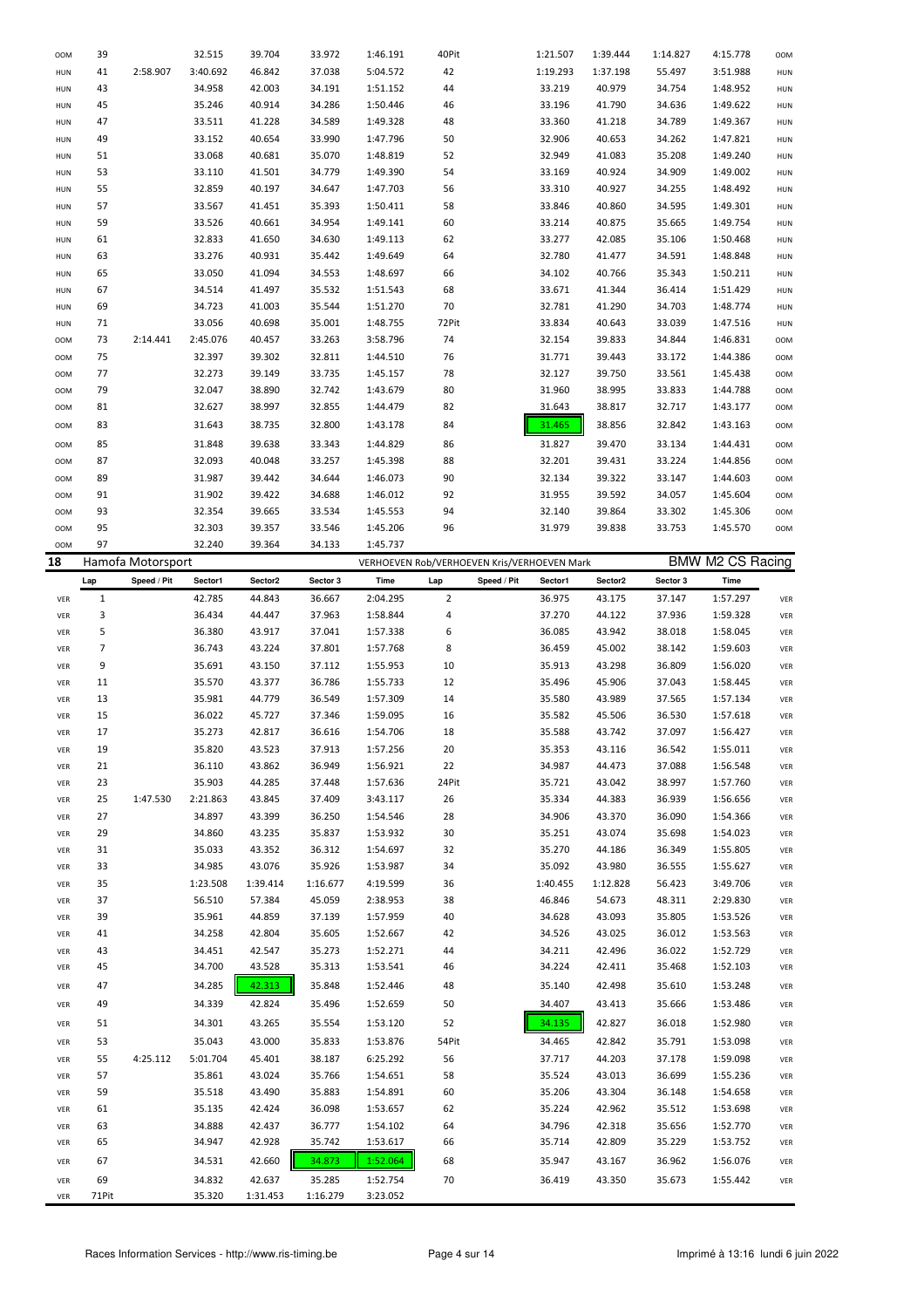| 20         |             | <b>Totaalplan Racing</b> |                    |                  |                  | WAUTERS Cedric/VERHEYEN Brent |                |             |                    |                  |                  | Lamborghini Super Tropfeo |            |
|------------|-------------|--------------------------|--------------------|------------------|------------------|-------------------------------|----------------|-------------|--------------------|------------------|------------------|---------------------------|------------|
|            | Lap         | Speed / Pit              | Sector1            | Sector2          | Sector 3         | Time                          | Lap            | Speed / Pit | Sector1            | Sector2          | Sector 3         | Time                      |            |
| WAU        | 1           |                          | 36.433             | 38.606           | 32.432           | 1:47.471                      | 2              |             | 31.111             | 37.869           | 32.076           | 1:41.056                  | WAU        |
| WAU        | 3           |                          | 30.773             | 37.942           | 31.779           | 1:40.494                      | 4              |             | 2:10.724           | 38.068           | 31.905           | 3:20.697                  | WAU        |
| WAU        | 5           |                          | 2:15.893           | 38.254           | 32.373           | 3:26.520                      | 6              |             | 31.484             | 37.715           | 32.095           | 1:41.294                  | WAU        |
| WAU        | 7           |                          | 30.873             | 38.816           | 34.426           | 1:44.115                      | 8              |             | 30.901             | 38.373           | 32.190           | 1:41.464                  | WAU        |
| WAU        | 9           |                          | 2:12.161           | 37.952           | 32.074           | 3:22.187                      | 10             |             | 30.819             | 37.935           | 32.344           | 1:41.098                  | WAU        |
| WAU        | 11          |                          | 31.332             | 37.785           | 32.191           | 1:41.308                      | 12             |             | 30.783             | 38.506           | 32.253           | 1:41.542                  | WAU        |
| WAU        | 13          |                          | 30.718             | 38.090           | 32.816           | 1:41.624                      | 14             |             | 31.779             | 37.877           | 32.321           | 1:41.977                  | WAU        |
| WAU        | 15          |                          | 30.915             | 37.913           | 32.484           | 1:41.312                      | 16             |             | 31.919             | 38.271           | 32.568           | 1:42.758                  | WAU        |
| WAU        | 17          |                          | 31.821             | 38.173           | 32.664           | 1:42.658                      | 18             |             | 31.204             | 38.250           | 32.872           | 1:42.326                  | WAU        |
| WAU<br>WAU | 19<br>21    |                          | 31.041<br>31.325   | 37.824<br>37.881 | 32.746<br>32.428 | 1:41.611<br>1:41.634          | 20<br>22       |             | 31.082<br>31.250   | 38.613<br>38.300 | 32.392<br>32.651 | 1:42.087<br>1:42.201      | WAU<br>WAU |
| WAU        | 23          |                          | 2:13.235           | 37.731           | 32.598           | 3:23.564                      | 24             |             | 31.021             | 39.386           | 32.544           | 1:42.951                  | WAU        |
| WAU        | 25          |                          | 31.127             | 37.735           | 33.242           | 1:42.104                      | 26             |             | 30.946             | 38.130           | 32.499           | 1:41.575                  | WAU        |
| WAU        | 27          |                          | 31.237             | 38.317           | 33.006           | 1:42.560                      | 28             |             | 31.510             | 37.925           | 33.110           | 1:42.545                  | WAU        |
| WAU        | 29          |                          | 31.063             | 38.042           | 32.807           | 1:41.912                      | 30             |             | 31.692             | 37.999           | 33.350           | 1:43.041                  | WAU        |
| WAU        | 31          |                          | 31.452             | 37.893           | 32.704           | 1:42.049                      | 32             |             | 31.182             | 38.338           | 33.293           | 1:42.813                  | WAU        |
| WAU        | 33Pit       |                          | 31.373             | 38.635           | 32.090           | 1:42.098                      | 34             | 2:07.238    | 2:39.286           | 41.026           | 33.559           | 3:53.871                  |            |
|            | 35          |                          | 31.726             | 43.392           | 1:14.521         | 2:29.639                      | 36             |             | 1:34.538           | 1:24.149         | 35.794           | 3:34.481                  |            |
|            | 37          |                          | 1:06.015           | 1:11.903         | 56.101           | 3:14.019                      | 38             |             | 57.276             | 56.811           | 45.084           | 2:39.171                  |            |
|            | 39          |                          | 46.862             | 55.086           | 47.782           | 2:29.730                      | 40             |             | 2:23.222           | 39.541           | 34.406           | 3:37.169                  |            |
|            | 41          |                          | 32.608             | 39.121           | 33.198           | 1:44.927                      | 42             |             | 32.112             | 39.411           | 33.189           | 1:44.712                  |            |
|            | 43<br>45    |                          | 32.465<br>31.915   | 41.522<br>39.640 | 34.512<br>33.621 | 1:48.499<br>1:45.176          | 44<br>46       |             | 32.030<br>31.683   | 39.574<br>40.324 | 34.179<br>33.963 | 1:45.783<br>1:45.970      |            |
|            | 47          |                          | 31.491             | 39.175           | 34.011           | 1:44.677                      | 48             |             | 32.506             | 40.427           | 32.986           | 1:45.919                  |            |
|            | 49          |                          | 31.938             | 39.560           | 33.993           | 1:45.491                      | 50             |             | 31.599             | 38.666           | 33.242           | 1:43.507                  |            |
|            | 51          |                          | 31.611             | 39.275           | 33.168           | 1:44.054                      | 52             |             | 31.566             | 39.224           | 33.226           | 1:44.016                  |            |
|            | 53          |                          | 31.755             | 39.293           | 33.020           | 1:44.068                      | 54             |             | 32.550             | 39.610           | 33.496           | 1:45.656                  |            |
|            | 55          |                          | 31.458             | 39.050           | 33.149           | 1:43.657                      | 56             |             | 31.450             | 39.485           | 33.117           | 1:44.052                  |            |
|            | 57          |                          | 31.599             | 39.590           | 33.025           | 1:44.214                      | 58             |             | 31.687             | 39.083           | 33.899           | 1:44.669                  |            |
|            | 59          |                          | 31.885             | 39.301           | 32.876           | 1:44.062                      | 60             |             | 31.513             | 39.486           | 33.310           | 1:44.309                  |            |
|            | 61          |                          | 31.387             | 39.570           | 32.990           | 1:43.947                      | 62             |             | 31.643             | 39.520           | 33.932           | 1:45.095                  |            |
|            | 63          |                          | 31.548             | 40.743           | 33.606           | 1:45.897                      | 64             |             | 31.592             | 39.401           | 32.919           | 1:43.912                  |            |
|            | 65<br>67Pit |                          | 31.206<br>33.168   | 40.364<br>39.840 | 33.617<br>33.937 | 1:45.187<br>1:46.945          | 66<br>68       | 1:00.490    | 31.584<br>1:29.916 | 41.016<br>39.245 | 34.047<br>32.540 | 1:46.647<br>2:41.701      |            |
|            | 69          |                          | 31.034             | 38.148           | 32.744           | 1:41.926                      | 70             |             | 31.052             | 37.998           | 32.773           | 1:41.823                  |            |
|            | 71          |                          | 31.199             | 38.035           | 32.365           | 1:41.599                      | 72             |             | 31.141             | 38.801           | 33.493           | 1:43.435                  |            |
|            | 73          |                          | 31.432             | 38.362           | 32.867           | 1:42.661                      | 74             |             | 31.348             | 37.701           | 32.552           | 1:41.601                  |            |
|            | 75          |                          | 31.099             | 37.992           | 32.510           | 1:41.601                      | 76             |             | 30.939             | 38.160           | 32.408           | 1:41.507                  |            |
|            | 77          |                          | 30.803             | 38.102           | 32.709           | 1:41.614                      | 78             |             | 31.051             | 37.790           | 32.341           | 1:41.182                  |            |
|            | 79          |                          | 30.929             | 37.732           | 32.415           | 1:41.076                      | 80             |             | 30.847             | 37.506           | 32.325           | 1:40.678                  |            |
|            | 81          |                          | 30.845             | 37.690           | 32.384           | 1:40.919                      | 82             |             | 31.252             | 38.854           | 32.696           | 1:42.802                  |            |
|            | 83          |                          | 30.855             | 38.307           | 32.364           | 1:41.526                      | 84             |             | 31.568             | 38.590           | 33.089           | 1:43.247                  |            |
|            | 85          |                          | 31.274             | 37.938           | 32.591           | 1:41.803                      | 86             |             | 31.282             | 38.112           | 32.467           | 1:41.861                  |            |
|            | 87          |                          | 30.823             | 37.749           | 32.355           | 1:40.927                      | 88             |             | 31.352             | 37.645           | 32.535           | 1:41.532                  |            |
|            | 89<br>91    |                          | 30.954<br>31.033   | 37.816<br>37.695 | 32.446<br>32.552 | 1:41.216<br>1:41.280          | 90<br>92       |             | 30.997<br>31.297   | 38.224<br>38.877 | 32.870<br>32.781 | 1:42.091<br>1:42.955      |            |
|            | 93          |                          | 31.372             | 38.646           | 33.128           | 1:43.146                      | 94             |             | 31.788             | 38.507           | 33.157           | 1:43.452                  |            |
|            | 95          |                          | 31.404             | 37.913           | 32.549           | 1:41.866                      |                |             |                    |                  |                  |                           |            |
| 21         |             | <b>Totaalplan Racing</b> |                    |                  |                  | MARTLE Mario/LINTHOUT Kenneth |                |             |                    |                  |                  | Lamborghini Super Tropfeo |            |
|            | Lap         | Speed / Pit              | Sector1            | Sector2          | Sector 3         | Time                          | Lap            | Speed / Pit | Sector1            | Sector2          | Sector 3         | Time                      |            |
| LIN        | 1           |                          | 38.377             | 40.100           | 33.774           | 1:52.251                      | $\overline{2}$ |             | 31.367             | 39.569           | 33.231           | 1:44.167                  | LIN        |
| LIN        | 3           |                          | 31.624             | 39.840           | 32.957           | 1:44.421                      | 4              |             | 31.717             | 40.672           | 33.454           | 1:45.843                  | LIN        |
| LIN        | 5           |                          | 31.617             | 39.068           | 33.929           | 1:44.614                      | 6              |             | 31.453             | 39.135           | 33.161           | 1:43.749                  | LIN        |
| LIN        | 7           |                          | 31.380             | 38.547           | 32.800           | 1:42.727                      | 8              |             | 31.327             | 38.434           | 32.808           | 1:42.569                  | LIN        |
| LIN        | 9Pit        |                          | 44.958             | 40.358           | 32.810           | 1:58.126                      | 10             | 1:17.995    | 1:47.532           | 39.094           | 33.085           | 2:59.711                  | LIN        |
| LIN        | 11          |                          | 31.793             | 39.046           | 32.974           | 1:43.813                      | 12             |             | 31.507             | 39.627           | 32.888           | 1:44.022                  | LIN        |
| LIN        | 13          |                          | 31.530             | 39.358           | 32.773           | 1:43.661                      | 14             |             | 31.700             | 39.031           | 33.292           | 1:44.023                  | LIN        |
| LIN        | 15          |                          | 31.689             | 39.756<br>38.936 | 32.770<br>32.935 | 1:44.215<br>3:29.948          | 16             |             | 31.825<br>31.662   | 39.991           | 34.136           | 1:45.952                  | LIN        |
| LIN<br>LIN | 17<br>19    |                          | 2:18.077<br>32.177 | 39.106           | 32.667           | 1:43.950                      | 18<br>20       |             | 32.058             | 39.145<br>39.072 | 32.734<br>33.522 | 1:43.541<br>1:44.652      | LIN<br>LIN |
| LIN        | 21          |                          | 31.929             | 39.310           | 34.190           | 1:45.429                      | 22             |             | 31.963             | 38.892           | 33.316           | 1:44.171                  | LIN        |
| LIN        | 23          |                          | 31.689             | 38.968           | 32.594           | 1:43.251                      | 24             |             | 31.976             | 39.153           | 33.369           | 1:44.498                  | LIN        |
| LIN        | 25          |                          | 33.679             | 39.284           | 33.303           | 1:46.266                      | 26             |             | 32.235             | 39.466           | 32.942           | 1:44.643                  | LIN        |
| LIN        | 27          |                          | 31.995             | 39.829           | 33.721           | 1:45.545                      | 28             |             | 32.582             | 39.808           | 33.768           | 1:46.158                  | LIN        |
| LIN        | 29          |                          | 32.244             | 40.224           | 33.708           | 1:46.176                      | 30             |             | 31.790             | 39.902           | 32.977           | 1:44.669                  | LIN        |
| LIN        | 31          |                          | 32.086             | 38.775           | 32.704           | 1:43.565                      | 32             |             | 34.424             | 39.097           | 41.192           | 1:54.713                  | LIN        |
| LIN        | 33          |                          | 31.851             | 39.396           | 34.967           | 1:46.214                      | 34             |             | 32.596             | 39.695           | 33.764           | 1:46.055                  | LIN        |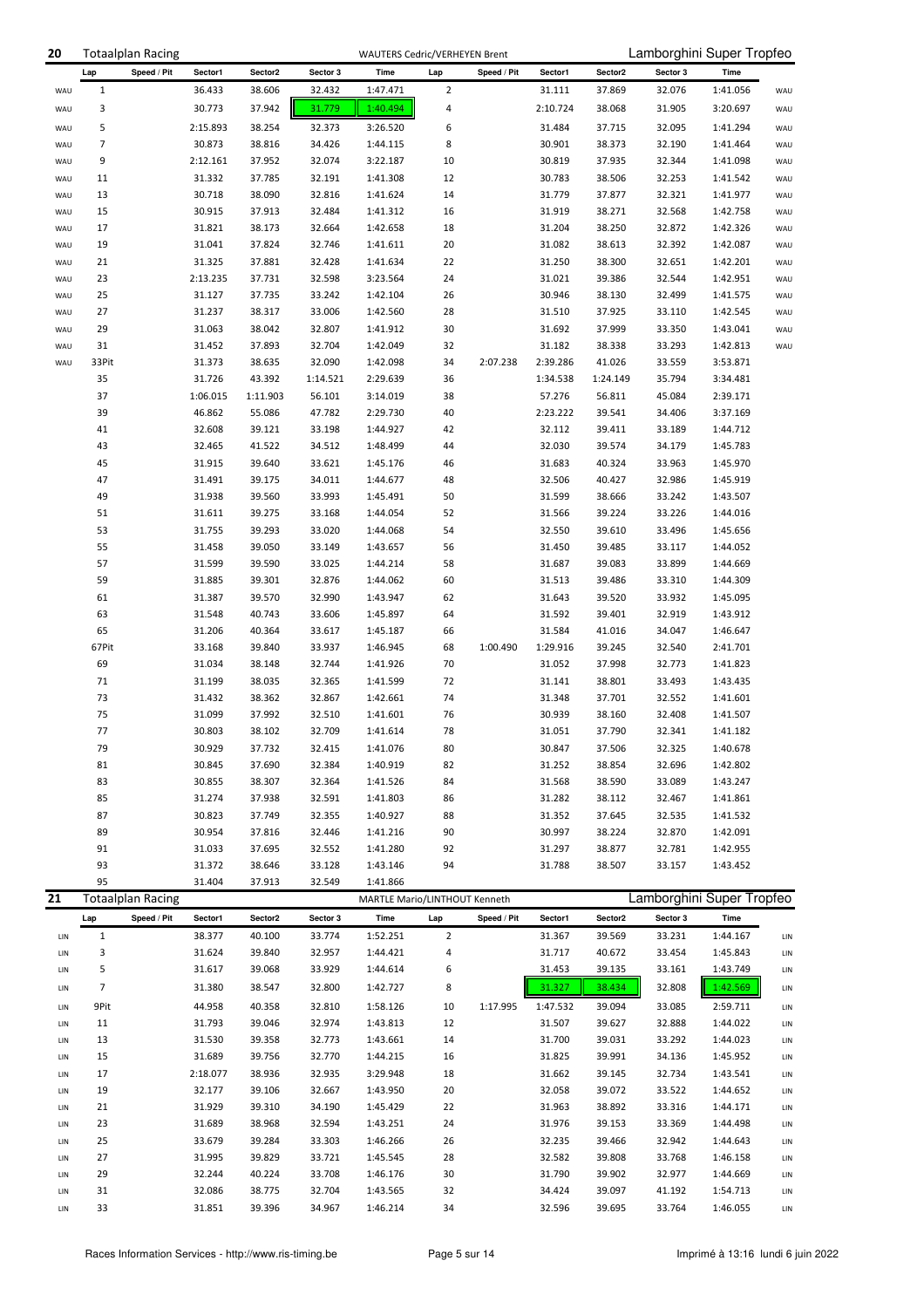| LIN | 35          |             | 32.345   | 40.302   | 33.047   | 1:45.694                                | 36                      |             | 32.137   | 40.269   | 33.573   | 1:45.979         | LIN |
|-----|-------------|-------------|----------|----------|----------|-----------------------------------------|-------------------------|-------------|----------|----------|----------|------------------|-----|
|     |             |             |          |          |          |                                         |                         |             |          |          |          |                  |     |
| LIN | 37Pit       |             | 32.879   | 39.804   | 33.245   | 1:45.928                                | 38                      | 2:17.435    | 3:01.014 | 1:29.697 | 43.802   | 5:14.513         | MAR |
| MAR | 39          |             | 53.212   | 1:29.972 | 1:06.108 | 3:29.292                                | 40                      |             | 1:44.383 | 1:37.589 | 57.298   | 4:19.270         | MAR |
| MAR | 41          |             | 34.033   | 40.974   | 34.374   | 1:49.381                                | 42                      |             | 33.472   | 40.461   | 34.194   | 1:48.127         | MAR |
| MAR | 43          |             | 33.389   | 40.421   | 34.488   | 1:48.298                                | 44                      |             | 33.335   | 40.064   | 34.239   | 1:47.638         | MAR |
| MAR | 45          |             | 33.542   | 41.020   | 33.873   | 1:48.435                                | 46                      |             | 32.740   | 39.565   | 33.562   | 1:45.867         | MAR |
|     |             |             |          |          |          |                                         |                         |             |          |          |          |                  |     |
| MAR | 47          |             | 32.845   | 40.002   | 33.698   | 1:46.545                                | 48                      |             | 32.395   | 39.634   | 33.878   | 1:45.907         | MAR |
| MAR | 49          |             | 32.018   | 39.531   | 34.009   | 1:45.558                                | 50                      |             | 33.389   | 42.203   | 34.357   | 1:49.949         | MAR |
| MAR | 51          |             | 33.621   | 39.991   | 33.549   | 1:47.161                                | 52                      |             | 32.156   | 39.810   | 33.560   | 1:45.526         | MAR |
| MAR | 53          |             | 32.805   | 39.901   | 34.700   | 1:47.406                                | 54                      |             | 32.558   | 40.873   | 33.966   | 1:47.397         | MAR |
|     |             |             |          |          |          |                                         |                         |             |          |          |          |                  |     |
| MAR | 55          |             | 33.322   | 40.054   | 33.983   | 1:47.359                                | 56                      |             | 32.680   | 40.281   | 33.745   | 1:46.706         | MAR |
| MAR | 57          |             | 32.085   | 39.805   | 34.702   | 1:46.592                                | 58                      |             | 32.474   | 40.651   | 34.207   | 1:47.332         | MAR |
| MAR | 59          |             | 32.341   | 39.305   | 33.621   | 1:45.267                                | 60                      |             | 32.411   | 40.180   | 33.704   | 1:46.295         | MAR |
| MAR | 61          |             | 32.562   | 40.591   | 34.785   | 1:47.938                                | 62                      |             | 33.911   | 39.846   | 33.809   | 1:47.566         | MAR |
|     |             |             |          |          |          |                                         |                         |             |          |          |          |                  |     |
| MAR | 63          |             | 32.383   | 40.132   | 34.385   | 1:46.900                                | 64Pit                   |             | 32.524   | 39.946   | 34.007   | 1:46.477         | MAR |
| LIN | 65          | 1:38.581    | 2:08.791 | 40.018   | 33.546   | 3:22.355                                | 66                      |             | 32.395   | 39.621   | 33.389   | 1:45.405         | LIN |
| LIN | 67          |             | 32.186   | 39.415   | 33.379   | 1:44.980                                | 68                      |             | 32.673   | 39.462   | 33.095   | 1:45.230         | LIN |
| LIN | 69          |             | 32.182   | 39.456   | 33.188   | 1:44.826                                | 70                      |             | 32.266   | 39.140   | 33.165   | 1:44.571         | LIN |
|     | 71          |             | 32.278   | 39.673   | 33.240   | 1:45.191                                | 72                      |             | 32.590   | 39.450   |          |                  |     |
| LIN |             |             |          |          |          |                                         |                         |             |          |          | 33.222   | 1:45.262         | LIN |
| LIN | 73          |             | 32.266   | 39.479   | 33.126   | 1:44.871                                | 74                      |             | 32.315   | 39.365   | 33.540   | 1:45.220         | LIN |
| LIN | 75          |             | 32.677   | 39.889   | 33.524   | 1:46.090                                | 76                      |             | 33.426   | 40.016   | 33.175   | 1:46.617         | LIN |
| LIN | 77          |             | 32.134   | 39.088   | 33.654   | 1:44.876                                | 78                      |             | 31.754   | 40.164   | 33.027   | 1:44.945         | LIN |
| LIN | 79          |             | 32.719   | 39.143   | 32.693   | 1:44.555                                | 80                      |             | 31.898   | 38.905   | 32.609   | 1:43.412         | LIN |
|     |             |             |          |          |          |                                         |                         |             |          |          |          |                  |     |
| LIN | 81          |             | 31.878   | 39.378   | 33.236   | 1:44.492                                | 82                      |             | 31.979   | 39.313   | 32.825   | 1:44.117         | LIN |
| LIN | 83          |             | 32.067   | 38.731   | 32.870   | 1:43.668                                | 84                      |             | 32.140   | 38.944   | 33.151   | 1:44.235         | LIN |
| LIN | 85          |             | 2:24.084 | 39.456   | 33.086   | 3:36.626                                | 86                      |             | 31.891   | 40.025   | 34.374   | 1:46.290         | LIN |
|     |             |             |          |          | 32.525   |                                         |                         |             |          | 39.030   |          |                  |     |
| LIN | 87          |             | 32.053   | 38.733   |          | 1:43.311                                | 88                      |             | 31.738   |          | 32.815   | 1:43.583         | LIN |
| LIN | 89          |             | 32.130   | 39.100   | 33.162   | 1:44.392                                | 90                      |             | 2:15.295 | 39.687   | 33.986   | 3:28.968         |     |
|     | 91          |             | 32.182   | 39.264   | 33.883   | 1:45.329                                | 92                      |             | 32.125   | 39.221   | 33.126   | 1:44.472         |     |
|     | 93          |             | 32.297   | 39.634   | 34.396   | 1:46.327                                | 94                      |             | 31.636   | 38.995   | 33.290   | 1:43.921         |     |
|     |             |             |          |          |          |                                         |                         |             |          |          |          | <b>BMW M2 CS</b> |     |
| 24  | PK Carsport |             |          |          |          | PLANCKAERT Junior/VAN_DEN_BROECK Jurgen |                         |             |          |          |          |                  |     |
|     | Lap         | Speed / Pit | Sector1  | Sector2  | Sector 3 | Time                                    | Lap                     | Speed / Pit | Sector1  | Sector2  | Sector 3 | Time             |     |
| PLA | 1           |             | 42.062   | 43.116   | 35.591   | 2:00.769                                | $\overline{\mathbf{c}}$ |             | 34.609   | 43.275   | 35.564   | 1:53.448         | PLA |
| PLA | 3           |             | 34.642   | 42.553   | 36.779   |                                         | 4                       |             |          |          | 35.895   | 1:53.121         |     |
|     |             |             |          |          |          |                                         |                         |             |          |          |          |                  |     |
|     |             |             |          |          |          | 1:53.974                                |                         |             | 34.506   | 42.720   |          |                  | PLA |
| PLA | 5           |             | 34.952   | 43.467   | 36.126   | 1:54.545                                | 6                       |             | 34.836   | 42.927   | 36.095   | 1:53.858         | PLA |
| PLA | 7           |             | 34.819   | 42.973   | 35.530   | 1:53.322                                | 8                       |             | 35.222   | 42.780   | 36.754   | 1:54.756         | PLA |
| PLA | 9           |             | 34.769   | 43.454   | 36.172   | 1:54.395                                | 10                      |             | 34.668   | 43.034   | 35.812   | 1:53.514         | PLA |
|     |             |             |          |          |          |                                         |                         |             |          |          |          |                  |     |
| PLA | 11          |             | 34.763   | 42.855   | 36.556   | 1:54.174                                | 12                      |             | 34.773   | 42.869   | 35.923   | 1:53.565         | PLA |
| PLA | 13          |             | 34.462   | 43.243   | 35.542   | 1:53.247                                | 14                      |             | 34.449   | 42.590   | 35.738   | 1:52.777         | PLA |
| PLA | 15          |             | 34.670   | 42.900   | 36.833   | 1:54.403                                | 16                      |             | 35.204   | 43.374   | 35.760   | 1:54.338         | PLA |
| PLA | 17          |             | 34.772   | 43.059   | 36.194   | 1:54.025                                | 18                      |             | 35.229   | 43.040   | 36.152   | 1:54.421         | PLA |
|     |             |             |          |          |          |                                         |                         |             |          |          |          |                  |     |
| PLA | 19          |             | 34.565   | 42.834   | 36.273   | 1:53.672                                | 20                      |             | 34.963   | 43.797   | 36.238   | 1:54.998         | PLA |
| PLA | 21          |             | 35.034   | 42.753   | 36.059   | 1:53.846                                | 22                      |             | 34.950   | 43.187   | 35.569   | 1:53.706         | PLA |
| PLA | 23          |             | 34.625   | 43.648   | 35.932   | 1:54.205                                | 24                      |             | 35.117   | 43.894   | 38.442   | 1:57.453         | PLA |
| PLA | 25          |             | 35.630   | 44.320   | 36.776   | 1:56.726                                | 26Pit                   |             | 35.761   | 43.979   | 35.658   | 1:55.398         | PLA |
|     |             |             |          |          |          |                                         |                         |             |          |          |          |                  |     |
| VAN | 27          | 1:58.178    | 2:36.548 | 49.365   | 41.327   | 4:07.240                                | 28                      |             | 38.530   | 47.302   | 39.274   | 2:05.106         | VAN |
| VAN | 29          |             | 38.065   | 46.358   | 39.961   | 2:04.384                                | 30                      |             | 37.526   | 45.589   | 38.737   | 2:01.852         | VAN |
| VAN | 31          |             | 37.001   | 45.583   | 39.118   | 2:01.702                                | 32                      |             | 37.320   | 46.789   | 39.200   | 2:03.309         | VAN |
| VAN | 33          |             | 36.897   | 46.612   | 38.788   | 2:02.297                                | 34                      |             | 36.971   | 45.745   | 39.489   | 2:02.205         | VAN |
|     |             |             |          |          |          |                                         |                         |             |          |          |          |                  |     |
| VAN | 35Pit       |             | 1:31.345 | 1:38.355 | 1:16.109 | 4:25.809                                | 36                      | 1:15.498    | 1:53.490 | 1:22.436 | 1:04.591 | 4:20.517         | VAN |
| VAN | 37          |             | 1:44.803 | 1:37.025 | 58.113   | 4:19.941                                | 38                      |             | 37.660   | 47.679   | 40.307   | 2:05.646         | VAN |
| VAN | 39          |             | 38.212   | 45.180   | 37.861   | 2:01.253                                | 40                      |             | 36.140   | 44.368   | 37.466   | 1:57.974         | VAN |
| VAN | 41          |             | 36.023   | 44.346   | 37.397   | 1:57.766                                | 42                      |             | 35.924   | 44.400   | 37.059   | 1:57.383         | VAN |
| VAN | 43          |             |          |          |          |                                         |                         |             |          |          |          |                  |     |
|     |             |             | 35.647   | 44.262   | 37.264   | 1:57.173                                | 44                      |             | 36.197   | 44.454   | 37.539   | 1:58.190         | VAN |
| VAN | 45          |             | 35.557   | 44.158   | 36.917   | 1:56.632                                | 46                      |             | 35.808   | 44.067   | 37.242   | 1:57.117         | VAN |
| VAN | 47          |             | 36.237   | 44.770   | 38.153   | 1:59.160                                | 48                      |             | 36.301   | 43.943   | 37.008   | 1:57.252         | VAN |
| VAN | 49          |             | 35.754   | 43.984   | 37.902   | 1:57.640                                | 50                      |             | 35.861   | 44.037   | 38.905   | 1:58.803         | VAN |
| VAN | 51          |             | 35.824   | 44.407   | 37.455   | 1:57.686                                | 52                      |             | 35.573   | 44.586   | 37.197   | 1:57.356         | VAN |
|     |             |             |          |          |          |                                         |                         |             |          |          |          |                  |     |
| VAN | 53          |             | 36.068   | 44.802   | 37.569   | 1:58.439                                | 54                      |             | 35.678   | 44.189   | 38.463   | 1:58.330         | VAN |
| VAN | 55          |             | 35.904   | 44.700   | 37.205   | 1:57.809                                | 56                      |             | 36.165   | 44.638   | 39.599   | 2:00.402         | VAN |
| VAN | 57          |             | 35.675   | 44.926   | 37.690   | 1:58.291                                | 58Pit                   |             | 36.621   | 45.133   | 37.889   | 1:59.643         | VAN |
| PLA | 59          | 1:54.086    | 2:30.320 | 45.282   | 36.980   | 3:52.582                                | 60                      |             | 35.249   | 43.212   | 36.176   | 1:54.637         | PLA |
|     |             |             |          |          |          |                                         |                         |             |          |          |          |                  |     |
| PLA | 61          |             | 34.814   | 42.778   | 35.992   | 1:53.584                                | 62                      |             | 34.621   | 42.862   | 35.444   | 1:52.927         | PLA |
| PLA | 63          |             | 34.359   | 43.241   | 35.398   | 1:52.998                                | 64                      |             | 34.365   | 42.865   | 35.239   | 1:52.469         | PLA |
| PLA | 65          |             | 34.498   | 42.861   | 35.789   | 1:53.148                                | 66                      |             | 34.711   | 42.829   | 35.856   | 1:53.396         | PLA |
|     |             |             |          |          |          |                                         |                         |             |          |          |          |                  |     |
| PLA | 67          |             | 34.256   | 43.355   | 35.273   | 1:52.884                                | 68                      |             | 34.695   | 42.394   | 36.708   | 1:53.797         | PLA |
| PLA | 69          |             | 34.856   | 43.022   | 35.968   | 1:53.846                                | 70                      |             | 34.687   | 42.387   | 35.895   | 1:52.969         | PLA |
| PLA | 71          |             | 34.614   | 43.110   | 35.528   | 1:53.252                                | 72                      |             | 34.298   | 42.475   | 35.459   | 1:52.232         | PLA |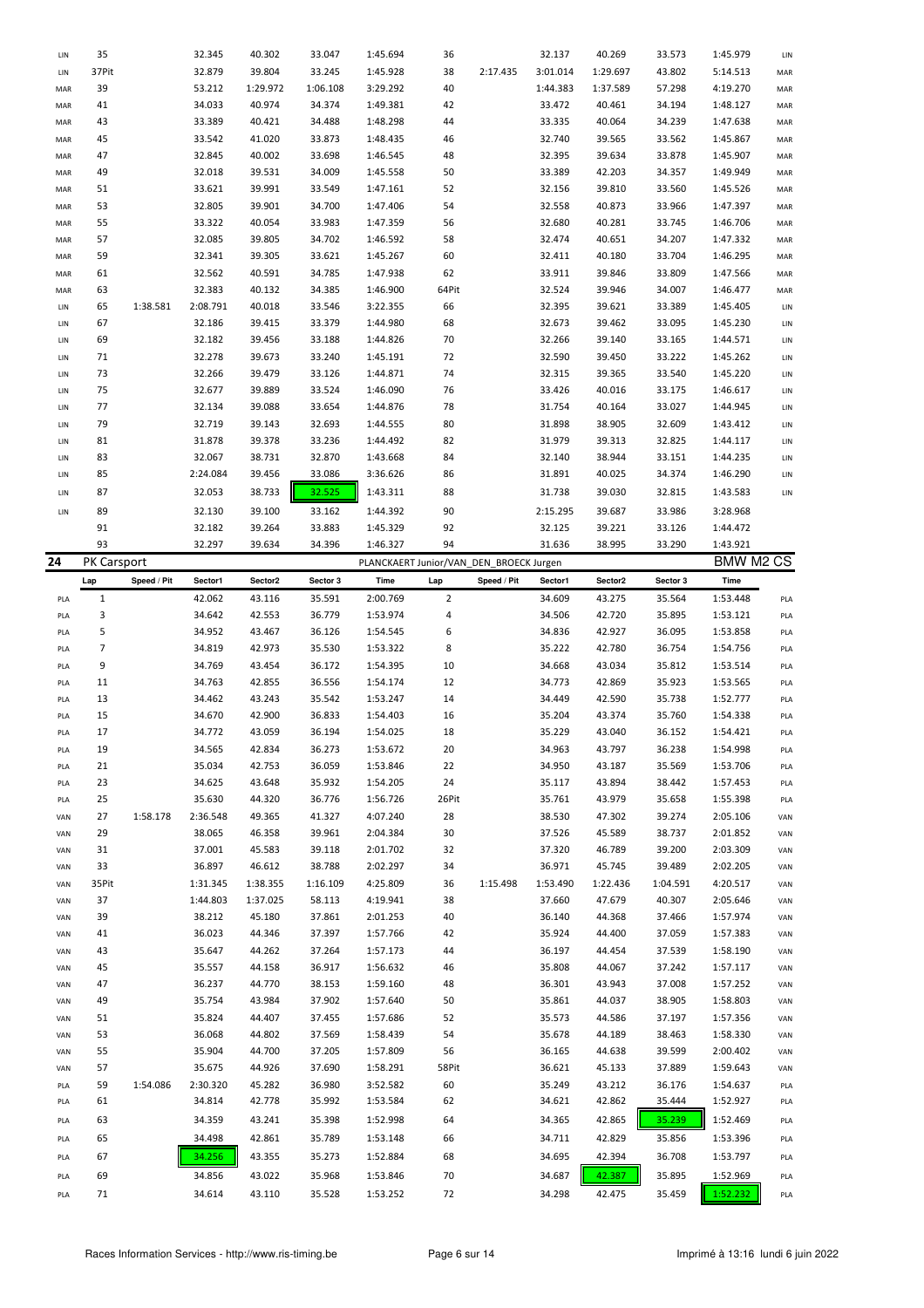| PLA | 73                |                | 34.514   | 42.689   | 35.450   | 1:52.653 | 74                           |             | 35.835   | 42.429   | 35.419   | 1:53.683        | PLA |
|-----|-------------------|----------------|----------|----------|----------|----------|------------------------------|-------------|----------|----------|----------|-----------------|-----|
| PLA | 75                |                | 34.872   | 43.660   | 36.835   | 1:55.367 | 76                           |             | 34.569   | 42.747   | 35.849   | 1:53.165        | PLA |
| PLA | 77                |                | 34.554   | 42.690   | 35.716   | 1:52.960 | 78                           |             | 35.336   | 42.741   | 36.215   | 1:54.292        | PLA |
| PLA | 79                |                | 34.614   | 43.638   | 35.670   | 1:53.922 | 80                           |             | 34.680   | 43.052   | 35.717   | 1:53.449        | PLA |
|     |                   |                |          |          |          |          |                              |             |          |          |          |                 |     |
| PLA | 81                |                | 35.222   | 42.719   | 35.602   | 1:53.543 | 82                           |             | 34.271   | 43.133   | 35.656   | 1:53.060        | PLA |
| PLA | 83                |                | 34.437   | 42.878   | 35.970   | 1:53.285 | 84                           |             | 34.691   | 42.892   | 35.985   | 1:53.568        | PLA |
| PLA | 85                |                | 34.738   | 42.752   | 36.598   | 1:54.088 | 86                           |             | 34.435   | 42.604   | 35.659   | 1:52.698        | PLA |
| PLA | 87                |                | 34.844   | 43.069   | 35.703   | 1:53.616 | 88                           |             | 34.620   | 42.424   | 35.420   | 1:52.464        | PLA |
| 55  |                   | Q1-Trackracing |          |          |          |          | TEUNKENS Filip/LAURYSSEN Jan |             |          |          |          | Porsche 992     |     |
|     | Lap               | Speed / Pit    | Sector1  | Sector2  | Sector 3 | Time     | Lap                          | Speed / Pit | Sector1  | Sector2  | Sector 3 | Time            |     |
| LAU | $1\,$             |                | 37.284   | 38.818   | 32.985   | 1:49.087 | $\overline{2}$               |             | 32.385   | 38.813   | 32.832   | 1:44.030        | LAU |
|     |                   |                |          |          |          |          |                              |             |          |          |          |                 |     |
| LAU | 3                 |                | 31.830   | 38.566   | 32.698   | 1:43.094 | 4                            |             | 31.533   | 38.671   | 32.335   | 1:42.539        | LAU |
| LAU | 5                 |                | 31.763   | 38.911   | 33.053   | 1:43.727 | 6                            |             | 31.252   | 38.498   | 32.504   | 1:42.254        | LAU |
| LAU | 7                 |                | 31.617   | 38.210   | 32.330   | 1:42.157 | 8                            |             | 31.290   | 38.379   | 34.083   | 1:43.752        | LAU |
| LAU | 9                 |                | 31.360   | 39.178   | 32.518   | 1:43.056 | 10                           |             | 31.780   | 38.919   | 32.743   | 1:43.442        | LAU |
| LAU | 11                |                | 31.559   | 39.417   | 32.651   | 1:43.627 | 12                           |             | 33.548   | 38.851   | 32.444   | 1:44.843        | LAU |
| LAU | 13                |                | 31.535   | 38.560   | 32.662   | 1:42.757 | 14                           |             | 31.443   | 38.577   | 32.663   | 1:42.683        | LAU |
| LAU | 15                |                | 31.904   | 38.624   | 32.950   | 1:43.478 | 16                           |             | 31.860   | 39.271   | 32.870   | 1:44.001        | LAU |
| LAU | 17                |                | 31.534   | 39.526   | 33.498   | 1:44.558 | 18                           |             | 31.427   | 38.622   | 32.589   | 1:42.638        | LAU |
| LAU | 19                |                | 31.583   | 38.309   | 32.742   | 1:42.634 | 20                           |             | 31.550   | 38.371   | 32.801   | 1:42.722        | LAU |
|     | 21                |                | 33.186   |          |          |          | 22                           |             |          |          |          | 1:45.945        |     |
| LAU |                   |                |          | 38.756   | 32.868   | 1:44.810 |                              |             | 33.248   | 39.612   | 33.085   |                 | LAU |
| LAU | 23                |                | 32.511   | 38.715   | 32.651   | 1:43.877 | 24                           |             | 31.453   | 38.795   | 32.696   | 1:42.944        | LAU |
| LAU | 25                |                | 31.444   | 39.201   | 32.546   | 1:43.191 | 26                           |             | 31.357   | 39.541   | 32.605   | 1:43.503        | LAU |
| LAU | 27                |                | 31.248   | 38.496   | 32.929   | 1:42.673 | 28                           |             | 31.451   | 39.052   | 32.581   | 1:43.084        | LAU |
| LAU | 29                |                | 31.433   | 38.693   | 33.232   | 1:43.358 | 30                           |             | 31.806   | 38.890   | 32.459   | 1:43.155        | LAU |
| LAU | 31                |                | 31.200   | 39.414   | 32.674   | 1:43.288 | 32                           |             | 32.770   | 38.637   | 32.889   | 1:44.296        | LAU |
| LAU | 33                |                | 31.516   | 38.555   | 32.808   | 1:42.879 | 34                           |             | 31.558   | 38.778   | 32.531   | 1:42.867        | LAU |
| LAU | 35                |                | 31.290   | 38.379   | 32.633   | 1:42.302 | 36                           |             | 31.381   | 38.582   | 32.539   | 1:42.502        | LAU |
|     |                   |                |          |          |          |          |                              |             |          |          |          |                 |     |
| LAU | 37                |                | 31.236   | 39.454   | 33.021   | 1:43.711 | 38                           |             | 31.493   | 39.019   | 32.877   | 1:43.389        | LAU |
| LAU | 39                |                | 31.453   | 38.815   | 32.923   | 1:43.191 | 40Pit                        |             | 31.345   | 56.100   | 1:05.319 | 2:32.764        | LAU |
| TEU | 41                | 1:49.793       | 2:50.241 | 45.938   | 36.577   | 4:12.756 | 42                           |             | 34.611   | 1:14.067 | 1:03.780 | 2:52.458        | TEU |
| TEU | 43                |                | 1:44.882 | 1:36.795 | 56.386   | 4:18.063 | 44                           |             | 35.058   | 40.085   | 34.066   | 1:49.209        | TEU |
| TEU | 45                |                | 32.976   | 40.072   | 34.182   | 1:47.230 | 46                           |             | 32.946   | 39.829   | 34.009   | 1:46.784        | TEU |
| TEU | 47                |                | 32.994   | 40.221   | 34.166   | 1:47.381 | 48                           |             | 32.897   | 41.127   | 34.202   | 1:48.226        | TEU |
| TEU | 49                |                | 32.967   | 39.781   | 33.500   | 1:46.248 | 50                           |             | 31.927   | 40.073   | 33.756   | 1:45.756        | TEU |
| TEU | 51Pit             |                | 32.134   | 40.560   | 35.172   | 1:47.866 | 52                           | 16.269      | 46.319   | 39.494   | 33.537   | 1:59.350        | TEU |
| TEU | 53                |                | 32.169   | 39.109   | 33.429   | 1:44.707 | 54                           |             | 32.342   | 39.578   | 33.465   | 1:45.385        | TEU |
|     | 55                |                |          |          |          |          |                              |             |          |          |          |                 |     |
| TEU |                   |                | 32.994   | 39.347   | 33.424   | 1:45.765 | 56                           |             | 32.169   | 39.097   | 33.010   | 1:44.276        | TEU |
| TEU | 57                |                | 32.145   | 39.710   | 33.937   | 1:45.792 | 58                           |             | 31.985   | 39.160   | 33.020   | 1:44.165        | TEU |
| TEU | 59                |                | 31.730   | 40.182   | 34.017   | 1:45.929 | 60                           |             | 32.007   | 39.324   | 35.076   | 1:46.407        | TEU |
| TEU | 61                |                | 31.979   | 39.731   | 32.852   | 1:44.562 | 62                           |             | 32.429   | 39.125   | 32.941   | 1:44.495        | TEU |
| TEU | 63                |                | 32.369   | 39.354   | 33.943   | 1:45.666 | 64                           |             | 31.907   | 39.223   | 33.3/2   | 1:44.502        | TEU |
| TEU | 65                |                | 31.609   | 38.977   | 33.330   | 1:43.916 | 66                           |             | 31.980   | 39.911   | 33.646   | 1:45.537        | TEU |
| TEU | 67Pit             |                | 32.520   | 40.020   | 38.225   | 1:50.765 | 68                           | 1:14.982    | 1:44.715 | 39.401   | 32.918   | 2:57.034        | LAU |
| LAU | 69                |                | 32.125   | 38.585   | 32.484   | 1:43.194 | 70                           |             | 31.672   | 38.891   | 32.637   | 1:43.200        | LAU |
| LAU | 71                |                | 31.407   | 38.340   | 32.496   | 1:42.243 | 72                           |             | 31.282   | 38.428   | 32.486   | 1:42.196        | LAU |
| LAU | 73                |                | 31.215   | 38.577   | 32.476   | 1:42.268 | 74                           |             | 31.331   | 38.454   | 32.488   | 1:42.273        | LAU |
|     | 75                |                | 32.026   |          | 32.858   |          |                              |             |          |          |          | 1:42.654        |     |
| LAU |                   |                |          | 38.963   |          | 1:43.847 | 76                           |             | 31.520   | 38.760   | 32.374   |                 | LAU |
| LAU | 77                |                | 31.352   | 38.459   | 32.866   | 1:42.677 | 78                           |             | 31.958   | 39.473   | 32.384   | 1:43.815        | LAU |
| LAU | 79                |                | 31.325   | 38.353   | 32.439   | 1:42.117 | 80                           |             | 31.294   | 38.879   | 32.525   | 1:42.698        | LAU |
| LAU | 81                |                | 32.189   | 38.566   | 32.337   | 1:43.092 | 82                           |             | 31.252   | 38.185   | 32.423   | 1:41.860        | LAU |
| LAU | 83                |                | 31.331   | 38.521   | 32.452   | 1:42.304 | 84                           |             | 31.386   | 38.307   | 32.446   | 1:42.139        | LAU |
| LAU | 85                |                | 31.441   | 38.554   | 32.494   | 1:42.489 | 86                           |             | 31.461   | 38.230   | 32.618   | 1:42.309        | LAU |
| LAU | 87                |                | 31.313   | 38.142   | 32.245   | 1:41.700 | 88                           |             | 31.395   | 38.257   | 32.583   | 1:42.235        | LAU |
|     | 89                |                | 31.474   | 39.078   | 33.239   | 1:43.791 | 90                           |             |          |          |          | 1:41.961        |     |
| LAU |                   |                |          |          |          |          |                              |             | 31.352   | 38.154   | 32.455   |                 | LAU |
| LAU | 91                |                | 31.578   | 38.489   | 32.707   | 1:42.774 | 92                           |             | 31.335   | 38.474   | 32.947   | 1:42.756        | LAU |
| LAU | 93                |                | 31.507   | 38.420   | 32.713   | 1:42.640 | 94                           |             | 31.805   | 38.898   | 33.354   | 1:44.057        | LAU |
| LAU | 95                |                | 31.460   | 38.811   | 33.211   | 1:43.482 | 96                           |             | 31.629   | 38.246   | 32.753   | 1:42.628        | LAU |
| LAU | 97                |                | 31.487   | 38.543   | 32.573   | 1:42.603 | 98                           |             | 31.277   | 38.286   | 32.851   | 1:42.414        | LAU |
| LAU | 99                |                | 31.966   | 38.565   | 33.000   | 1:43.531 | 100                          |             | 31.432   | 38.693   | 32.567   | 1:42.692        | LAU |
| 57  | <b>QSR Racing</b> |                |          |          |          |          | LOEMAN Yana/PUELINGS Gilles  |             |          |          |          | <b>BMW 325i</b> |     |
|     | Lap               | Speed / Pit    | Sector1  | Sector2  | Sector 3 | Time     | Lap                          | Speed / Pit | Sector1  | Sector2  | Sector 3 | Time            |     |
|     | $1\,$             |                | 45.329   | 48.987   | 41.221   | 2:15.537 | $\overline{2}$               |             | 40.905   | 50.091   | 41.268   | 2:12.264        |     |
| PUE |                   |                |          |          |          |          |                              |             |          |          |          |                 | PUE |
| PUE | 3                 |                | 40.303   | 49.947   | 40.847   | 2:11.097 | 4                            |             | 39.762   | 49.997   | 42.890   | 2:12.649        | PUE |
| PUE | 5                 |                | 47.279   | 50.018   | 39.853   | 2:17.150 | 6                            |             | 39.608   | 48.919   | 40.746   | 2:09.273        | PUE |
| PUE | 7Pit              |                | 41.702   | 49.242   | 40.240   | 2:11.184 | 8Pit                         | 2:12.519    | 2:48.193 | 49.210   | 43.919   | 4:21.322        | PUE |
| PUE | 9                 | 3:42.385       | 4:20.159 | 49.830   | 40.736   | 5:50.725 | 10                           |             | 40.216   | 50.408   | 41.034   | 2:11.658        | PUE |
| PUE | 11                |                | 45.268   | 50.335   | 41.348   | 2:16.951 | 12                           |             | 41.331   | 49.678   | 40.860   | 2:11.869        | PUE |
|     |                   |                |          |          |          |          |                              |             |          |          |          |                 |     |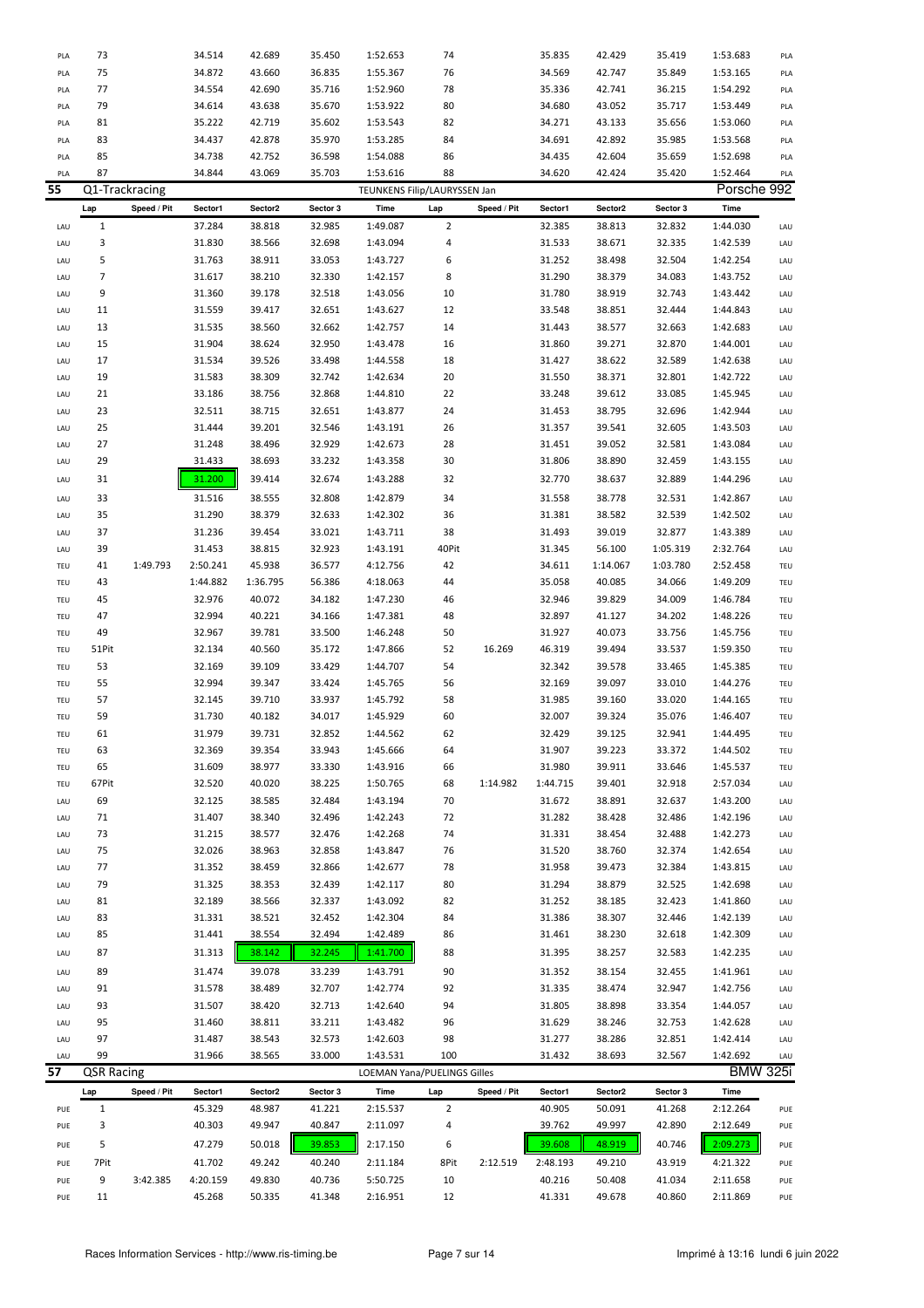| STE        | $\mathbf 1$          |             | 48.762           | 50.432           | 41.251           | 2:20.445                      | $\mathbf 2$             |                                          | 41.421           | 50.078           | 40.305           | 2:11.804             | STE        |
|------------|----------------------|-------------|------------------|------------------|------------------|-------------------------------|-------------------------|------------------------------------------|------------------|------------------|------------------|----------------------|------------|
|            | Lap                  | Speed / Pit | Sector1          | Sector2          | Sector 3         | Time                          | Lap                     | Speed / Pit                              | Sector1          | Sector2          | Sector 3         | Time                 |            |
| 70         | <b>Simtag Racing</b> |             |                  |                  |                  |                               |                         | LAMMENS Jo/STEEGMANS Harry/STERKEN Peter |                  |                  |                  | BMW E90 325          |            |
| GUL        | 91                   |             | 34.328           | 41.918           | 35.843           | 1:52.089                      |                         |                                          |                  |                  |                  |                      |            |
| GUL        | 89                   |             | 34.827           | 42.133           | 35.940           | 1:52.900                      | 90                      |                                          | 34.340           | 41.797           | 34.750           | 1:50.887             | GUL        |
| GUL        | 87                   | 4:42.401    | 5:14.821         | 42.940           | 35.071           | 6:32.832                      | 88                      |                                          | 34.179           | 42.187           | 36.174           | 1:52.540             | GUL        |
| GUL        | 85                   |             | 34.132           | 42.174           | 35.180           | 1:51.486                      | 86Pit                   |                                          | 37.161           | 46.858           | 38.334           | 2:02.353             | GUL        |
| GUL        | 83                   |             | 34.222           | 41.917           | 35.181           | 1:51.320                      | 84                      |                                          | 34.340           | 41.854           | 34.967           | 1:51.161             | GUL        |
| GUL        | 81                   |             | 34.185           | 41.902           | 34.827           | 1:50.914                      | 82                      |                                          | 34.554           | 42.382           | 35.030           | 1:51.966             | GUL        |
| GUL        | 79                   | 1:04.078    | 1:36.992         | 42.896           | 35.150           | 2:55.038                      | 80                      |                                          | 34.091           | 41.855           | 34.866           | 1:50.812             | GUL        |
| GUL        | 77                   |             | 34.239           | 41.738           | 35.372           | 1:51.349                      | 78Pit                   |                                          | 35.060           | 42.560           | 34.689           | 1:52.309             | GUL        |
| GUL        | 75                   |             | 34.332           | 41.727           | 34.445           | 1:50.504                      | 76                      |                                          | 34.105           | 41.419           | 34.925           | 1:50.449             | GUL        |
| GUL<br>GUL | 73                   |             | 33.772<br>33.662 | 41.643<br>41.791 | 35.403<br>34.475 | 1:50.818<br>1:49.928          | 72<br>74                |                                          | 34.500<br>33.748 | 41.842<br>41.528 | 35.453<br>35.193 | 1:51.795<br>1:50.469 | GUL<br>GUL |
| GUL        | 69<br>71             |             | 33.983           | 41.707           | 34.994           | 1:50.684                      | 70                      |                                          | 34.407           | 41.845           | 34.478           | 1:50.730             | GUL        |
| GUL        | 67                   |             | 33.925           | 42.262           | 34.624           | 1:50.811                      | 68                      |                                          | 33.905           | 42.745           | 34.735           | 1:51.385             | GUL        |
| GUL        | 65                   |             | 34.062           | 42.066           | 34.779           | 1:50.907                      | 66                      |                                          | 34.050           | 42.483           | 35.021           | 1:51.554             | GUL        |
| GUL        | 63                   |             | 34.094           | 42.119           | 34.775           | 1:50.988                      | 64                      |                                          | 33.898           | 41.676           | 34.848           | 1:50.422             | GUL        |
| GUL        | 61                   |             | 34.105           | 42.389           | 34.999           | 1:51.493                      | 62                      |                                          | 34.141           | 41.927           | 35.852           | 1:51.920             | GUL        |
| GUL        | 59                   |             | 33.881           | 41.341           | 35.056           | 1:50.278                      | 60                      |                                          | 34.369           | 54.613           | 36.137           | 2:05.119             | GUL        |
| GUL        | 57                   |             | 34.034           | 43.060           | 34.569           | 1:51.663                      | 58                      |                                          | 33.860           | 42.233           | 34.231           | 1:50.324             | GUL        |
| GUL        | 55                   |             | 34.107           | 42.152           | 35.061           | 1:51.320                      | 56                      |                                          | 34.192           | 41.733           | 35.880           | 1:51.805             | GUL        |
| GUL        | 53                   |             | 34.461           | 42.017           | 34.490           | 1:50.968                      | 54                      |                                          | 33.844           | 42.469           | 34.525           | 1:50.838             | GUL        |
| GUL        | 51                   |             | 34.331           | 42.257           | 34.630           | 1:51.218                      | 52                      |                                          | 33.948           | 41.659           | 34.429           | 1:50.036             | GUL        |
| GUL        | 49                   |             | 33.803           | 41.964           | 34.587           | 1:50.354                      | 50                      |                                          | 33.780           | 41.754           | 34.197           | 1:49.731             | GUL        |
| GUL        | 47                   |             | 33.926           | 41.522           | 34.178           | 1:49.626                      | 48                      |                                          | 33.804           | 41.415           | 34.266           | 1:49.485             | GUL        |
| GUL        | 45                   |             | 34.070           | 41.806           | 34.404           | 1:50.280                      | 46                      |                                          | 33.831           | 41.569           | 34.281           | 1:49.681             | GUL        |
| GUL        | 43                   |             | 34.329           | 42.293           | 34.839           | 1:51.461                      | 44                      |                                          | 34.350           | 43.909           | 34.823           | 1:53.082             | GUL        |
| GUL        | 41                   |             | 35.903           | 43.273           | 35.913           | 1:55.089                      | 42                      |                                          | 35.412           | 42.881           | 34.889           | 1:53.182             | GUL        |
| GUL        | 39                   | 1:49.203    | 2:28.045         | 50.495           | 1:00.967         | 4:19.507                      | 40                      |                                          | 1:44.796         | 1:37.427         | 55.351           | 4:17.574             | GUL        |
| PET        | 37                   |             | 34.205           | 42.754           | 39.112           | 1:56.071                      | 38Pit                   |                                          | 1:28.789         | 1:38.029         | 1:13.543         | 4:20.361             | PET        |
| PET        | 35                   |             | 33.931           | 42.028           | 34.593           | 1:50.552                      | 36                      |                                          | 34.850           | 41.794           | 35.195           | 1:51.839             | PET        |
| PET        | 33                   |             | 34.037           | 41.632           | 34.962           | 1:50.631                      | 34                      |                                          | 34.021           | 42.508           | 34.546           | 1:51.075             | PET        |
| PET        | 31                   |             | 33.646           | 42.113           | 34.919           | 1:50.678                      | 32                      |                                          | 34.042           | 42.181           | 34.591           | 1:50.814             | PET        |
| PET        | 29                   |             | 34.502           | 42.126           | 34.249           | 1:50.877                      | 30                      |                                          | 33.599           | 41.486           | 34.333           | 1:49.418             | PET        |
| PET        | 27                   |             | 34.193           | 42.168           | 34.788           | 1:51.149                      | 28                      |                                          | 35.395           | 41.586           | 34.618           | 1:51.599             | PET        |
| PET        | 25                   |             | 33.651           | 41.487           | 34.448           | 1:49.586                      | 26                      |                                          | 34.143           | 41.982           | 35.120           | 1:51.245             | PET        |
| PET        | 23                   |             | 33.837           | 41.831           | 35.280           | 1:50.948                      | 24                      |                                          | 33.804           | 41.179           | 34.289           | 1:49.272             | PET        |
| PET<br>PET | 19<br>21             |             | 34.019<br>33.990 | 41.579<br>41.408 | 34.428<br>34.364 | 1:50.026<br>1:49.762          | 20<br>22                |                                          | 34.049<br>33.907 | 41.685<br>41.886 | 34.696<br>34.393 | 1:50.430<br>1:50.186 | PET<br>PET |
| PET        | 17                   |             | 34.305           | 41.620           | 34.240           | 1:50.165                      | 18                      |                                          | 33.792           | 42.168           | 34.451           | 1:50.411             | PET        |
| PET        | 15                   |             | 34.189           | 41.804           | 34.402           | 1:50.395                      | 16                      |                                          | 34.103           | 42.508           | 35.349           | 1:51.960             | PET        |
| PET        | 13                   |             | 33.855           | 42.309           | 34.298           | 1:50.462                      | 14                      |                                          | 33.900           | 41.937           | 34.780           | 1:50.617             | PET        |
| PET        | 11                   |             | 34.023           | 41.702           | 34.361           | 1:50.086                      | 12                      |                                          | 33.983           | 42.399           | 34.492           | 1:50.874             | PET        |
| PET        | 9                    |             | 33.672           | 41.022           | 33.899           | 1:48.593                      | 10                      |                                          | 33.873           | 41.740           | 34.325           | 1:49.938             | PET        |
| PET        | $\overline{7}$       |             | 33.894           | 41.408           | 34.186           | 1:49.488                      | 8                       |                                          | 34.174           | 41.506           | 34.182           | 1:49.862             | PET        |
| PET        | 5                    |             | 33.626           | 41.494           | 34.421           | 1:49.541                      | 6                       |                                          | 33.619           | 41.539           | 34.080           | 1:49.238             | PET        |
| PET        | 3                    |             | 33.738           | 41.353           | 34.168           | 1:49.259                      | 4                       |                                          | 34.285           | 41.883           | 33.912           | 1:50.080             | PET        |
| PET        | $1\,$                |             | 41.453           | 42.259           | 34.630           | 1:58.342                      | $\overline{\mathbf{c}}$ |                                          | 33.755           | 41.729           | 34.385           | 1:49.869             | PET        |
|            | Lap                  | Speed / Pit | Sector1          | Sector2          | Sector 3         | Time                          | Lap                     | Speed / Pit                              | Sector1          | Sector2          | Sector 3         | Time                 |            |
| 63         | Tip Top Rent         |             |                  |                  |                  | PETERS Arthur/GULICHER Jurgen |                         |                                          |                  |                  |                  | Porsche Cayman GT4   |            |
| LOE        | 43                   |             | 49.679           | 1:01.815         | 50.173           | 2:41.667                      | 44Pit                   |                                          | 1:00.604         | 1:01.815         | >10min           | 3:15.072             | LOE        |
| LOE        | 41                   |             | 42.341           | 51.924           | 44.376           | 2:18.641                      | 42                      |                                          | 43.135           | 54.639           | 44.216           | 2:21.990             | LOE        |
| LOE        | 39                   |             | 5:12.311         | 53.972           | 41.908           | 6:48.191                      | 40                      |                                          | 40.649           | 52.507           | 42.749           | 2:15.905             | LOE        |
| LOE        | 37                   |             | 45.126           | 50.528           | 42.600           | 2:18.254                      | 38                      |                                          | 5:20.614         | 52.080           | 41.740           | 6:54.434             | LOE        |
| LOE        | 35                   |             | 43.704           | 50.968           | 42.147           | 2:16.819                      | 36                      |                                          | 42.835           | 50.529           | 42.643           | 2:16.007             | LOE        |
| LOE        | 33                   |             | 42.242           | 50.289           | 41.760           | 2:14.291                      | 34                      |                                          | 48.759           | 51.658           | 42.155           | 2:22.572             | LOE        |
| LOE        | 31                   |             | 42.015           | 51.508           | 42.032           | 2:15.555                      | 32                      |                                          | 40.343           | 51.172           | 42.179           | 2:13.694             | LOE        |
| LOE        | 29                   |             | 56.534           | 57.283           | 45.245           | 2:39.062                      | 30                      |                                          | 46.927           | 54.683           | 48.273           | 2:29.883             | LOE        |
| LOE<br>LOE | 27                   |             | 1:19.544         | 1:47.455         | 1:21.201         | 4:28.200                      | 26<br>28                |                                          | 1:41.781         | 1:13.486         | 56.534           | 3:51.801             | LOE<br>LOE |
| LOE        | 23<br>25             |             | 48.709<br>40.840 | 51.784<br>52.027 | 47.165<br>42.404 | 2:27.658<br>2:15.271          | 24                      |                                          | 48.346<br>44.124 | 52.253<br>51.621 | 41.907<br>41.860 | 2:22.506<br>2:17.605 | LOE        |
| LOE        | 21                   | 1:30.578    | 2:10.297         | 51.286           | 44.345           | 3:45.928                      | 22                      |                                          | 48.017           | 51.680           | 42.555           | 2:22.252             | LOE        |
| PUE        | 19                   |             | 39.963           | 52.658           | 41.050           | 2:13.671                      | 20Pit                   |                                          | 2:55.660         | 49.763           | 40.328           | 4:25.751             | PUE        |
| PUE        | 17                   |             | 41.103           | 49.368           | 41.186           | 2:11.657                      | 18                      |                                          | 41.973           | 49.530           | 41.650           | 2:13.153             | PUE        |
| PUE        | 15                   |             | 41.316           | >10min           | 41.383           | 2:13.790                      | 16                      |                                          | 41.688           | 49.730           | 41.856           | 2:13.274             | PUE        |
| PUE        | 13                   |             | 40.893           | 50.392           | 40.155           | 2:11.440                      | 14                      |                                          | 41.316           | 49.887           | 40.541           | 2:11.744             | PUE        |

STE 3 40.726 49.675 40.466 2:10.867 4 40.886 49.433 40.296 2:10.615 STE STE 5 40.461 49.352 41.472 2:11.285 6 40.870 50.232 40.827 2:11.929 STE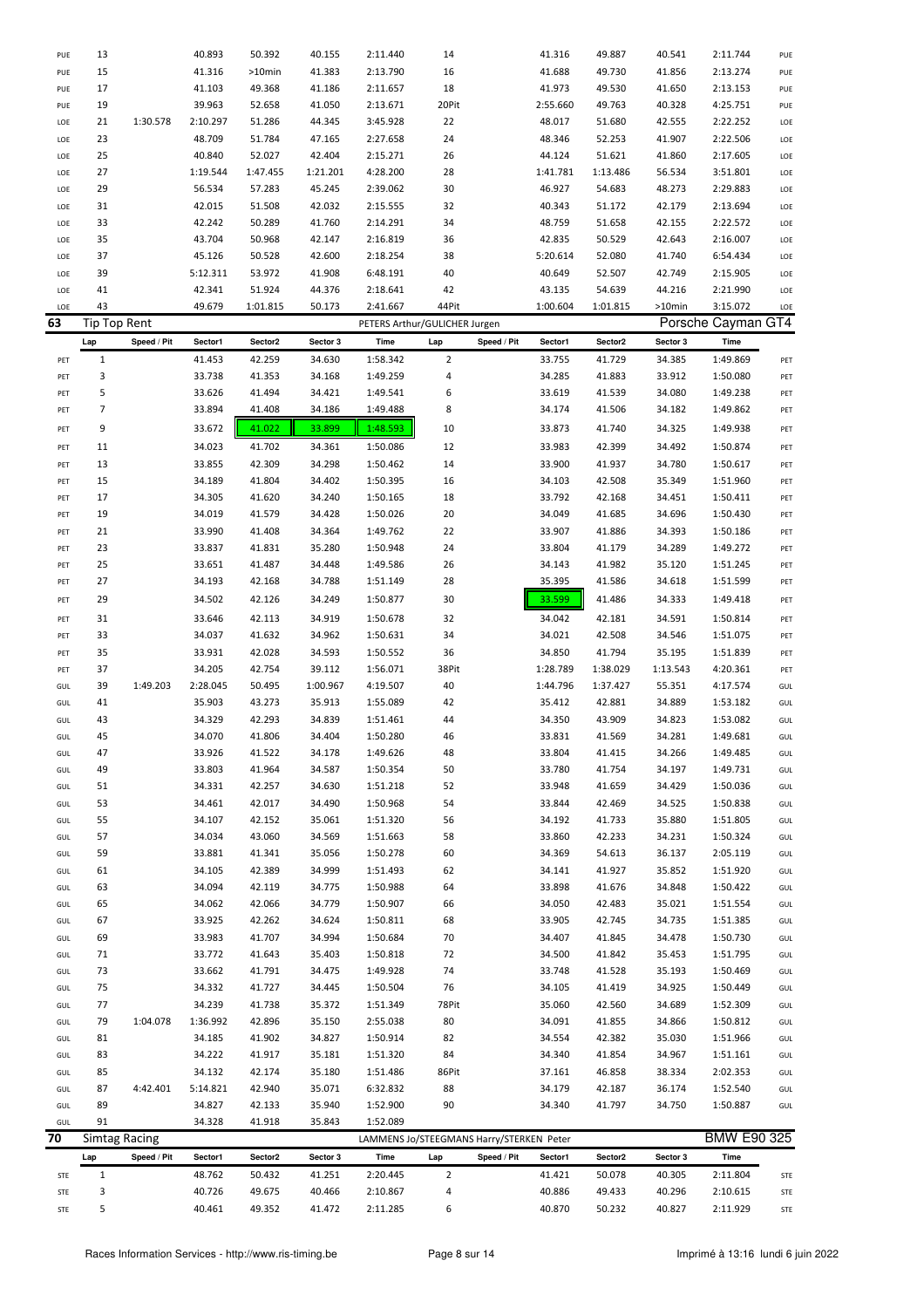| STE | 7           |                       | 40.358   | 49.290   | 40.836   | 2:10.484                       | 8              |             | 40.182   | 50.089   | 40.364   | 2:10.635    | <b>STE</b> |
|-----|-------------|-----------------------|----------|----------|----------|--------------------------------|----------------|-------------|----------|----------|----------|-------------|------------|
| STE | 9           |                       | 40.627   | 49.656   | 39.960   | 2:10.243                       | 10             |             | 41.222   | 50.208   | 40.615   | 2:12.045    | STE        |
|     |             |                       |          |          |          |                                |                |             |          |          |          |             |            |
| STE | 11          |                       | 39.867   | 48.692   | 39.973   | 2:08.532                       | 12             |             | 39.804   | 49.425   | 39.790   | 2:09.019    | <b>STE</b> |
| STE | 13Pit       |                       | 39.726   | 49.153   | 55.433   | 2:24.312                       | 14Pit          | 31.872      | 1:13.486 | 59.991   | 47.134   | 3:00.611    | <b>STE</b> |
| STE | 15          | 2:05.956              | 2:49.378 | 53.541   | 44.356   | 4:27.275                       | 16             |             | 44.342   | 51.733   | 42.341   | 2:18.416    | <b>STE</b> |
| STE | 17          |                       | 42.250   | 51.562   | 42.932   | 2:16.744                       | 18             |             | 41.236   | 50.744   | 41.790   | 2:13.770    | <b>STE</b> |
| STE | 19          |                       | 41.084   | 53.143   | 43.005   | 2:17.232                       | 20             |             | 42.072   | 53.733   | 42.938   | 2:18.743    | STE        |
| STE | 21          |                       | 41.540   | 53.927   | 42.418   | 2:17.885                       | 22             |             | 41.740   | 53.658   | 41.957   | 2:17.355    | <b>STE</b> |
|     |             |                       |          |          |          |                                |                |             |          |          |          |             |            |
| STE | 23          |                       | 41.539   | 52.329   | 42.246   | 2:16.114                       | 24             |             | 41.314   | 52.164   | 42.131   | 2:15.609    | <b>STE</b> |
| STE | 25          |                       | 42.086   | 53.041   | 42.277   | 2:17.404                       | 26             |             | 41.642   | 52.896   | 43.806   | 2:18.344    | <b>STE</b> |
| STE | 27          |                       | 42.479   | 54.036   | 42.347   | 2:18.862                       | 28             |             | 41.906   | 53.519   | 42.251   | 2:17.676    | <b>STE</b> |
| STE | 29          |                       | 42.673   | 52.958   | 43.406   | 2:19.037                       | 30Pit          |             | 1:24.892 | 1:37.564 | 1:16.518 | 4:18.974    | STE        |
| STE | 31          | 27.327                | 1:31.858 | 1:12.829 | 54.741   | 3:39.428                       | 32             |             | 56.821   | 57.062   | 47.680   | 2:41.563    | <b>STE</b> |
| STE | 33          |                       | 44.495   | 58.045   | 45.607   | 2:28.147                       | 34             |             | 44.508   | 54.155   | 43.363   | 2:22.026    | <b>STE</b> |
|     |             |                       |          |          |          |                                |                |             |          |          |          |             |            |
| STE | 35Pit       |                       | 43.079   | 53.428   | 44.025   | 2:20.532                       | 36Pit          | 35.369      | 1:16.193 | 56.558   | 44.006   | 2:56.757    | STE        |
| LAM | 37          | 1:15.109              | 1:54.340 | 51.241   | 41.043   | 3:26.624                       | 38             |             | 41.032   | 51.089   | 40.108   | 2:12.229    | LAM        |
| LAM | 39          |                       | 40.322   | 50.137   | 40.317   | 2:10.776                       | 40             |             | 40.166   | 49.327   | 39.602   | 2:09.095    | LAM        |
| LAM | 41          |                       | 41.732   | 49.422   | 39.727   | 2:10.881                       | 42             |             | 39.474   | 49.010   | 39.464   | 2:07.948    | LAM        |
| LAM | 43          |                       | 39.664   | 49.297   | 42.088   | 2:11.049                       | 44             |             | 40.152   | 49.254   | 39.960   | 2:09.366    | LAM        |
| LAM | 45          |                       | 40.826   | 49.448   | 40.123   | 2:10.397                       | 46             |             | 39.199   | 48.251   | 39.068   | 2:06.518    | LAM        |
|     |             |                       |          |          |          |                                |                |             |          |          |          |             |            |
| LAM | 47          |                       | 40.542   | 48.934   | 40.504   | 2:09.980                       | 48             |             | 40.210   | 49.374   | 41.992   | 2:11.576    | LAM        |
| LAM | 49          |                       | 42.658   | 51.304   | 42.669   | 2:16.631                       | 50             |             | 42.368   | 51.493   | 41.950   | 2:15.811    | LAM        |
| LAM | 51          |                       | 40.633   | 51.581   | 41.524   | 2:13.738                       | 52             |             | 41.942   | 52.096   | 42.569   | 2:16.607    | LAM        |
| LAM | 53          |                       | 41.867   | 51.384   | 42.700   | 2:15.951                       | 54             |             | 41.810   | 52.232   | 42.145   | 2:16.187    | LAM        |
| LAM | 55          |                       | 40.388   | 49.312   | 41.375   | 2:11.075                       | 56             |             | 40.342   | 49.888   | 41.044   | 2:11.274    | LAM        |
|     |             |                       |          |          |          |                                |                |             |          |          |          |             |            |
| LAM | 57          |                       | 39.997   | 50.039   | 40.790   | 2:10.826                       | 58             |             | 39.705   | 49.559   | 40.192   | 2:09.456    | LAM        |
| LAM | 59          |                       | 39.713   | 50.474   | 40.494   | 2:10.681                       | 60             |             | 39.992   | 49.869   | 40.761   | 2:10.622    | LAM        |
| LAM | 61          |                       | 40.057   | 50.768   | 41.084   | 2:11.909                       | 62             |             | 41.165   | 50.561   | 42.104   | 2:13.830    | LAM        |
| LAM | 63          |                       | 41.297   | 51.910   | 43.448   | 2:16.655                       | 64             |             | 41.053   | 50.845   | 42.334   | 2:14.232    | LAM        |
| LAM | 65          |                       | 40.275   | 50.024   | 40.282   | 2:10.581                       | 66             |             | 39.754   | 50.049   | 40.574   | 2:10.377    | LAM        |
| LAM | 67          |                       | 39.849   | 48.717   | 39.847   | 2:08.413                       | 68             |             | 39.964   | 49.378   | 40.805   | 2:10.147    | LAM        |
|     | 69          |                       | 39.989   | 50.849   | 40.852   |                                | 70             |             | 39.855   | 50.140   | 40.504   | 2:10.499    |            |
| LAM |             |                       |          |          |          | 2:11.690                       |                |             |          |          |          |             | LAM        |
| LAM | 71          |                       | 39.364   | 49.324   | 40.021   | 2:08.709                       | 72             |             | 39.493   | 48.513   | 39.583   | 2:07.589    | LAM        |
| LAM | 73          |                       | 39.239   | 49.333   | 41.380   | 2:09.952                       | 74             |             | 40.455   | 51.243   | 42.009   | 2:13.707    | LAM        |
|     |             |                       |          |          |          |                                |                |             |          |          |          |             |            |
| LAM | 75          |                       | 41.127   | 50.701   | 42.575   | 2:14.403                       | 76             |             | 40.946   | 51.902   | 42.929   | 2:15.777    | LAM        |
| LAM | 77          |                       | 43.028   | 51.483   | 42.012   | 2:16.523                       | 78             |             | 40.105   | 50.173   | 41.554   | 2:11.832    | LAM        |
| 78  |             |                       |          |          |          |                                |                |             |          |          |          |             |            |
|     |             | <b>Belgium Racing</b> |          |          |          | HAVERANS Michiel/GOOSSENS Marc |                |             |          |          |          | Porsche 991 |            |
|     | Lap         | Speed / Pit           | Sector1  | Sector2  | Sector 3 | Time                           | Lap            | Speed / Pit | Sector1  | Sector2  | Sector 3 | Time        |            |
| GOO | $\mathbf 1$ |                       | 38.102   | 39.833   | 34.789   | 1:52.724                       | $\overline{2}$ |             | 33.188   | 39.600   | 33.279   | 1:46.067    | GOO        |
| GOO | 3           |                       | 31.453   | 39.186   | 32.963   | 1:43.602                       | 4              |             | 31.713   | 39.486   | 33.554   | 1:44.753    | GOO        |
| GOO | 5           |                       | 31.801   | 39.156   | 33.470   | 1:44.427                       | 6              |             | 31.947   | 38.977   | 33.103   | 1:44.027    | GOO        |
| GOO | 7           |                       | 31.624   | 38.913   | 32.710   | 1:43.247                       | 8              |             | 31.521   | 38.935   | 33.487   | 1:43.943    | GOO        |
| GOO | 9           |                       | 32.195   | 39.087   | 33.155   | 1:44.437                       | 10             |             | 31.544   | 39.144   | 33.116   | 1:43.804    | GOO        |
|     |             |                       |          |          |          |                                |                |             |          |          |          |             |            |
| GOO | 11          |                       | 31.637   | 39.095   | 32.746   | 1:43.478                       | 12             |             | 31.994   | 38.910   | 33.643   | 1:44.547    | GOO        |
| GOO | 13          |                       | 31.655   | 39.820   | 32.667   | 1:44.142                       | 14             |             | 31.418   | 38.793   | 32.476   | 1:42.687    | GOO        |
| GOO | 15          |                       | 31.372   | 39.062   | 32.802   | 1:43.236                       | 16             |             | 31.521   | 39.022   | 33.175   | 1:43.718    | GOO        |
| GOO | 17          |                       | 31.671   | 38.885   | 32.785   | 1:43.341                       | 18             |             | 31.497   | 39.923   | 33.188   | 1:44.608    | GOO        |
| GOO | 19          |                       | 31.606   | 39.194   | 32.937   | 1:43.737                       | 20             |             | 31.833   | 38.875   | 32.724   | 1:43.432    | GOO        |
| GOO | 21          |                       | 31.502   | 40.492   | 32.475   | 1:44.469                       | 22             |             | 31.407   | 39.528   | 32.794   | 1:43.729    | GOO        |
|     |             |                       |          |          |          |                                |                |             |          |          |          |             |            |
| GOO | 23          |                       | 31.638   | 38.922   | 33.596   | 1:44.156                       | 24             |             | 33.045   | 39.085   | 34.071   | 1:46.201    | GOO        |
| GOO | 25          |                       | 31.796   | 39.253   | 32.972   | 1:44.021                       | 26             |             | 32.018   | 39.155   | 33.486   | 1:44.659    | GOO        |
| GOO | 27          |                       | 31.672   | 38.963   | 33.952   | 1:44.587                       | 28             |             | 33.214   | 38.952   | 32.828   | 1:44.994    | GOO        |
| GOO | 29          |                       | 31.504   | 39.007   | 32.714   | 1:43.225                       | 30             |             | 31.499   | 39.062   | 33.542   | 1:44.103    | GOO        |
| GOO | 31          |                       | 31.776   | 39.018   | 32.849   | 1:43.643                       | 32             |             | 31.386   | 40.035   | 32.699   | 1:44.120    | GOO        |
| GOO | 33          |                       | 31.294   | 39.054   | 33.047   | 1:43.395                       | 34             |             | 31.899   | 39.177   | 33.802   | 1:44.878    | GOO        |
| GOO | 35          |                       |          |          |          |                                |                |             |          |          |          |             |            |
|     |             |                       | 31.277   | 38.848   | 33.773   | 1:43.898                       | 36             |             | 31.715   | 39.179   | 32.864   | 1:43.758    | GOO        |
| GOO | 37          |                       | 31.505   | 41.753   | 34.444   | 1:47.702                       | 38             |             | 31.586   | 40.190   | 33.058   | 1:44.834    | GOO        |
| GOO | 39          |                       | 31.491   | 43.177   | 34.618   | 1:49.286                       | 40Pit          |             | 1:23.608 | 1:39.557 | 1:14.625 | 4:17.790    | GOO        |
| HAV | 41          | 1:15.531              | 1:59.688 | 1:30.005 | 1:04.994 | 4:34.687                       | 42             |             | 1:44.630 | 1:37.366 | 56.707   | 4:18.703    | HAV        |
| HAV | 43          |                       | 33.452   | 41.056   | 34.297   | 1:48.805                       | 44             |             | 32.894   | 41.082   | 34.258   | 1:48.234    | HAV        |
| HAV | 45          |                       | 33.014   | 40.787   | 34.394   | 1:48.195                       | 46             |             | 33.285   | 40.245   | 34.069   | 1:47.599    | HAV        |
| HAV | 47          |                       | 33.297   | 41.395   | 33.784   | 1:48.476                       | 48             |             | 32.910   | 40.034   | 33.478   | 1:46.422    | HAV        |
| HAV | 49          |                       |          |          |          |                                |                |             |          |          |          |             |            |
|     |             |                       | 32.038   | 40.820   | 33.971   | 1:46.829                       | 50             |             | 31.794   | 40.475   | 33.181   | 1:45.450    | HAV        |
| HAV | 51          |                       | 31.769   | 39.469   | 33.940   | 1:45.178                       | 52             |             | 32.799   | 41.524   | 33.120   | 1:47.443    | HAV        |
| HAV | 53          |                       | 33.125   | 38.989   | 33.167   | 1:45.281                       | 54             |             | 31.635   | 39.637   | 33.067   | 1:44.339    | HAV        |
| HAV | 55          |                       | 32.221   | 39.042   | 33.132   | 1:44.395                       | 56             |             | 31.573   | 39.467   | 32.956   | 1:43.996    | HAV        |
| HAV | 57          |                       | 31.729   | 40.848   | 33.231   | 1:45.808                       | 58             |             | 32.404   | 39.265   | 32.943   | 1:44.612    | HAV        |
| HAV | 59          |                       | 31.456   | 39.103   | 33.043   | 1:43.602                       | 60             |             | 31.730   | 39.132   | 32.788   | 1:43.650    | HAV        |
| HAV | 61Pit       |                       | 31.529   | 39.513   | 33.770   | 1:44.812                       | 62             | 1:18.314    | 1:49.234 | 39.366   | 33.418   | 3:02.018    | GOO        |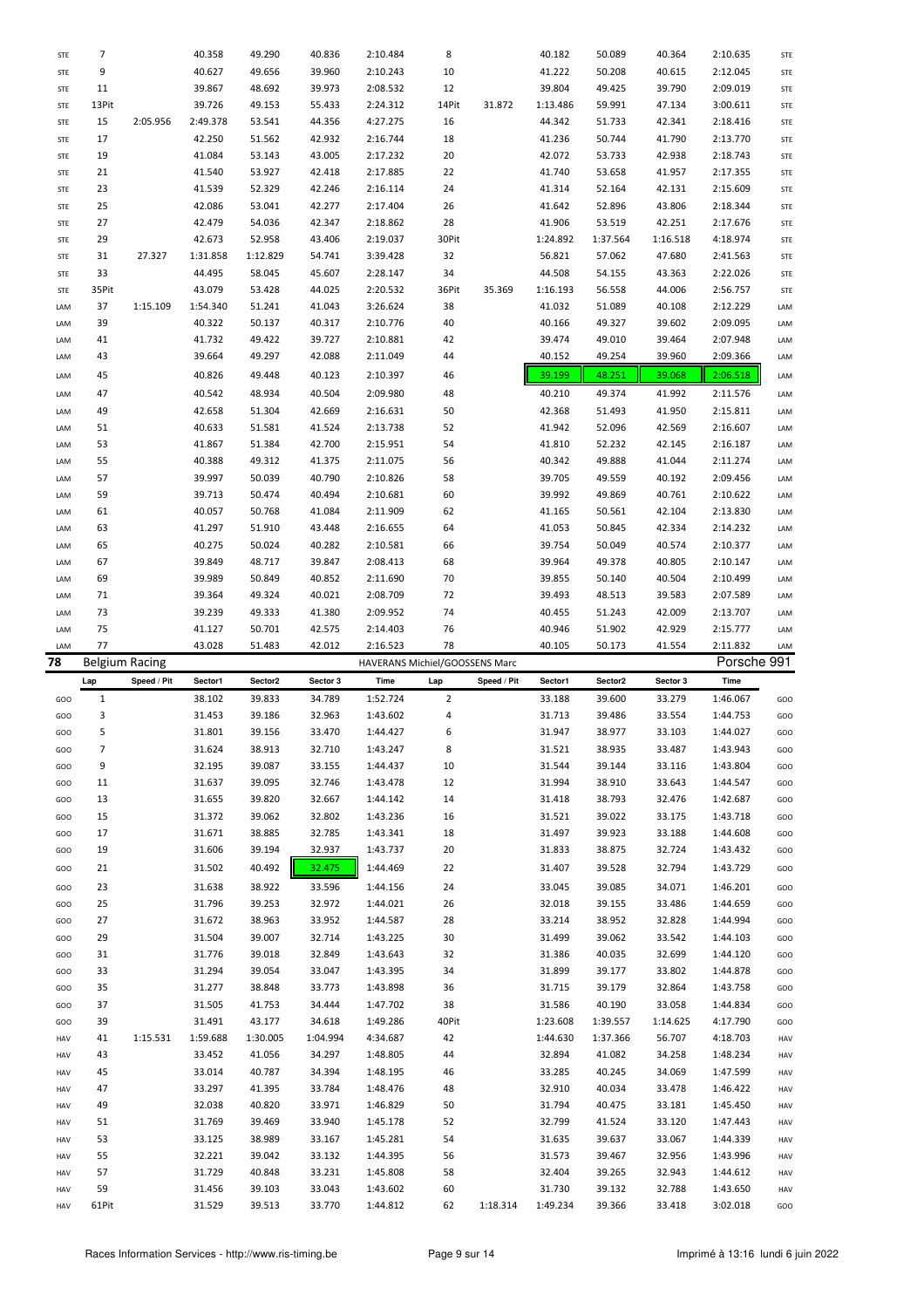| GOO | 63    |                       | 31.185  | 38.577   | 33.961   | 1:43.723 | 64             |                                              | 31.341   | 38.732                                                    | 32.952   | 1:43.025      | GOO |
|-----|-------|-----------------------|---------|----------|----------|----------|----------------|----------------------------------------------|----------|-----------------------------------------------------------|----------|---------------|-----|
| GOO | 65    |                       | 31.331  | 38.665   | 32.874   | 1:42.870 | 66             |                                              | 31.621   | 38.585                                                    | 32.931   | 1:43.137      | GOO |
|     |       |                       |         |          |          |          |                |                                              |          |                                                           |          |               |     |
| GOO | 67    |                       | 31.626  | 38.744   | 32.941   | 1:43.311 | 68             |                                              | 31.287   | 38.605                                                    | 32.681   | 1:42.573      | GOO |
| GOO | 69    |                       | 31.157  | 38.809   | 33.741   | 1:43.707 | 70             |                                              | 31.199   | 38.788                                                    | 32.746   | 1:42.733      | GOO |
| GOO | 71    |                       | 31.326  | 38.998   | 34.190   | 1:44.514 | 72             |                                              | 31.332   | 38.843                                                    | 32.967   | 1:43.142      | GOO |
| GOO | 73    |                       | 31.313  | 38.613   | 32.802   | 1:42.728 | 74             |                                              | 31.164   | 39.519                                                    | 32.757   | 1:43.440      | GOO |
| GOO | 75    |                       | 31.231  | 38.901   | 32.804   | 1:42.936 | 76             |                                              | 31.435   | 39.115                                                    | 32.785   | 1:43.335      | GOO |
|     |       |                       |         |          |          |          |                |                                              |          |                                                           |          |               |     |
| GOO | 77    |                       | 31.341  | 38.778   | 33.294   | 1:43.413 | 78             |                                              | 31.292   | 38.918                                                    | 32.901   | 1:43.111      | GOO |
| GOO | 79    |                       | 31.373  | 38.839   | 33.236   | 1:43.448 | 80             |                                              | 31.222   | 39.917                                                    | 32.986   | 1:44.125      | GOO |
| GOO | 81    |                       | 31.240  | 38.742   | 32.954   | 1:42.936 | 82             |                                              | 31.203   | 38.729                                                    | 33.635   | 1:43.567      | GOO |
| GOO | 83    |                       | 31.844  | 39.046   | 32.839   | 1:43.729 | 84             |                                              | 31.218   | 38.830                                                    | 32.686   | 1:42.734      | GOO |
| GOO | 85    |                       | 31.224  | 38.609   | 32.619   | 1:42.452 | 86             |                                              | 31.335   | 38.624                                                    | 32.665   | 1:42.624      | GOO |
| GOO | 87    |                       | 31.150  | 38.649   | 32.695   | 1:42.494 | 88             |                                              | 31.140   | 38.987                                                    | 33.122   | 1:43.249      | GOO |
|     |       |                       |         |          |          |          |                |                                              |          |                                                           |          |               |     |
| GOO | 89    |                       | 32.288  | 39.191   | 33.194   | 1:44.673 | 90             |                                              | 31.617   | 39.258                                                    | 32.731   | 1:43.606      | GOO |
| GOO | 91    |                       | 31.330  | 38.844   | 32.674   | 1:42.848 | 92             |                                              | 31.162   | 38.609                                                    | 32.650   | 1:42.421      | GOO |
| GOO | 93    |                       | 31.238  | 39.997   | 32.854   | 1:44.089 | 94             |                                              | 31.301   | 38.578                                                    | 32.814   | 1:42.693      | GOO |
|     | 95    |                       | 32.173  | 38.659   | 32.953   | 1:43.785 | 96             |                                              | 31.219   | 38.521                                                    | 32.886   | 1:42.626      |     |
| GOO |       |                       |         |          |          |          |                |                                              |          |                                                           |          |               | GOO |
| GOO | 97    |                       | 31.484  | 38.868   | 33.269   | 1:43.621 | 98             |                                              | 31.312   | 38.875                                                    | 32.828   | 1:43.015      | GOO |
| GOO | 99    |                       | 31.366  | 39.007   | 33.733   | 1:44.106 |                |                                              |          |                                                           |          |               |     |
| 83  |       | <b>VDW Motorsport</b> |         |          |          |          |                |                                              |          | VAN DE WATER Ron/BEYERS Edwin/DECKERS Pascal/VANGEEL Nico |          | BMW E46       |     |
|     | Lap   | Speed / Pit           | Sector1 | Sector2  | Sector 3 | Time     | Lap            | Speed / Pit                                  | Sector1  | Sector2                                                   | Sector 3 | Time          |     |
|     |       |                       |         |          |          |          |                |                                              |          |                                                           |          |               |     |
| 88  |       | <b>TCL Motorsport</b> |         |          |          |          |                | TERCLAVERS Gary/TERCLAVERS Kenny/ZAENEN Lars |          |                                                           |          | BMW M2 CS Cup |     |
|     | Lap   | Speed / Pit           | Sector1 | Sector2  | Sector 3 | Time     | Lap            | Speed / Pit                                  | Sector1  | Sector2                                                   | Sector 3 | Time          |     |
| TER | 1     |                       | 42.064  | 43.805   | 36.128   | 2:01.997 | $\overline{2}$ |                                              | 35.666   | 44.323                                                    | 36.104   | 1:56.093      | TER |
| TER | 3     |                       | 35.180  | 42.955   | 35.990   | 1:54.125 | 4              |                                              | 35.207   | 43.729                                                    | 35.808   | 1:54.744      | TER |
| TER | 5     |                       | 35.626  | 42.957   | 35.629   | 1:54.212 | 6              |                                              | 35.529   | 42.848                                                    | 35.731   | 1:54.108      | TER |
| TER | 7     |                       | 35.379  | 42.882   | 35.240   | 1:53.501 | 8              |                                              | 35.444   | 43.266                                                    | 37.540   | 1:56.250      | TER |
|     |       |                       |         |          |          |          |                |                                              |          |                                                           |          |               |     |
| TER | 9     |                       | 35.111  | 42.808   | 35.480   | 1:53.399 | 10             |                                              | 35.144   | 42.908                                                    | 35.903   | 1:53.955      | TER |
| TER | 11    |                       | 34.846  | 43.143   | 35.554   | 1:53.543 | 12             |                                              | 35.078   | 42.804                                                    | 35.291   | 1:53.173      | TER |
| TER | 13    |                       | 35.016  | 42.520   | 35.555   | 1:53.091 | 14             |                                              | 34.939   | 42.556                                                    | 35.152   | 1:52.647      | TER |
| TER | 15    |                       | 35.224  | 42.562   | 35.461   | 1:53.247 | 16             |                                              | 35.099   | 42.591                                                    | 36.360   | 1:54.050      | TER |
| TER | 17    |                       | 34.882  | 41.969   | 35.332   | 1:52.183 | 18             |                                              | 36.197   | 42.239                                                    | 35.285   | 1:53.721      | TER |
|     |       |                       |         |          |          |          |                |                                              |          |                                                           |          |               |     |
| TER | 19    |                       | 34.521  | 42.210   | 36.148   | 1:52.879 | 20             |                                              | 34.823   | 45.052                                                    | 36.144   | 1:56.019      | TER |
| TER | 21    |                       | 34.467  | 42.554   | 36.021   | 1:53.042 | 22             |                                              | 34.899   | 43.203                                                    | 35.529   | 1:53.631      | TER |
| TER | 23    |                       | 34.373  | 57.493   | 35.908   | 2:07.774 | 24             |                                              | 34.565   | 42.602                                                    | 35.719   | 1:52.886      | TER |
| TER | 25    |                       | 34.822  | 43.104   | 35.919   | 1:53.845 | 26             |                                              | 35.015   | 42.730                                                    | 35.763   | 1:53.508      | TER |
| TER | 27    |                       | 35.818  | 42.840   | 35.607   | 1:54.265 | 28             |                                              | 35.127   | 42.600                                                    | 35.813   | 1:53.540      | TER |
| TER | 29    |                       | 35.037  | 42.429   | 35.777   | 1:53.243 | 30             |                                              | 34.910   | 42.999                                                    | 35.593   | 1:53.502      | TER |
|     | 31    |                       | 35.007  | 42.840   | 37.463   | 1:55.310 | 32             |                                              | 35.394   | 43.324                                                    | 35.926   | 1:54.644      |     |
| TER |       |                       |         |          |          |          |                |                                              |          |                                                           |          |               | TER |
| TER | 33    |                       | 34.796  | 42.896   | 36.287   | 1:53.979 | 34             |                                              | 35.140   | 43.809                                                    | 35.623   | 1:54.572      | TER |
| TER | 35Pit |                       | 34.885  | 43.360   | 35.303   | 1:53.548 | 36             | 3:57.712                                     | 5:10.884 | 1:16.037                                                  | 41.126   | 7:08.047      | ZAE |
| ZAE | 37    |                       | 36.537  | 1:14.760 | 1:04.690 | 2:55.987 | 38             |                                              | 1:44.878 | 1:36.487                                                  | 57.668   | 4:19.033      | ZAE |
| ZAE | 39    |                       | 37.745  | 44.129   | 37.384   | 1:59.258 | 40             |                                              | 35.132   | 42.980                                                    | 36.049   | 1:54.161      | ZAE |
| ZAE | 41    |                       | 34.697  | 42.733   | 35.516   | 1:52.946 | 42             |                                              | 34.756   | 43.185                                                    | 35.699   | 1:53.640      | ZAE |
| ZAE | 43    |                       | 34.427  | 42.607   | 35.700   | 1:52.734 | 44             |                                              | 34.540   | 42.514                                                    | 35.873   | 1:52.927      | ZAE |
|     | 45    |                       |         | 43.332   |          |          | 46             |                                              | 34.886   |                                                           |          |               |     |
| ZAE |       |                       | 34.561  |          | 35.463   | 1:53.356 |                |                                              |          | 43.005                                                    | 35.740   | 1:53.631      | ZAE |
| ZAE | 47    |                       | 34.701  | 42.244   | 36.063   | 1:53.008 | 48             |                                              | 35.947   | 43.471                                                    | 36.409   | 1:55.827      | ZAE |
| ZAE | 49    |                       | 34.137  | 42.489   | 36.024   | 1:52.650 | 50             |                                              | 34.288   | 43.255                                                    | 35.976   | 1:53.519      | ZAE |
| ZAE | 51    |                       | 34.249  | 42.477   | 35.804   | 1:52.530 | 52             |                                              | 34.219   | 42.700                                                    | 35.999   | 1:52.918      | ZAE |
| ZAE | 53    |                       | 34.874  | 43.026   | 35.751   | 1:53.651 | 54             |                                              | 34.250   | 42.773                                                    | 37.155   | 1:54.178      | ZAE |
| ZAE | 55    |                       | 34.849  | 42.431   | 35.616   | 1:52.896 | 56             |                                              | 34.252   | 42.832                                                    | 36.245   | 1:53.329      | ZAE |
| ZAE | 57    |                       | 34.612  | 42.951   | 35.955   | 1:53.518 | 58             |                                              | 34.555   | 42.814                                                    | 35.337   | 1:52.706      | ZAE |
|     |       |                       |         |          |          |          |                |                                              |          |                                                           |          |               |     |
| ZAE | 59    |                       | 34.294  | 42.890   | 35.662   | 1:52.846 | 60             |                                              | 34.205   | 43.362                                                    | 36.097   | 1:53.664      | ZAE |
| ZAE | 61    |                       | 34.323  | 42.751   | 35.854   | 1:52.928 | 62             |                                              | 34.059   | 42.749                                                    | 35.491   | 1:52.299      | ZAE |
| ZAE | 63    |                       | 34.066  | 42.171   | 35.805   | 1:52.042 | 64             |                                              | 34.744   | 42.931                                                    | 37.087   | 1:54.762      | ZAE |
| ZAE | 65    |                       | 34.353  | 42.978   | 35.548   | 1:52.879 | 66             |                                              | 34.305   | 42.542                                                    | 36.413   | 1:53.260      | ZAE |
| ZAE | 67    |                       | 34.442  | 42.729   | 35.879   | 1:53.050 | 68             |                                              | 33.955   | 42.670                                                    | 35.870   | 1:52.495      | ZAE |
| ZAE | 69    |                       | 34.001  | 42.647   | 35.773   | 1:52.421 | 70             |                                              | 35.669   | 42.336                                                    | 36.767   | 1:54.772      | ZAE |
| ZAE | 71    |                       | 34.103  | 42.683   | 35.891   | 1:52.677 | 72             |                                              | 34.473   | 42.412                                                    | 36.088   | 1:52.973      | ZAE |
|     |       |                       |         |          |          |          |                |                                              |          |                                                           |          |               |     |
| ZAE | 73    |                       | 34.329  | 42.595   | 36.418   | 1:53.342 | 74             |                                              | 35.090   | 42.569                                                    | 35.595   | 1:53.254      | ZAE |
| ZAE | 75Pit |                       | 33.952  | 42.421   | 34.415   | 1:50.788 | 76             | 1:44.944                                     | 2:18.653 | 45.135                                                    | 38.248   | 3:42.036      | TER |
| TER | 77    |                       | 37.210  | 45.649   | 39.740   | 2:02.599 | 78             |                                              | 36.567   | 45.216                                                    | 38.150   | 1:59.933      | TER |
| TER | 79    |                       | 37.093  | 44.616   | 38.744   | 2:00.453 | 80             |                                              | 36.965   | 44.743                                                    | 37.362   | 1:59.070      | TER |
|     |       |                       |         |          |          |          |                |                                              |          |                                                           |          |               |     |
| TER | 81    |                       | 36.248  | 45.291   | 37.816   | 1:59.355 | 82             |                                              | 36.620   | 45.478                                                    | 38.373   | 2:00.471      | TER |
| TER | 83    |                       | 36.261  | 45.382   | 38.013   | 1:59.656 | 84             |                                              | 36.547   | 44.517                                                    | 37.656   | 1:58.720      | TER |
| TER | 85    |                       | 36.267  | 44.493   | 37.909   | 1:58.669 | 86             |                                              | 37.303   | 44.900                                                    | 38.130   | 2:00.333      | TER |
| TER | 87    |                       | 36.117  | 45.415   | 37.578   | 1:59.110 | 88             |                                              | 36.278   | 44.610                                                    | 37.589   | 1:58.477      | TER |
| TER | 89    |                       | 36.757  | 45.281   | 38.420   | 2:00.458 |                |                                              |          |                                                           |          |               |     |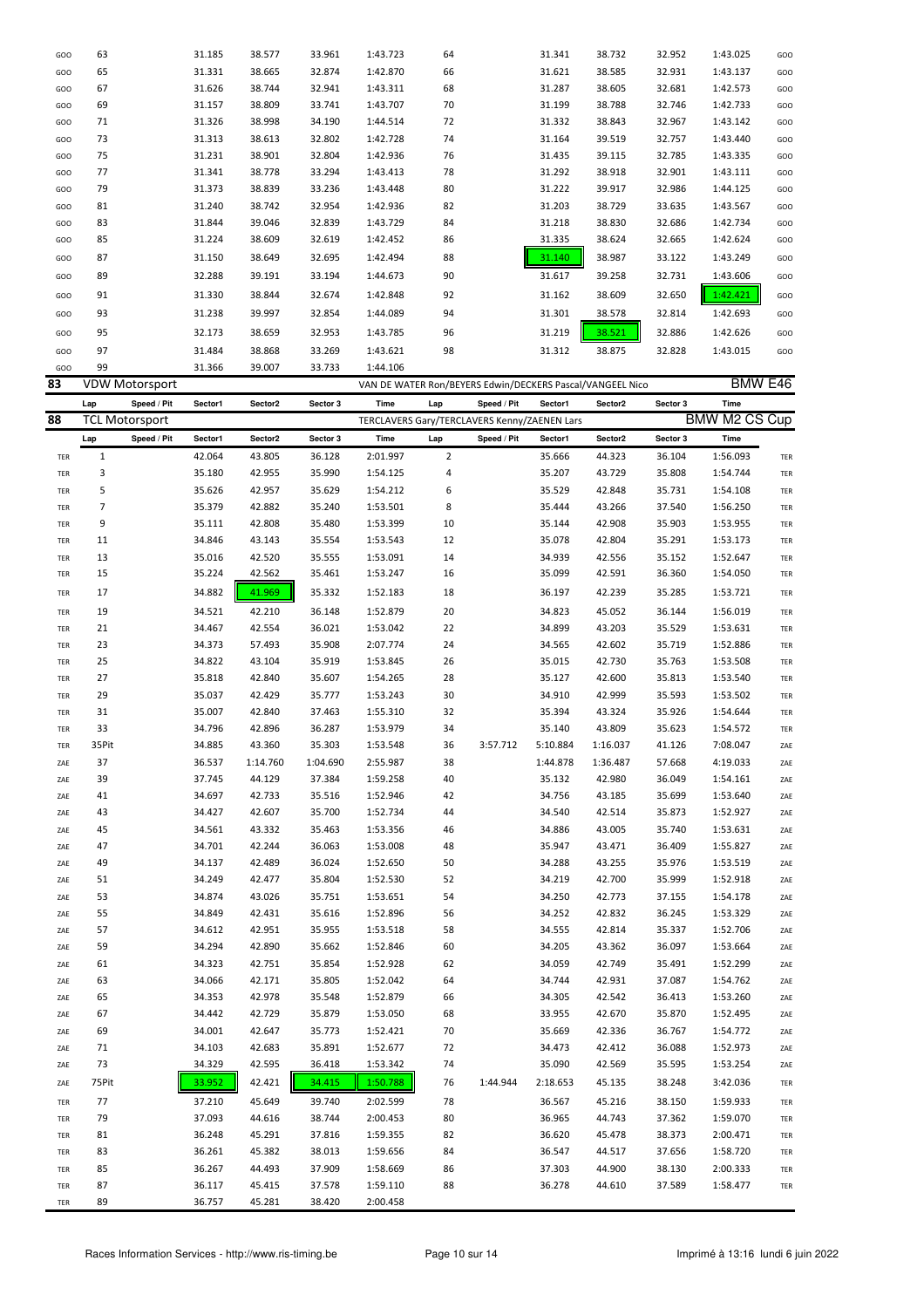| 97         |                | <b>Belgium Racing</b> |          |          |          | <b>WAUTERS Koen/WAUTERS Kris</b> |                |             |         |                     |                  | Porsche 992 |            |
|------------|----------------|-----------------------|----------|----------|----------|----------------------------------|----------------|-------------|---------|---------------------|------------------|-------------|------------|
|            | Lap            | Speed / Pit           | Sector1  | Sector2  | Sector 3 | Time                             | Lap            | Speed / Pit | Sector1 | Sector <sub>2</sub> | Sector 3         | Time        |            |
| WAU        | $\mathbf{1}$   |                       | 38.895   | 40.678   | 33.313   | 1:52.886                         | $\overline{2}$ |             | 32.625  | 39.326              | 32.532           | 1:44.483    | WAU        |
| WAU        | 3              |                       | 31.740   | 39.517   | 32.767   | 1:44.024                         | 4              |             | 31.721  | 39.727              | 32.956           | 1:44.404    | WAU        |
| WAU        | 5              |                       | 31.653   | 38.820   | 33.904   | 1:44.377                         | 6              |             | 31.790  | 38.730              | 32.830           | 1:43.350    | WAU        |
| WAU        | 7              |                       | 31.475   | 38.846   | 32.735   | 1:43.056                         | 8              |             | 31.609  | 38.653              | 32.492           | 1:42.754    | WAU        |
| WAU        | 9              |                       | 31.253   | 39.297   | 32.459   | 1:43.009                         | 10             |             | 31.536  | 39.250              | 32.715           | 1:43.501    | WAU        |
| WAU        | 11             |                       | 31.555   | 38.963   | 32.713   | 1:43.231                         | 12             |             | 31.346  | 38.732              | 32.928           | 1:43.006    | WAU        |
| WAU        | 13             |                       | 31.435   | 38.700   | 32.652   | 1:42.787                         | 14             |             | 31.376  | 38.708              | 32.676           | 1:42.760    | WAU        |
| WAU        | 15             |                       | 31.713   | 38.870   | 32.510   | 1:43.093                         | 16             |             | 31.238  | 38.501              | 32.603           | 1:42.342    | WAU        |
| WAU        | 17             |                       | 31.471   | 38.839   | 33.045   | 1:43.355                         | 18             |             | 31.506  | 38.875              | 32.812           | 1:43.193    | WAU        |
| WAU        | 19             |                       | 31.346   | 38.703   | 33.030   | 1:43.079                         | 20             |             | 31.482  | 38.705              | 32.558           | 1:42.745    | WAU        |
| WAU        | 21             |                       | 31.750   | 38.409   | 32.454   | 1:42.613                         | 22             |             | 31.449  | 39.866              | 33.166           | 1:44.481    | WAU        |
|            |                |                       |          |          |          |                                  |                |             |         |                     |                  |             |            |
| WAU        | 23             |                       | 31.868   | 39.924   | 32.998   | 1:44.790                         | 24             |             | 32.176  | 38.939              | 32.868           | 1:43.983    | WAU        |
| WAU        | 25             |                       | 31.679   | 39.048   | 32.601   | 1:43.328                         | 26             |             | 31.455  | 39.715              | 33.625           | 1:44.795    | WAU        |
| WAU        | 27             |                       | 31.491   | 38.866   | 32.811   | 1:43.168                         | 28             |             | 31.589  | 38.874              | 32.680           | 1:43.143    | WAU        |
| WAU        | 29             |                       | 31.439   | 38.896   | 32.655   | 1:42.990                         | 30             |             | 32.721  | 39.130              | 32.716           | 1:44.567    | WAU        |
| WAU        | 31             |                       | 31.776   | 38.816   | 34.201   | 1:44.793                         | 32             |             | 31.758  | 38.777              | 33.259           | 1:43.794    | WAU        |
| WAU        | 33             |                       | 31.578   | 38.573   | 33.014   | 1:43.165                         | 34             |             | 32.514  | 38.576              | 33.134           | 1:44.224    | WAU        |
| WAU        | 35             |                       | 31.609   | 39.478   | 32.675   | 1:43.762                         | 36             |             | 31.708  | 38.946              | 33.152           | 1:43.806    | WAU        |
| WAU        | 37             |                       | 31.608   | 39.147   | 33.040   | 1:43.795                         | 38             |             | 31.439  | 39.079              | 32.997           | 1:43.515    | WAU        |
| WAU        | 39             |                       | 31.463   | 39.762   | 32.969   | 1:44.194                         | 40Pit          |             | 31.427  | 1:09.700            | 1:11.219         | 2:52.346    | WAU        |
| WAU        | 41             | 1:04.006              | 2:15.047 | 46.235   | 38.970   | 3:40.252                         | 42             |             | 34.421  | 1:13.786            | 1:04.132         | 2:52.339    | WAU        |
| WAU        | 43             |                       | 1:44.708 | 1:36.673 | 56.977   | 4:18.358                         | 44             |             | 33.716  | 40.757              | 34.828           | 1:49.301    | WAU        |
| WAU        | 45             |                       | 32.993   | 39.879   | 34.252   | 1:47.124                         | 46             |             | 32.878  | 39.943              | 34.026           | 1:46.847    | WAU        |
| WAU        | 47             |                       | 33.127   | 40.228   | 34.094   | 1:47.449                         | 48             |             | 32.978  | 42.783              | 34.143           | 1:49.904    | WAU        |
| WAU        | 49             |                       | 32.181   | 39.897   | 33.932   | 1:46.010                         | 50             |             | 32.070  | 40.553              | 33.713           | 1:46.336    | WAU        |
| WAU        | 51             |                       | 32.009   | 40.033   | 35.357   | 1:47.399                         | 52             |             | 32.082  | 39.458              | 33.271           | 1:44.811    | WAU        |
| WAU        | 53             |                       | 31.958   | 40.238   | 33.690   | 1:45.886                         | 54             |             | 33.025  | 39.366              | 33.159           | 1:45.550    | WAU        |
| WAU        | 55             |                       | 31.992   | 39.150   | 33.106   | 1:44.248                         | 56             |             | 31.827  | 39.092              | 33.157           | 1:44.076    | WAU        |
| WAU        | 57             |                       | 31.741   | 39.180   | 33.002   | 1:43.923                         | 58             |             | 31.545  | 39.266              | 33.516           | 1:44.327    | WAU        |
| WAU        | 59             |                       | 31.994   | 39.062   | 33.048   | 1:44.104                         | 60             |             | 31.703  | 39.140              | 32.861           | 1:43.704    | WAU        |
| WAU        | 61             |                       | 32.812   | 39.715   | 32.909   | 1:45.436                         | 62             |             | 31.544  | 39.456              | 33.743           | 1:44.743    | WAU        |
| WAU        | 63             |                       | 31.720   | 38.941   | 33.101   | 1:43.762                         | 64             |             | 32.055  | 39.725              | 32.908           | 1:44.688    | WAU        |
| WAU        | 65             |                       | 31.435   | 39.728   | 32.941   | 1:44.104                         | 66             |             | 32.052  | 39.112              | 33.196           | 1:44.360    | WAU        |
| WAU        | 67             |                       | 31.457   | 39.250   | 33.562   | 1:44.269                         | 68             |             | 31.740  | 39.538              | 32.699           | 1:43.977    | WAU        |
| WAU        | 69             |                       | 31.798   | 39.005   | 33.018   | 1:43.821                         | 70             |             | 31.925  | 39.642              | 33.521           | 1:45.088    | WAU        |
| WAU        | 71             |                       | 31.568   | 39.742   | 33.871   | 1:45.181                         | 72             |             | 33.403  | 39.078              | 33.129           | 1:45.610    | WAU        |
| WAU        | 73             |                       | 32.299   | 39.213   | 33.216   | 1:44.728                         | 74Pit          |             | 31.732  | 39.254              | 33.108           | 1:44.094    | WAU        |
| WAU        | 75             | 1:20.724              | 1:52.370 | 40.398   | 33.551   | 3:06.319                         | 76             |             | 31.593  | 39.344              | 33.071           | 1:44.008    | WAU        |
| WAU        | 77             |                       | 32.413   | 40.805   | 33.139   | 1:46.357                         | 78             |             | 32.178  | 40.230              | 32.637           | 1:45.045    | WAU        |
| WAU        | 79             |                       | 31.414   | 38.843   | 32.566   | 1:42.823                         | 80             |             | 31.165  | 38.556              | 32.756           | 1:42.477    | WAU        |
| WAU        | 81             |                       | 31.577   | 38.864   | 32.032   | 1:42.473                         | 82             |             | 31.267  | 38.400              | 32.529           | 1:42.196    | WAU        |
|            |                |                       |          |          |          |                                  |                |             |         |                     |                  |             |            |
| WAU        | 83             |                       | 32.334   | 38.738   | 32.382   | 1:43.454                         | 84             |             | 31.301  | 38.638              | 32.385           | 1:42.324    | WAU        |
| WAU        | 85             |                       | 31.425   | 38.601   | 32.558   | 1:42.584                         | 86             |             | 31.477  | 38.784              | 32.438           | 1:42.699    | WAU        |
| WAU        | 87             |                       | 31.492   | 38.544   | 32.405   | 1:42.441                         | 88             |             | 31.639  | 38.740              | 32.766           | 1:43.145    | WAU        |
| WAU        | 89             |                       | 31.817   | 40.085   | 33.073   | 1:44.975                         | 90             |             | 31.777  | 38.755              | 32.454           | 1:42.986    | WAU        |
| WAU        | 91             |                       | 31.415   | 39.086   | 32.730   | 1:43.231                         | 92             |             | 31.680  | 39.152              | 32.774           | 1:43.606    | WAU        |
| WAU        | 93             |                       | 31.364   | 38.778   | 32.992   | 1:43.134                         | 94             |             | 31.479  | 39.380              | 32.895           | 1:43.754    | WAU        |
| WAU        | 95             |                       | 31.966   | 39.067   | 33.674   | 1:44.707                         | 96             |             | 31.730  | 39.044              | 33.078           | 1:43.852    | WAU        |
| WAU        | 97             |                       | 31.922   | 40.043   | 33.308   | 1:45.273                         | 98             |             | 31.900  | 39.200              | 33.089           | 1:44.189    | WAU        |
| WAU        | 99             |                       | 31.684   | 39.310   | 33.445   | 1:44.439                         | 100            |             | 32.390  | 39.584              | 34.017           | 1:45.991    | WAU        |
| 99         |                | <b>Belgium Racing</b> |          |          |          | DERDAELE Dylan/COOL Michael      |                |             |         |                     |                  | Porsche 992 |            |
|            | Lap            | Speed / Pit           | Sector1  | Sector2  | Sector 3 | Time                             | Lap            | Speed / Pit | Sector1 | Sector2             | Sector 3         | Time        |            |
| DER        | $\mathbf{1}$   |                       | 38.010   | 38.838   | 32.461   | 1:49.309                         | $\overline{2}$ |             | 31.537  | 38.403              | 32.169           | 1:42.109    | DER        |
| DER        | 3              |                       | 31.056   | 38.348   | 32.191   | 1:41.595                         | 4              |             | 31.029  | 38.275              | 32.091           | 1:41.395    | DER        |
| DER        | 5              |                       | 31.181   | 38.844   | 32.093   | 1:42.118                         | 6              |             | 30.967  | 38.439              | 32.095           | 1:41.501    | DER        |
| DER        | $\overline{7}$ |                       | 30.990   | 38.164   | 32.078   | 1:41.232                         | 8              |             | 31.494  | 38.150              | 32.184           | 1:41.828    | DER        |
| DER        | 9              |                       | 31.173   | 38.439   | 32.675   | 1:42.287                         | 10             |             | 31.221  | 39.455              | 32.866           | 1:43.542    | DER        |
| DER        | 11             |                       | 31.551   | 38.561   | 32.476   | 1:42.588                         | 12             |             | 31.284  | 38.725              | 32.371           | 1:42.380    | DER        |
| DER        | 13             |                       | 31.500   | 38.717   | 32.255   | 1:42.472                         | 14             |             | 31.182  | 38.840              | 32.363           | 1:42.385    | DER        |
| DER        | 15             |                       | 31.929   | 38.665   | 33.049   | 1:43.643                         | 16             |             | 31.350  | 39.090              | 32.453           | 1:42.893    | DER        |
| DER        | 17             |                       | 31.288   | 38.560   | 32.467   | 1:42.315                         | 18             |             | 31.101  | 38.380              | 32.408           | 1:41.889    | DER        |
| DER        | 19             |                       | 32.224   | 38.763   | 32.506   | 1:43.493                         | 20             |             | 31.353  | 38.945              | 33.384           | 1:43.682    | DER        |
|            | 21             |                       | 31.212   | 38.688   | 32.395   |                                  | 22             |             | 31.199  | 38.447              |                  | 1:41.977    |            |
| DER<br>DER | 23             |                       | 31.319   | 38.432   | 32.466   | 1:42.295<br>1:42.217             | 24             |             | 31.099  | 38.907              | 32.331<br>34.659 | 1:44.665    | DER<br>DER |
|            | 25             |                       | 31.153   | 38.494   | 32.497   |                                  | 26             |             | 31.287  | 38.420              | 32.504           |             |            |
| DER        |                |                       |          |          |          | 1:42.144                         |                |             |         |                     |                  | 1:42.211    | DER        |
| DER        | 27             |                       | 31.114   | 38.420   | 32.437   | 1:41.971                         | 28             |             | 31.128  | 38.345              | 32.541           | 1:42.014    | DER        |
| DER        | 29             |                       | 32.199   | 39.345   | 32.660   | 1:44.204                         | 30             |             | 31.164  | 38.440              | 32.658           | 1:42.262    | DER        |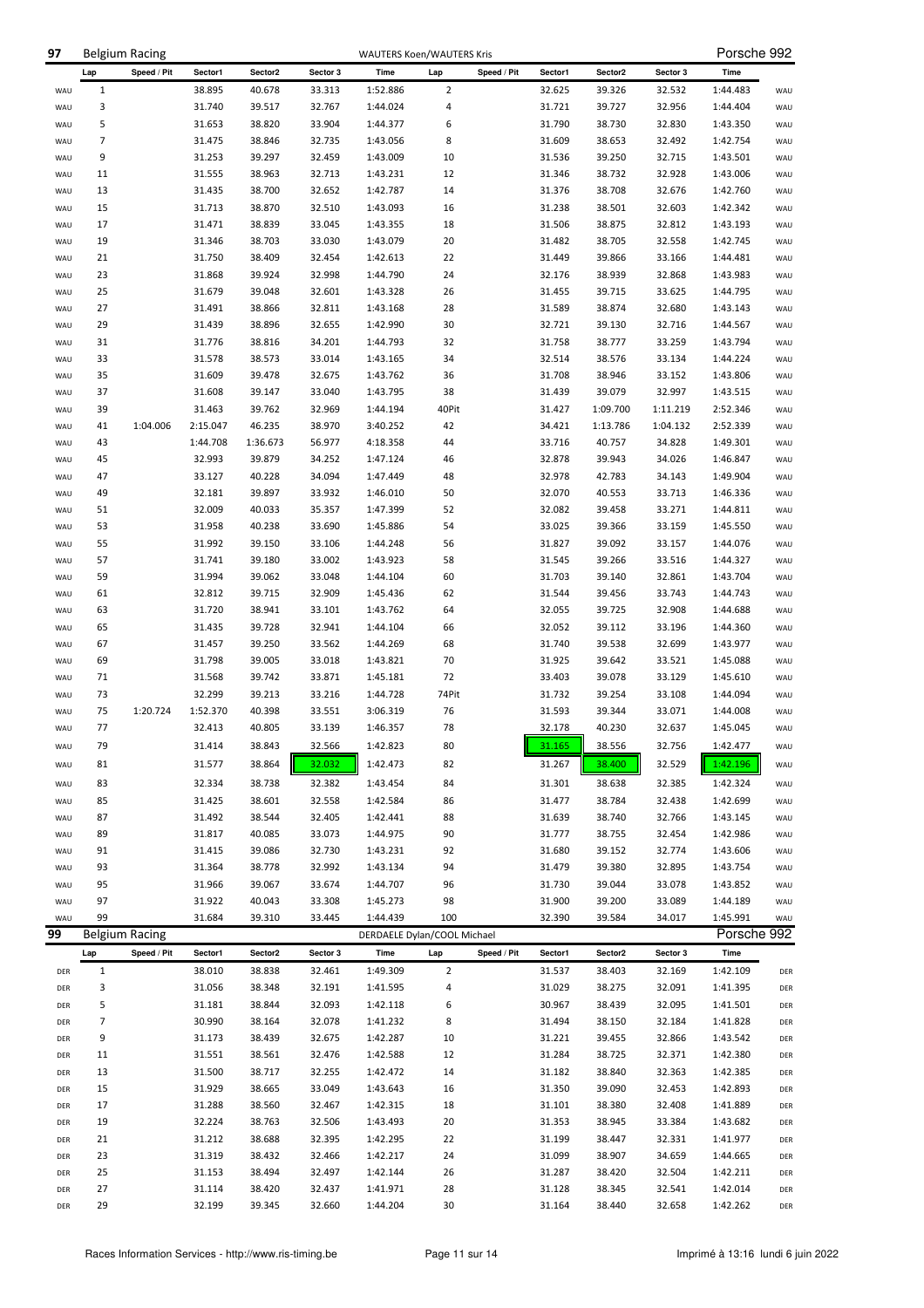| DER | 31                  |                          | 31.500             | 38.740            | 33.101             | 1:43.341                                  | 32             |             | 31.179           | 39.156            | 32.570             | 1:42.905                               | DER                |
|-----|---------------------|--------------------------|--------------------|-------------------|--------------------|-------------------------------------------|----------------|-------------|------------------|-------------------|--------------------|----------------------------------------|--------------------|
| DER | 33                  |                          | 31.218             | 39.533            | 33.304             | 1:44.055                                  | 34             |             | 31.220           | 38.739            | 32.392             | 1:42.351                               | DER                |
| DER | 35                  |                          | 31.273             | 38.448            | 32.644             | 1:42.365                                  | 36             |             | 31.156           | 38.436            | 32.351             | 1:41.943                               | DER                |
| DER | 37                  |                          | 31.178             | 39.846            | 32.688             | 1:43.712                                  | 38             |             | 31.296           | 38.750            | 32.652             | 1:42.698                               | DER                |
| DER | 39                  |                          | 31.738             | 38.782            | 33.025             | 1:43.545                                  | 40Pit          |             | 31.195           | 38.796            | 49.492             | 1:59.483                               | DER                |
| COO | 41                  | 1:15.049                 | 2:16.684           | 1:29.603          | 45.053             | 4:31.340                                  | 42             |             | 52.284           | 1:30.513          | 1:06.104           | 3:28.901                               | coo                |
| COO | 43                  |                          | 1:44.534           | 1:37.539          | 57.116             | 4:19.189                                  | 44             |             | 32.797           | 39.752            | 33.329             | 1:45.878                               | coo                |
| COO | 45                  |                          | 32.123             | 40.181            | 33.115             | 1:45.419                                  | 46             |             | 31.997           | 39.478            | 32.711             | 1:44.186                               | coo                |
| COO | 47                  |                          | 31.734             | 39.268            | 32.685             | 1:43.687                                  | 48             |             | 32.567           | 39.239            | 32.498             | 1:44.304                               | coo                |
| COO | 49                  |                          | 31.737             | 38.932            | 32.594             | 1:43.263                                  | 50             |             | 31.686           | 38.845            | 32.390             | 1:42.921                               | coo                |
| COO | 51                  |                          | 31.677             | 39.253            | 32.464             | 1:43.394                                  | 52             |             | 31.771           | 38.940            | 33.529             | 1:44.240                               | <b>COO</b>         |
| COO | 53                  |                          | 31.766             | 38.617            | 32.794             | 1:43.177                                  | 54             |             | 31.501           | 39.002            | 33.852             | 1:44.355                               | coo                |
| COO | 55                  |                          | 31.956             | 38.925            | 32.623             | 1:43.504                                  | 56             |             | 31.739           | 38.587            | 32.718             | 1:43.044                               | coo                |
| COO | 57                  |                          | 31.496             | 38.943            | 32.852             | 1:43.291                                  | 58             |             | 31.526           | 39.285            | 32.747             | 1:43.558                               | coo                |
| COO | 59                  |                          | 31.838             | 38.723            | 33.207             | 1:43.768                                  | 60             |             | 31.732           | 38.824            | 32.521             | 1:43.077                               | coo                |
| COO | 61                  |                          | 31.353             | 38.694            | 32.504             | 1:42.551                                  | 62             |             | 31.506           | 38.823            | 33.687             | 1:44.016                               | coo                |
| COO | 63                  |                          | 31.774             | 38.590            | 32.869             | 1:43.233                                  | 64             |             | 31.660           | 38.714            | 32.661             | 1:43.035                               | coo                |
| COO | 65                  |                          | 31.537             | 38.651            | 32.598             | 1:42.786                                  | 66             |             | 31.506           | 38.670            | 32.592             | 1:42.768                               | coo                |
| COO | 67                  |                          | 32.077             | 39.962            | 32.726             | 1:44.765                                  | 68             |             | 31.382           | 38.831            | 32.575             | 1:42.788                               | coo                |
| COO | 69                  |                          | 31.593             | 38.588            | 32.489             | 1:42.670                                  | 70             |             | 31.544           | 38.762            | 32.943             | 1:43.249                               | coo                |
| COO | 71                  |                          | 31.544             | 38.980            | 32.787             | 1:43.311                                  | 72             |             | 31.444           | 38.511            | 32.635             | 1:42.590                               | coo                |
| COO | 73                  |                          | 31.319             | 38.765            | 32.438             | 1:42.522                                  | 74             |             | 31.227           | 38.586            | 32.450             | 1:42.263                               | coo                |
| COO | 75Pit               |                          | 31.342             | 52.122            | 34.916             | 1:58.380                                  | 76             | 1:37.232    | 2:06.243         | 38.786            | 32.337             | 3:17.366                               | DER                |
| DER | 77                  |                          | 31.837             | 38.381            | 32.004             | 1:42.222                                  | 78             |             | 31.009           | 38.376            | 32.314             | 1:41.699                               | DER                |
| DER | 79                  |                          | 30.987             | 38.344            | 32.120             | 1:41.451                                  | 80             |             | 31.381           | 38.398            | 32.669             | 1:42.448                               | DER                |
| DER | 81                  |                          | 30.798             | 38.745            | 33.110             | 1:42.653                                  | 82             |             | 30.910           | 38.592            | 32.068             | 1:41.570                               | DER                |
|     |                     |                          |                    |                   |                    |                                           |                |             |                  |                   |                    |                                        |                    |
| DER | 83                  |                          | 30.833             | 38.198            | 32.168             | 1:41.199                                  | 84             |             | 30.838           | 38.360            | 31.891             | 1:41.089                               | DER                |
| DER | 85                  |                          | 30.984             | 38.104            | 32.055             | 1:41.143                                  | 86             |             | 31.254           | 38.434            | 32.687             | 1:42.375                               | DER                |
| DER | 87                  |                          | 31.098             | 38.382            | 32.139             | 1:41.619                                  | 88Pit          |             | 31.131           | 38.516            | 31.382             | 1:41.029                               | DER                |
| DER | 89                  | 15.923                   | 44.326             | 38.428            | 32.252             | 1:55.006                                  | 90             |             | 31.048           | 38.205            | 32.095             | 1:41.348                               | DER                |
| DER | 91                  |                          | 31.064             | 38.327            | 32.301             | 1:41.692                                  | 92             |             | 30.970           | 37.993            | 31.965             | 1:40.928                               | DER                |
| DER | 93                  |                          | 31.170             | 38.012            | 32.158             | 1:41.340                                  | 94             |             | 31.617           | 38.082            | 32.483             | 1:42.182                               | DER                |
| DER | 95                  |                          | 31.066             | 38.518            | 32.253             | 1:41.837                                  | 96             |             | 31.107           | 38.387            | 32.285             | 1:41.779                               | DER                |
|     |                     |                          |                    |                   |                    |                                           |                |             |                  |                   |                    |                                        |                    |
| DER | 97Pit               |                          | 31.473             | 38.483            | 33.510             | 1:43.466                                  | 98             | 15.936      | 44.285           | 39.011            | 33.318             | 1:56.614                               | DER                |
| DER | 99                  |                          | 32.097             | 38.345            | 32.526             | 1:42.968                                  | 100            |             | 31.129           | 38.325            | 32.186             | 1:41.640                               | DER                |
| 201 | SAFETY <sub>1</sub> |                          |                    |                   |                    | SAFETY 1                                  |                |             |                  |                   |                    | SAFETY <sub>1</sub>                    |                    |
|     | Lap                 | Speed / Pit              | Sector1            | Sector2           | Sector 3           | Time                                      | Lap            | Speed / Pit | Sector1          | Sector2           | Sector 3           | <b>Time</b>                            |                    |
| 202 | SAFETY <sub>2</sub> |                          |                    |                   |                    | SAFETY <sub>2</sub>                       |                |             |                  |                   |                    | SAFETY <sub>2</sub>                    |                    |
|     | Lap                 | Speed / Pit              | Sector1            | Sector2           | Sector 3           | Time                                      | Lap            | Speed / Pit | Sector1          | Sector2           | Sector 3           | Time                                   |                    |
|     | 1Pit                |                          | >10min             | >10min            | >10min             | 2:34.154                                  | $\overline{2}$ | 23.016      | $>10$ min        | 1:43.960          | 1:06.306           | 74:12.129                              |                    |
|     |                     |                          | 1:44.079           |                   |                    |                                           |                |             |                  |                   |                    |                                        |                    |
| 320 | 3Pit                | <b>Totaalplan Racing</b> |                    | 1:37.548          | 38.017             | 3:59.644<br>WAUTERS Cedric/VERHEYEN Brent |                |             |                  |                   |                    |                                        |                    |
|     |                     |                          |                    |                   |                    |                                           |                |             | Sector1          |                   |                    | Lamborghini Super Tropfeo              |                    |
| WAU | Lap<br>$\mathbf{1}$ | Speed / Pit              | Sector1<br>36.420  | Sector2<br>38.607 | Sector 3<br>32.416 | Time<br>1:47.443                          | Lap<br>2       | Speed / Pit | 31.126           | Sector2<br>37.868 | Sector 3<br>32.066 | Time<br>1:41.060                       | WAU                |
|     |                     |                          |                    |                   |                    |                                           |                |             |                  |                   |                    |                                        |                    |
| WAU | 3                   |                          | 30.785             | 37.941            | 31.768             | 1:40.494                                  | 4              |             | 30.540           | 37.389            | 31.685             | 1:39.614                               | WAU                |
| WAU | 5                   |                          | 31.120             | 38.061            | 31.905             | 1:41.086                                  | 6              |             | 30.505           | 38.025            | 31.888             | 1:40.418                               | WAU                |
| WAU | 7                   |                          | 35.484             | 38.254            | 32.362             | 1:46.100                                  | 8              |             | 31.495           | 37.714            | 32.084             | 1:41.293                               | WAU                |
| WAU | 9                   |                          | 30.885             | 38.809            | 34.420             | 1:44.114                                  | 10             |             | 30.912           | 38.374            | 32.178             | 1:41.464                               | WAU                |
| WAU | 11                  |                          | 30.957             | 38.096            | 32.201             | 1:41.254                                  | 12             |             | 30.920           | 37.955            | 32.058             | 1:40.933                               | WAU                |
| WAU | 13                  |                          | 30.833             | 37.932            | 32.334             | 1:41.099                                  | 14             |             | 31.344           | 37.779            | 32.184             | 1:41.307                               | WAU                |
| WAU | 15                  |                          | 30.795             | 38.504            | 32.244             | 1:41.543                                  | 16             |             | 30.731           | 38.084            | 32.809             | 1:41.624                               | WAU                |
| WAU | 17                  |                          | 31.789             | 37.873            | 32.314             | 1:41.976                                  | 18             |             | 30.929           | 37.912            | 32.472             | 1:41.313                               | WAU                |
| WAU | 19                  |                          | 31.931             | 38.270            | 32.557             | 1:42.758                                  | 20             |             | 31.835           | 38.168            | 32.654             | 1:42.657                               | WAU                |
| WAU | 21                  |                          | 31.212             | 38.253            | 32.858             | 1:42.323                                  | 22             |             | 31.052           | 37.829            | 32.735             | 1:41.616                               | WAU                |
| WAU | 23                  |                          | 31.092             | 38.611            | 32.386             | 1:42.089                                  | 24             |             | 31.335           | 37.876            | 32.418             | 1:41.629                               | WAU                |
| WAU | 25<br>27            |                          | 31.262<br>31 4 2 7 | 38.296<br>27722   | 32.646<br>32586    | 1:42.204<br>1.41745                       | 26<br>28       |             | 31.219<br>31 038 | 38.106<br>30 382  | 32.489<br>32531    | 1:41.814<br>$1.179$ Q <sub>5</sub> $1$ | WAU<br><b>MALL</b> |

| <b>WAU</b> | دے    | <b>JT.UJT</b> | <b>20.0TT</b> | <b>DOC.30</b> | 1.44.009 | 44 |          | <b>31.333</b> | 37.O/U   | <b>JZ.410</b> | 1.41.029 | <b>WAU</b> |
|------------|-------|---------------|---------------|---------------|----------|----|----------|---------------|----------|---------------|----------|------------|
| WAU        | 25    | 31.262        | 38.296        | 32.646        | 1:42.204 | 26 |          | 31.219        | 38.106   | 32.489        | 1:41.814 | WAU        |
| WAU        | 27    | 31.427        | 37.732        | 32.586        | 1:41.745 | 28 |          | 31.038        | 39.382   | 32.534        | 1:42.954 | WAU        |
| WAU        | 29    | 31.140        | 37.728        | 33.239        | 1:42.107 | 30 |          | 30.956        | 38.130   | 32.486        | 1:41.572 | WAU        |
| WAU        | 31    | 31.245        | 38.317        | 33.000        | 1:42.562 | 32 |          | 31.520        | 37.927   | 33.096        | 1:42.543 | WAU        |
| WAU        | 33    | 31.076        | 38.042        | 32.796        | 1:41.914 | 34 |          | 31.704        | 38.000   | 33.333        | 1:43.037 | WAU        |
| WAU        | 35    | 31.467        | 37.892        | 32.692        | 1:42.051 | 36 |          | 31.188        | 38.347   | 33.279        | 1:42.814 | WAU        |
| WAU        | 37Pit | 31.383        | 38.638        | 32.055        | 1:42.076 | 38 | 2:07.232 | 2:39.320      | 41.022   | 33.551        | 3:53.893 | VER        |
| <b>VER</b> | 39    | 31.735        | 43.360        | 1:14.519      | 2:29.614 | 40 |          | 1:34.531      | 1:24.185 | 35.789        | 3:34.505 | VER        |
| <b>VER</b> | 41    | 1:05.950      | 1:11.962      | 56.100        | 3:14.012 | 42 |          | 57.282        | 56.809   | 45.078        | 2:39.169 | VER        |
| <b>VER</b> | 43    | 46.872        | 55.081        | 47.787        | 2:29.740 | 44 |          | 34.804        | 41.327   | 34.886        | 1:51.017 | VER        |
| <b>VER</b> | 45    | 32.216        | 39.542        | 34.397        | 1:46.155 | 46 |          | 32.616        | 39.116   | 33.194        | 1:44.926 | VER        |
| <b>VER</b> | 47    | 32.122        | 39.410        | 33.178        | 1:44.710 | 48 |          | 32.477        | 41.522   | 34.501        | 1:48.500 | VER        |
| <b>VER</b> | 49    | 32.038        | 39.575        | 34.168        | 1:45.781 | 50 |          | 31.923        | 39.645   | 33.607        | 1:45.175 | VER        |
|            |       |               |               |               |          |    |          |               |          |               |          |            |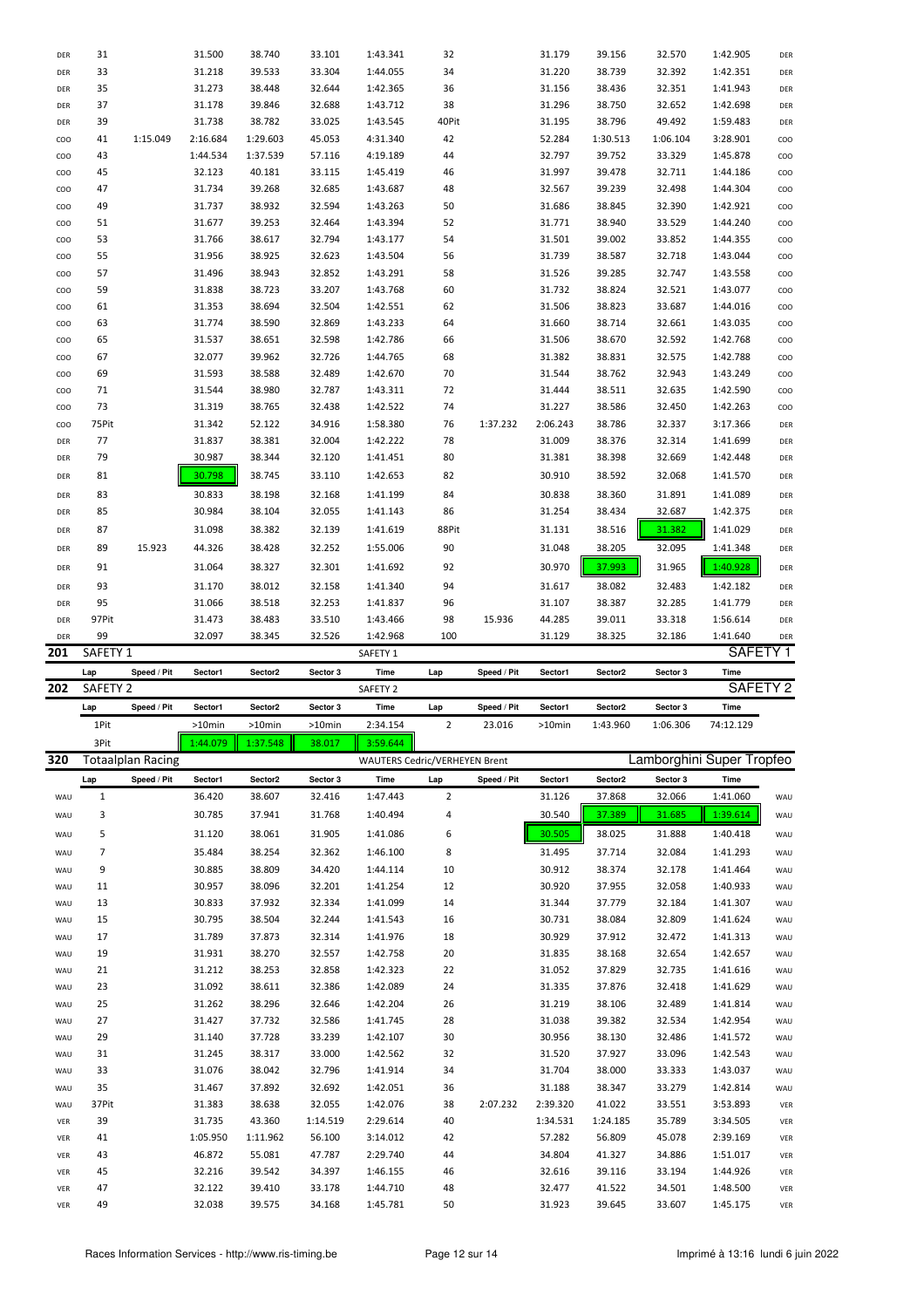|                   | Lap | Speed / Pit       | Sector1  | Sector2 | Sector 3 | Time                          | Lap   | Speed / Pit | Sector1 | Sector2 | Sector 3 | Time                      |            |
|-------------------|-----|-------------------|----------|---------|----------|-------------------------------|-------|-------------|---------|---------|----------|---------------------------|------------|
| 321               |     | Totaalplan Racing |          |         |          | MARTLE Mario/LINTHOUT Kenneth |       |             |         |         |          | Lamborghini Super Tropfeo |            |
|                   | 99  |                   | 31.801   | 38.506  | 33.146   | 1:43.453                      | 100   |             | 31.415  | 37.911  | 32.542   | 1:41.868                  |            |
|                   | 97  |                   | 31.311   | 38.877  | 32.771   | 1:42.959                      | 98    |             | 31.380  | 38.647  | 33.116   | 1:43.143                  |            |
| WAU               | 95  |                   | 31.011   | 38.220  | 32.860   | 1:42.091                      | 96    |             | 31.042  | 37.697  | 32.539   | 1:41.278                  |            |
| WAU               | 93  |                   | 31.362   | 37.647  | 32.522   | 1:41.531                      | 94    |             | 30.967  | 37.816  | 32.433   | 1:41.216                  | WAU        |
| WAU               | 91  |                   | 31.296   | 38.109  | 32.459   | 1:41.864                      | 92    |             | 30.835  | 37.744  | 32.347   | 1:40.926                  | WAU        |
| WAU               | 89  |                   | 31.579   | 38.588  | 33.079   | 1:43.246                      | 90    |             | 31.288  | 37.936  | 32.579   | 1:41.803                  | WAU        |
| WAU               | 87  |                   | 31.264   | 38.854  | 32.677   | 1:42.795                      | 88    |             | 30.875  | 38.308  | 32.350   | 1:41.533                  | WAU        |
| WAU               | 85  |                   | 30.863   | 37.504  | 32.314   | 1:40.681                      | 86    |             | 30.859  | 37.683  | 32.378   | 1:40.920                  | WAU        |
| WAU               | 83  |                   | 31.063   | 37.791  | 32.329   | 1:41.183                      | 84    |             | 30.941  | 37.727  | 32.403   | 1:41.071                  | WAU        |
| WAU               | 81  |                   | 30.951   | 38.156  | 32.398   | 1:41.505                      | 82    |             | 30.820  | 38.095  | 32.701   | 1:41.616                  | WAU        |
| WAU               | 79  |                   | 31.360   | 37.702  | 32.541   | 1:41.603                      | 80    |             | 31.110  | 37.989  | 32.502   | 1:41.601                  | WAU        |
| WAU               | 77  |                   | 31.154   | 38.801  | 33.482   | 1:43.437                      | 78    |             | 31.442  | 38.362  | 32.854   | 1:42.658                  | WAU        |
| WAU               | 75  |                   | 31.063   | 37.995  | 32.763   | 1:41.821                      | 76    |             | 31.214  | 38.026  | 32.359   | 1:41.599                  | WAU        |
| WAU               | 73  | 1:00.492          | 1:29.954 | 39.246  | 32.530   | 2:41.730                      | 74    |             | 31.042  | 38.146  | 32.739   | 1:41.927                  | WAU        |
| <b>VER</b>        | 71  |                   | 31.597   | 41.014  | 34.037   | 1:46.648                      | 72Pit |             | 33.180  | 39.839  | 33.896   | 1:46.915                  | VER        |
| VER               | 69  |                   | 31.603   | 39.397  | 32.913   | 1:43.913                      | 70    |             | 31.216  | 40.365  | 33.605   | 1:45.186                  | VER        |
| VER               | 67  |                   | 31.650   | 39.525  | 33.919   | 1:45.094                      | 68    |             | 31.564  | 40.740  | 33.593   | 1:45.897                  | VER        |
| VER               | 65  |                   | 31.525   | 39.480  | 33.302   | 1:44.307                      | 66    |             | 31.398  | 39.569  | 32.982   | 1:43.949                  | VER        |
| VER               | 63  |                   | 31.699   | 39.080  | 33.894   | 1:44.673                      | 64    |             | 31.892  | 39.299  | 32.868   | 1:44.059                  | VER        |
| VER               | 61  |                   | 31.463   | 39.479  | 33.111   | 1:44.053                      | 62    |             | 31.609  | 39.590  | 33.014   | 1:44.213                  | VER        |
| VER               | 59  |                   | 32.560   | 39.611  | 33.485   | 1:45.656                      | 60    |             | 31.468  | 39.045  | 33.142   | 1:43.655                  | VER        |
| VER               | 57  |                   | 31.573   | 39.223  | 33.219   | 1:44.015                      | 58    |             | 31.767  | 39.291  | 33.011   | 1:44.069                  | VER        |
| VER<br><b>VER</b> | 55  |                   | 31.613   | 38.663  | 33.233   | 1:43.509                      | 56    |             | 31.620  | 39.277  | 33.158   | 1:44.055                  | VER<br>VER |
| VER               | 53  |                   | 32.515   | 40.429  | 32.981   | 1:45.925                      | 54    |             | 31.946  | 39.554  | 33.984   | 1:45.484                  | VER        |
|                   | 51  |                   | 31.695   | 40.320  | 33.955   | 1:45.970                      | 52    |             | 31.504  | 39.174  | 34.000   | 1:44.678                  |            |

| 470        | <b>Stevens Motorsport</b> |             |          |          | STEVENS Xavier/STEVENS Jochen |          |             |             |         | <b>BMW M2 CS Racing</b> |          |          |            |  |
|------------|---------------------------|-------------|----------|----------|-------------------------------|----------|-------------|-------------|---------|-------------------------|----------|----------|------------|--|
|            | Lap                       | Speed / Pit | Sector1  | Sector2  | Sector 3                      | Time     | Lap         | Speed / Pit | Sector1 | Sector2                 | Sector 3 | Time     |            |  |
| STE        | $\mathbf{1}$              |             | 43.403   | 42.921   | 35.950                        | 2:02.274 | $\mathbf 2$ |             | 35.254  | 42.352                  | 35.196   | 1:52.802 | STE        |  |
| STE        | 3                         |             | 34.607   | 42.395   | 35.630                        | 1:52.632 | 4           |             | 34.496  | 42.281                  | 35.406   | 1:52.183 | STE        |  |
| STE        | 5                         |             | 35.124   | 42.396   | 35.483                        | 1:53.003 | 6           |             | 35.073  | 42.785                  | 35.417   | 1:53.275 | STE        |  |
| STE        | $\overline{\phantom{a}}$  |             | 34.874   | 42.514   | 35.364                        | 1:52.752 | 8           |             | 35.862  | 42.772                  | 35.583   | 1:54.217 | STE        |  |
| STE        | 9                         |             | 35.370   | 42.791   | 35.446                        | 1:53.607 | 10          |             | 34.942  | 42.460                  | 35.378   | 1:52.780 | STE        |  |
| STE        | 11                        |             | 35.271   | 42.512   | 35.617                        | 1:53.400 | 12          |             | 34.866  | 43.565                  | 36.107   | 1:54.538 | STE        |  |
| STE        | 13                        |             | 35.152   | 42.405   | 35.519                        | 1:53.076 | 14          |             | 34.968  | 42.594                  | 35.546   | 1:53.108 | <b>STE</b> |  |
| STE        | 15                        |             | 35.054   | 42.317   | 36.497                        | 1:53.868 | 16          |             | 35.145  | 42.471                  | 35.751   | 1:53.367 | STE        |  |
| STE        | 17                        |             | 34.983   | 43.751   | 35.803                        | 1:54.537 | 18          |             | 35.172  | 42.417                  | 35.654   | 1:53.243 | STE        |  |
| STE        | 19                        |             | 35.005   | 42.534   | 36.295                        | 1:53.834 | 20          |             | 34.877  | 42.578                  | 36.077   | 1:53.532 | STE        |  |
| STE        | 21                        |             | 35.014   | 43.663   | 38.022                        | 1:56.699 | 22          |             | 34.868  | 42.571                  | 37.129   | 1:54.568 | <b>STE</b> |  |
| <b>STE</b> | 23                        |             | 35.288   | 42.268   | 35.619                        | 1:53.175 | 24          |             | 34.682  | 42.224                  | 35.732   | 1:52.638 | <b>STE</b> |  |
| <b>STE</b> | 25                        |             | 34.599   | 42.482   | 36.184                        | 1:53.265 | 26          |             | 34.714  | 42.603                  | 35.772   | 1:53.089 | STE        |  |
| <b>STE</b> | 27                        |             | 34.658   | 42.662   | 35.670                        | 1:52.990 | 28          |             | 34.588  | 42.344                  | 36.545   | 1:53.477 | <b>STE</b> |  |
| <b>STE</b> | 29                        |             | 34.742   | 42.341   | 35.799                        | 1:52.882 | 30          |             | 35.105  | 42.967                  | 36.000   | 1:54.072 | <b>STE</b> |  |
| STE        | 31                        |             | 34.711   | 42.266   | 35.447                        | 1:52.424 | 32          |             | 34.335  | 43.560                  | 35.829   | 1:53.724 | <b>STE</b> |  |
| STE        | 33                        |             | 34.592   | 42.158   | 35.481                        | 1:52.231 | 34          |             | 34.588  | 42.803                  | 36.101   | 1:53.492 | STE        |  |
| STE        | 35                        |             | 34.597   | 43.036   | 35.697                        | 1:53.330 | 36Pit       |             | 34.906  | 42.925                  | 37.456   | 1:55.287 | STE        |  |
| STE        | 37                        | 1:31.633    | 2:48.630 | 1:28.453 | 39.375                        | 4:56.458 | 38          |             | 58.249  | 1:10.490                | 54.201   | 3:02.940 | STE        |  |
| STE        | 39                        |             | 58.006   | 56.454   | 47.324                        | 2:41.784 | 40          |             | 45.514  | 57.139                  | 44.784   | 2:27.437 | STE        |  |
| STE        | 41                        |             | 36.411   | 43.928   | 36.719                        | 1:57.058 | 42          |             | 35.515  | 43.049                  | 36.689   | 1:55.253 | STE        |  |
| <b>STE</b> | 43                        |             | 35.166   | 43.260   | 36.299                        | 1:54.725 | 44          |             | 35.173  | 43.166                  | 36.175   | 1:54.514 | STE        |  |
| STE        | 45                        |             | 35.182   | 43.048   | 36.173                        | 1:54.403 | 46          |             | 34.820  | 42.962                  | 36.409   | 1:54.191 | STE        |  |
| <b>STE</b> | 47                        |             | 35.093   | 44.201   | 36.550                        | 1:55.844 | 48          |             | 35.177  | 44.007                  | 36.381   | 1:55.565 | <b>STE</b> |  |
| <b>STE</b> | 49                        |             | 35.084   | 42.840   | 36.201                        | 1:54.125 | 50          |             | 34.858  | 44.666                  | 36.866   | 1:56.390 | STE        |  |
| <b>STE</b> | 51                        |             | 34.917   | 43.231   | 36.568                        | 1:54.716 | 52          |             | 35.199  | 43.553                  | 36.872   | 1:55.624 | STE        |  |
| <b>STE</b> | 53                        |             | 34.623   | 43.237   | 37.024                        | 1:54.884 | 54          |             | 35.155  | 43.033                  | 36.955   | 1:55.143 | STE        |  |
| <b>STE</b> | 55                        |             | 34.764   | 42.735   | 36.527                        | 1:54.026 | 56          |             | 34.940  | 43.427                  | 36.297   | 1:54.664 | <b>STE</b> |  |
| <b>STE</b> | 57                        |             | 34.960   | 43.112   | 36.461                        | 1:54.533 | 58          |             | 35.071  | 43.375                  | 36.202   | 1:54.648 | STE        |  |
| <b>STE</b> | 59                        |             | 34.762   | 43.441   | 38.078                        | 1:56.281 | 60Pit       |             | 35.014  | 42.990                  | 36.988   | 1:54.992 | STE        |  |
| STE        | 61                        | 2:15.685    | 2:49.370 | 43.271   | 36.942                        | 4:09.583 | 62          |             | 34.739  | 42.904                  | 35.381   | 1:53.024 | STE        |  |
| STE        | 63                        |             | 34.762   | 42.391   | 35.408                        | 1:52.561 | 64          |             | 35.206  | 42.701                  | 35.935   | 1:53.842 | STE        |  |
| STE        | 65                        |             | 34.788   | 42.366   | 35.573                        | 1:52.727 | 66          |             | 34.840  | 43.429                  | 35.496   | 1:53.765 | STE        |  |
| STE        | 67                        |             | 34.276   | 42.445   | 35.327                        | 1:52.048 | 68          |             | 34.532  | 42.645                  | 35.530   | 1:52.707 | STE        |  |
| STE        | 69                        |             | 36.245   | 42.324   | 35.255                        | 1:53.824 | 70          |             | 34.563  | 42.319                  | 35.243   | 1:52.125 | STE        |  |
| STE        | 71                        |             | 34.592   | 42.564   | 35.824                        | 1:52.980 | 72          |             | 34.837  | 42.349                  | 35.815   | 1:53.001 | STE        |  |
| STE        | 73                        |             | 34.635   | 42.333   | 35.542                        | 1:52.510 | 74          |             | 34.932  | 42.684                  | 36.389   | 1:54.005 | <b>STE</b> |  |
| <b>STE</b> | 75                        |             | 34.828   | 42.541   | 35.640                        | 1:53.009 | 76          |             | 35.047  | 42.985                  | 36.025   | 1:54.057 | <b>STE</b> |  |
| <b>STE</b> | 77                        |             | 35.404   | 42.570   | 36.423                        | 1:54.397 | 78          |             | 35.088  | 43.363                  | 36.349   | 1:54.800 | STE        |  |
| <b>STE</b> | 79                        |             | 34.877   | 42.897   | 36.327                        | 1:54.101 | 80          |             | 35.300  | 42.642                  | 36.390   | 1:54.332 | STE        |  |